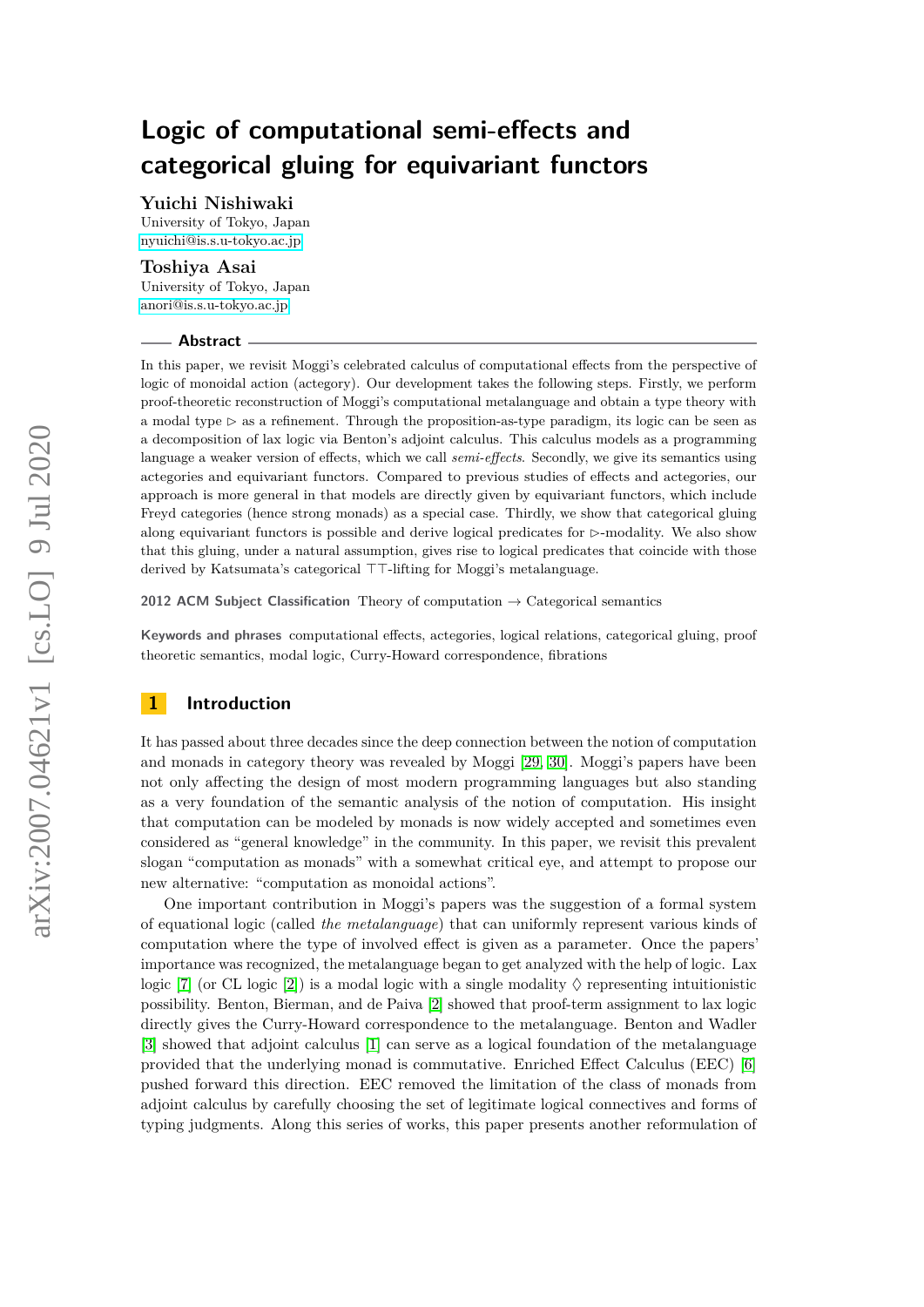the metalanguage. Our reformulation starts by analyzing the above logics from the prooftheoretic viewpoint, motivated by the fact that none of them enjoy *stability* a la Dummett, a proof-theoretic criterion for "nice" logics [\[5,](#page-15-5) [20\]](#page-15-6). We derive our logic (and its corresponding type theory) in the following steps. Firstly, we decompose lax logic into a logic with two adjoint modalities  $\triangleleft$  and  $\triangleright$  exploiting the technique used by adjoint calculus. Secondly, to maintain the non-commutativity of the metalanguage, we restrict the number of possible variables in the realm of computation to at most one. At the final step, we throw away the  $\leq$  modality. The resulted calculus is a rather weak system due to the lack of an adjoint modality. Nevertheless, it enjoys nice proof-theoretic properties, maintains the essence of computation, and has a simple categorical model. We call this calculus *semi-effect calculus (SEC)*, after its operational behavior.

Proposal of strong monads as a categorical semantics of computation is also a significant contribution of Moggi's papers. Along this line, many further studies have been done so far [\[33,](#page-16-2) [9,](#page-15-7) [37\]](#page-16-3). For example, Møgelberg and Staton [\[28\]](#page-16-4) used copowers in enriched categories to interpret elaborated connections between values and computations, and Levy [\[21\]](#page-15-8) used Freyd categories. Although strong monad, Freyd category, and copower have a strong connection with *monoidal action (actegory)*, actegory itself had not been treated as a "first-class citizen" as a model of effects. Interestingly, because the expressive power is restricted enough, SEC can be directly modeled by equivariant functors (morphisms between actegories). While only the soundness holds in our semantics (i.e. the completeness result presumably fails due to its "lax" nature), this semantics allows us to perform the term model construction.

Categorical gluing (also called sconing or Freyd cover in the literature) is a method to create a structure satisfying a certain categorical notion from a morphism preserving structures to which the notion is related. Although categorical gluing is not always possible for every type of categorical structure, it is well known that cartesian closed structure (the structure of simply-typed lambda calculus) admits such gluing construction, with which one can prove some syntactic properties (e.g. conservativity) of the lambda calculus [\[4,](#page-15-9) [27\]](#page-16-5). Moreover, categorical gluing is closely related to logical predicates and logical relations [\[27,](#page-16-5) [11\]](#page-15-10). As a corollary of the present work, we prove that gluing along equivariant functors (*actegorical gluing*) is indeed possible, and derive logical predicates for SEC. We also show that in some typical cases, actegorical gluing can derive the same logical predicates constructed by  $TT$ -lifting for the metalanguage [\[22,](#page-15-11) [16\]](#page-15-12).

Our contributions summarize as follows:

- We present a proof-theoretic reformulation of intuitionistic possibility modality.
- We propose a new calculus (SEC) capturing a weaker notion of computation (semi-effects).
- We show that SEC is modeled by actegories and equivariant functors.
- $\equiv$ We prove that categorical gluing along equivariant functors is possible, and show that the  $TT$ -lifting of strong monads is reducible to this gluing in some typical cases.

## **Construction of the paper**

Section 2 presents related work. In Section 3, we recall Moggi's metalanguage and introduce our calculus SEC. Their syntactic definitions and logical properties are discussed. In Section 4, we present some basics of actegories and equivariant functors, and give categorical models for SEC. Section 5 describes categorical gluing along models of SEC and its connection with fibrations. As an application, we present certain flavors of logical predicates for SEC. Comparison with  $TT$ -lifting is also presented here. Section 6 concludes the paper and discusses future work.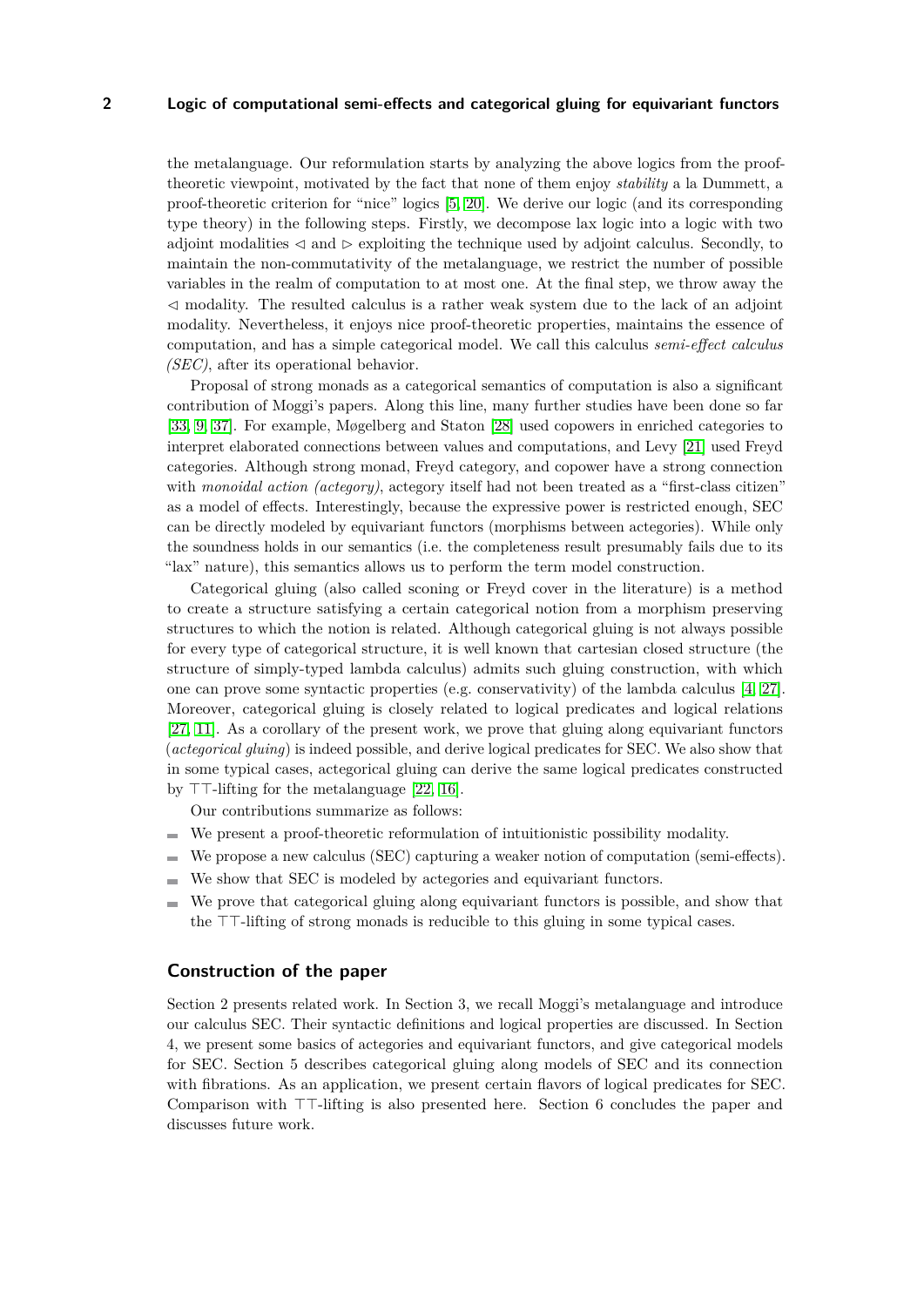## **2 Related work**

**Proof-theoretic reconstruction of modal logic.** It has been a long-standing issue to find a nice proof-theoretic account of intuitionistic modal logics. Pfenning and Davies proposed a reformulation of intuitionistic modalities of both necessity  $\Box$  and possibility  $\Diamond$  [\[32\]](#page-16-6). In the presence of both two modalities, a clean categorical account by an  $\mathcal{L}$ -strong monad is possible [\[18\]](#page-15-13). For the necessity-only fragment, a more refined calculus based on stratification of the modality and its semantics based on iterated enrichment of categories are presented in [\[31,](#page-16-7) [15\]](#page-15-14). A brief survey of this field is found in [\[17\]](#page-15-15).

**Categorical gluing.** Mitchell and Scedrov [\[27\]](#page-16-5) pointed out that the classical fundamental lemma for logical predicates is obtained as the uniqueness of the morphism from the classifying category of simply-typed *λ*-calculus to a cartesian closed category constructed by gluing (or sconing). In [\[4\]](#page-15-9), a conservativity proof of  $\lambda \times$ -calculus over equational logic of algebras is presented. The proof uses the gluing technique and exploits the universal property of naïve translation from an algebraic theory to a  $\lambda \times$ -theory. In [\[8\]](#page-15-16) and [\[38\]](#page-16-8), a normalization proof of simply-typed *λ*-calculus by gluing is presented. Whether these techniques can be adapted to our results remains unclear.

**Logical predicates.** Logical predicates (and logical relations) have been used to prove syntactic results for many calculi (e.g. [\[36\]](#page-16-9)). Examples include the computational adequacy result of PCF [\[39\]](#page-16-10). Hermida [\[12\]](#page-15-17) generalized the logical predicates for simply-typed *λ*-calculus to cartesian closed categories using the internal logic and (Grothendieck) fibrations. We extensively use the results from this work. In [\[11\]](#page-15-10), Hasegawa showed that logical predicates for certain fragments of linear logic can be described by *subgluing* via fibrational arguments, from which some semantic results (i.e. the ability to obtain new models) for gluing and subgluing are derived. Our present work is similar to Hasegawa's work. There are some categorical formulations of logical predicate for monadic computation. Our construction is closely related to [\[16\]](#page-15-12) (see Subsection [5.4\)](#page-13-0). On the other hand, the relationship between [\[10\]](#page-15-18) and the present work remains unknown.

## **3 Semi-effect calculus**

In this section, we introduce *Semi-Effect Calculus (SEC)*, which will be studied throughout the paper. SEC is obtained by careful analysis of Moggi's metalanguage.

## **3.1 Preliminaries on logical harmony and stability**

We recall some basic notions from proof-theoretic semantics (PTS). The materials in this subsection will be necessary to understand the construction in the next subsection.

PTS is an approach to investigate the meaning of a logical constant (connective) by means of the structural nature of the natural deduction system associated to the logic. Unlike traditional Tarski-style semantics, PTS is considered a rather informal, philosophicallymotivated semantics. Nonetheless, PTS is supposed to help more conceptual understanding of logics and provide a criterion for designing a well-behaved natural deduction system and hence the corresponding term calculus.

*Logical harmony* (a la Dummett) in PTS is such a property that (it is expected that) every "meaningful" logical connective shall enjoy. We consider Prior's *tonk* [\[34\]](#page-16-11), which is an imaginary logical connective having the introduction rule (I-rule) of disjunction and the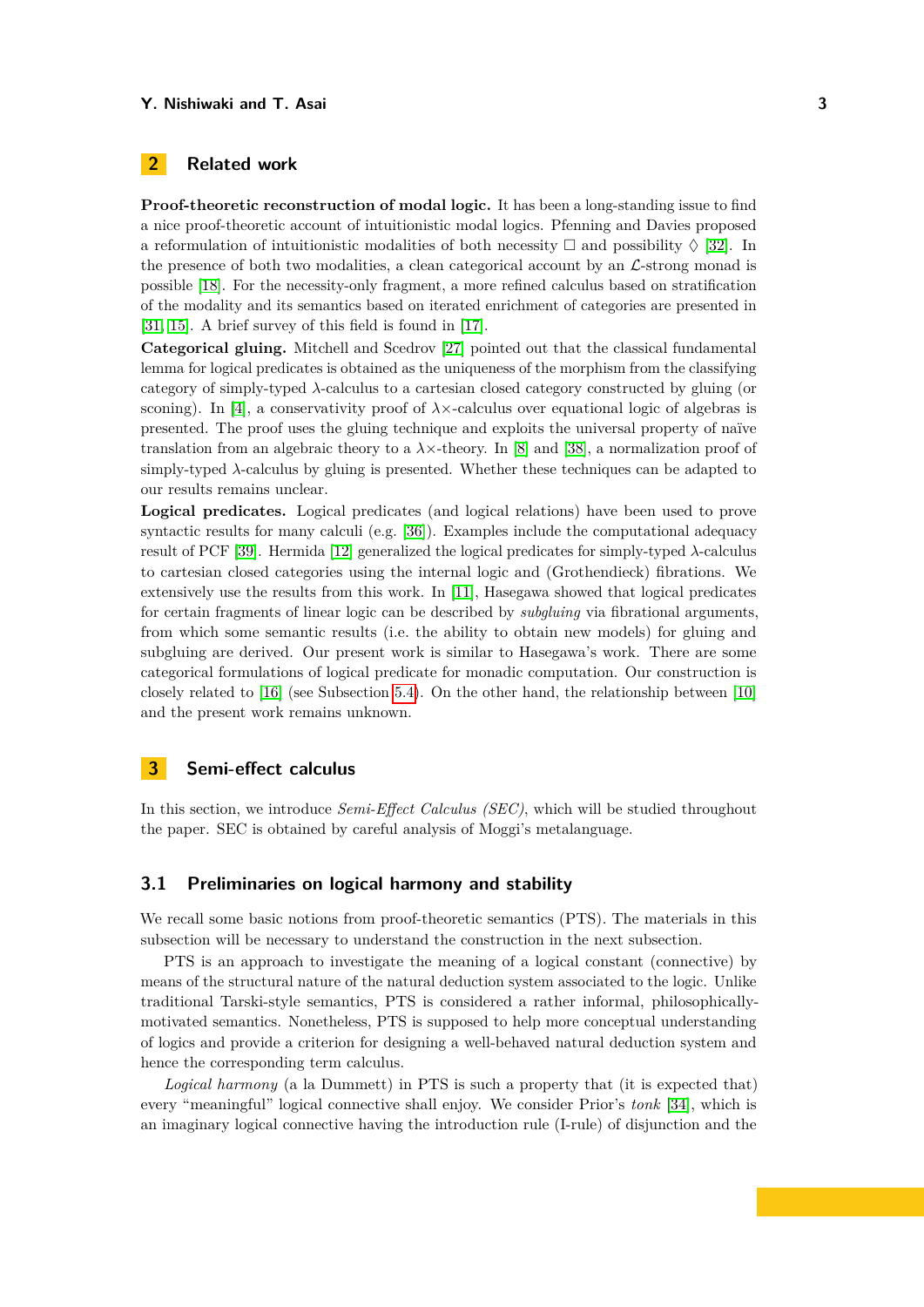elimination rule (E-rule) of conjunction.

$$
\frac{\Gamma \vdash A_i}{\Gamma \vdash A_1 \tanh A_2} \text{ I-tonk}_i \qquad \frac{\Gamma \vdash A_1 \tanh A_2}{\Gamma \vdash A_i} \text{ E-tonk}_i
$$

Clearly, having tonk makes the logic syntactically inconsistent (i.e. proves everything). Some criteria have been proposed to answer why tonk is nonsense (and others are not). Prawitz' *inversion principle* (e.g. [\[35\]](#page-16-12)), a (candidate of) formulation of logical harmony, claims that an E-rule should not be "weaker" than the I-rule, in the sense that using the E-rule immediately after the I-rule should only prove propositions that are already in the premises of the I-rule. tonk does not satisfy this property and hence is rejected. There is also a converse criterion, called *stability* [\[5\]](#page-15-5), which states that an E-rule should not be "too strong" compared to the I-rule. All meaningful connectives (including connectives in ordinary intuitionistic logic) are considered to enjoy both the inversion principle and stability.

## **3.2 Lax logic**

Lax logic is an intuitionistic modal logic with one possibility modality operator  $\Diamond$ . It features the following rules for  $\Diamond$  along with the usual rules for intuitionistic propositional logic.

$$
\frac{\Gamma\vdash_{\text{lax}} A}{\Gamma\vdash_{\text{lax}}\Diamond A}\; \mathrm{I}\textrm{-}\Diamond \qquad \frac{\Gamma\vdash_{\text{lax}} \Diamond A \qquad \Gamma, A\vdash_{\text{lax}} \Diamond B}{\Gamma\vdash_{\text{lax}} \Diamond B}\; \mathrm{E}\textrm{-}\Diamond
$$

Lax logic's significance is the Curry-Howard correspondence with Moggi's metalanguage. Term assignment to I- $\diamond$  and E- $\diamond$  yields terms return *M* and let  $x := M_1$  in  $M_2$  in the metalanguage in an evident way. It is also shown that operational aspects of the metalanguage are easily adapted to well-known proof-theoretic notions (e.g. proof normalization) [\[2,](#page-15-1) [7\]](#page-15-0).

According to PTS, however, this formalism of lax logic is unsatisfactory, for that  $\Diamond$  is unstable. Because I- $\Diamond$  proves  $\Diamond A$  from any A,  $\Diamond A$  is considered to have precisely the same information as A. To be as strong as  $I-\Diamond$ ,  $E-\Diamond$  then must be such a rule that directly extracts *A* from any  $\Diamond A$ , or dually, turns any sequent  $\Gamma$ ,  $A \vdash_{\text{lax}} B$  with premise  $A$  into  $\Gamma \vdash_{\text{lax}} B$  given  $\Gamma \vdash_{\text{tax}} \Diamond A$ . Clearly, the actual E- $\Diamond$  rule has an extra restriction on the form of conclusion, namely  $\Diamond B$ , by which stability fails. (See [\[35\]](#page-16-12) for more details.)

## **3.3 Simple adjoint calculus**

Adjoint calculus [\[1\]](#page-15-3) is a calculus for linear logic that incorporates two styles of judgments, one for linear reasoning and the other for non-linear (classical) reasoning. Exploiting the idea of adjoint calculus, we decompose the modality  $\Diamond$  into a composite of two modalities  $\leq \circ \infty$ . To this end, we restrict our focus to a fragment of lax logic where every judgment has precisely one premise. This fragment Curry-Howard-corresponds to what is called the *simple metalanguage* in Moggi's original paper [\[30\]](#page-16-1), where every term has precisely one free variable. In fact, the decomposition presented in the sequel is the same as restriction of adjoint calculus to the single variable fragments. After this fact, we call the decomposed calculus *simple adjoint calculus (SAC)*.

Figure [1](#page-4-0) presents the complete list of typing rules of SAC. In the figure,  $|\Gamma| \Delta$  denotes either  $\boxed{x:\tau\mid\cdot}$  or  $\boxed{\cdot\mid v:A}$ . Therefore, a judgment in SAC is in one of the following forms of  $|x: \tau \vdash^{\vee} M: \tau' |, |x: \tau | \cdot \vdash^{\mathsf{c}} N: A |, \text{ or } | \cdot | v: A \vdash^{\mathsf{c}} N: A' |$ . Note that every judgment has exactly one free variable.

To convey the intuition, we start by explaining the semantics first rather than syntactic details. SAC's semantics is simply given by any adjunction between any categories: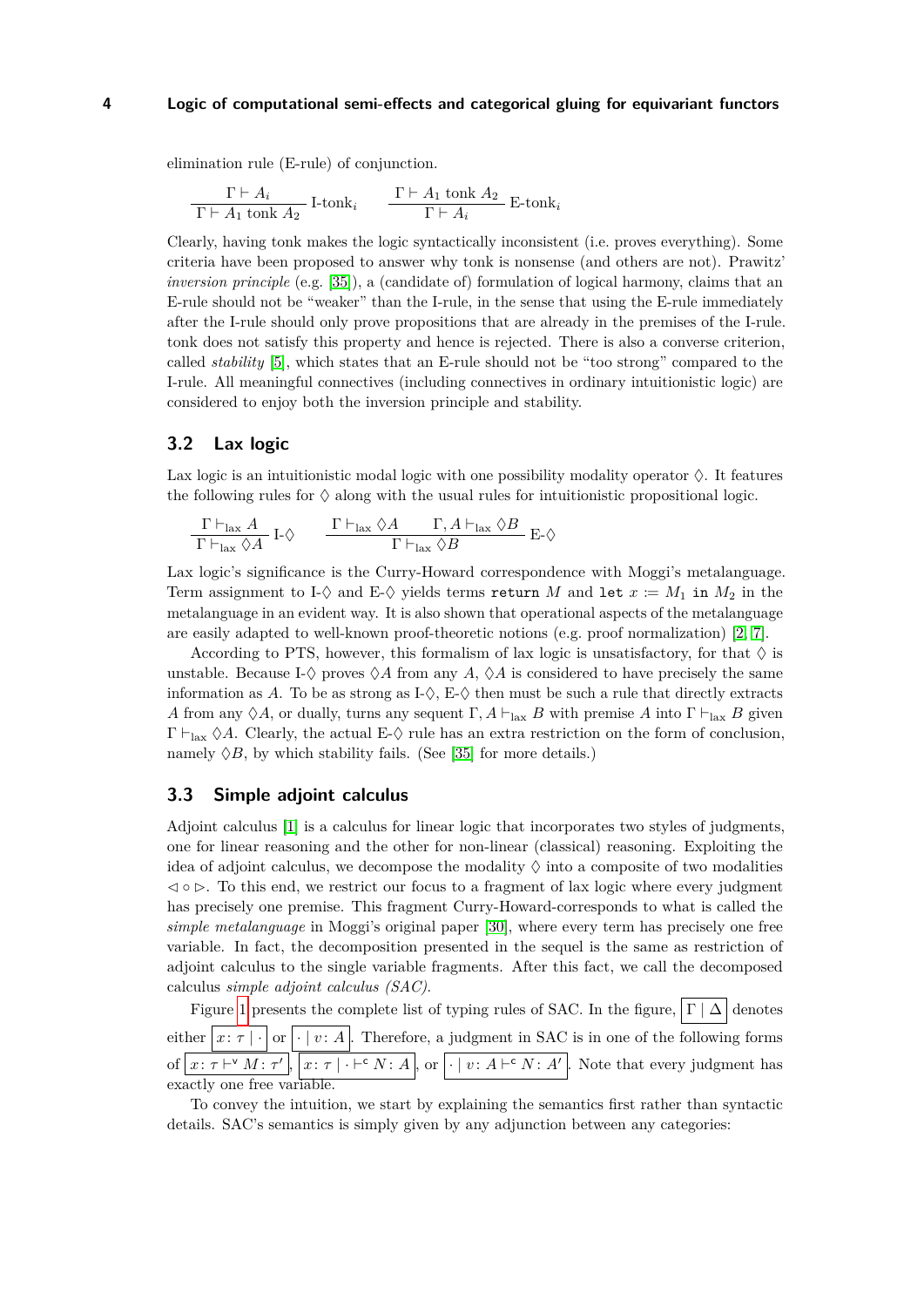<span id="page-4-0"></span>
$$
\frac{x:\tau\vdash^{v}M:\tau_{1}}{x:\tau\vdash^{v}f(M):\tau_{2}}f:\tau_{1}\to\tau_{2}\qquad\frac{\Gamma|\Delta\vdash^{c}N:A_{1}}{\Gamma|\Delta\vdash^{c}g(N):A_{2}}g:A_{1}\to A_{2}
$$
\n
$$
\frac{x:\tau\vdash^{v}M:\tau'}{x:\tau|\cdot\vdash^{c}h(M):A}h:\tau'\to A\qquad\frac{x:\tau\vdash^{v}x:\tau}{x:\tau\vdash^{v}x:\tau}\qquad\frac{\cdot|v:A\vdash^{c}v:A}{|v:A\vdash^{c}v:A}
$$
\n
$$
\frac{x:\tau|\cdot\vdash^{c}N:A}{x:\tau\vdash^{v}\mathbf{reify}\ N:\lhd A}\qquad\frac{x:\tau\vdash^{v}M:\lhd A}{x:\tau|\cdot\vdash^{c}\mathbf{reflect}\ M:\ A}\qquad\frac{x:\tau\vdash^{v}M:\tau'}{x:\tau|\cdot\vdash^{c}\mathbf{val}\ M:\rhd\tau'}
$$
\n
$$
\frac{\Gamma|\Delta\vdash^{c}N_{1}:\rhd\tau}{\Gamma|\Delta\vdash^{c}\mathbf{let}\ \mathbf{val}\ x:=N_{1}\ \mathbf{in}\ N_{2}:A}
$$

**Figure 1** Typing rules of SAC

$$
\mathcal{C} \xrightarrow[\mathcal{A}]{\mathcal{D}} \mathcal{D}.
$$

As the symbols suggest, we identify the type operators  $\triangleright$  and  $\triangleleft$  with the left and right adjoint functors in the model. Namely, we identify a judgment  $\vdash^{\vee}$  with a morphism in C and  $\vdash^c$  with D. By identifying context  $x:\tau | \cdot |$  with  $| \cdot | v:\rhd \tau |$ , one may think of val as the functor  $\triangleright$ 's action on morphisms  $\triangleright_{\tau,\tau'} : \mathcal{C}(\tau,\tau') \to \mathcal{D}(\triangleright_{\tau},\triangleright_{\tau'})$ . Similarly, reify and reflect are identified with functions sending a morphism to its transpose. While we have not yet introduced enough syntactic notions, the intention of the following statement should now be clear. That is, SAC serves as an internal language of adjunctions.

#### $\triangleright$  **Theorem 1.** *There is a sound and complete interpretation of SAC in an adjunction.*

Let us explain the syntax of SAC in detail. All types in SAC are classified into two classes, which we call *value* types and *computation* types. Note that these terminologies are arbitrary. The model may no longer be a Kleisli adjunction, hance with no flavor of computation. We call terms of value type (resp. computation type) *value terms* (resp. *computation terms*). We use metavariables  $M, M', \cdots$  for value terms,  $N, N', \cdots$  for computation terms, and  $L, L', \cdots$  for any terms. A *signature of SAC* consists of a set *V* of base value types, a set *C* of base computation types, and a set *F* of function symbols. Fixing a signature defines the sets of all value and computation types, which are freely generated by the base types and type operators  $\triangleright$  and  $\triangleleft$ .

Equations are given to typed terms as in the metalanguage. We only consider equations between terms with the same type under the same context (i.e. equations-in-context). The definitional equality (postulated equations) of SAC is given by the following rules. The rules for congruence, reflexivity, symmetry, transitivity, and substitution are omitted for brevity.

$$
\text{reflect } (\text{reify } N) =_A N \tag{3}_{\triangleleft}
$$

$$
M =_{\lhd A} \text{reify (reflect } M) \tag{1.4}
$$

$$
(\text{let val } x \coloneqq \text{val } M \text{ in } N) =_A N[M/x] \tag{3} \beta
$$

$$
N =_{\triangleright \tau} (\text{let val } x \coloneqq N \text{ in val } x) \tag{$\eta_{\triangleright}$}
$$

$$
(\text{let val } x_1 \coloneqq C[N_1] \text{ in } N_2) =_A C[\text{let val } x_1 \coloneqq N_1 \text{ in } N_2] \tag{comm. conv.}
$$

Here, *C*[−] denotes any typed context. Given a signature, a *theory of SAC* is a set of equations-in-context in the signature.

Note that we can easily redefine return and let in the simple metalanguage in SAC:

$$
\text{return } M \coloneqq \text{reify (val } M) \\ \text{(let } x \coloneqq M_1 \text{ in } M_2) \coloneqq \text{reify (let val } x \coloneqq \text{reflect } M_1 \text{ in } M_2)
$$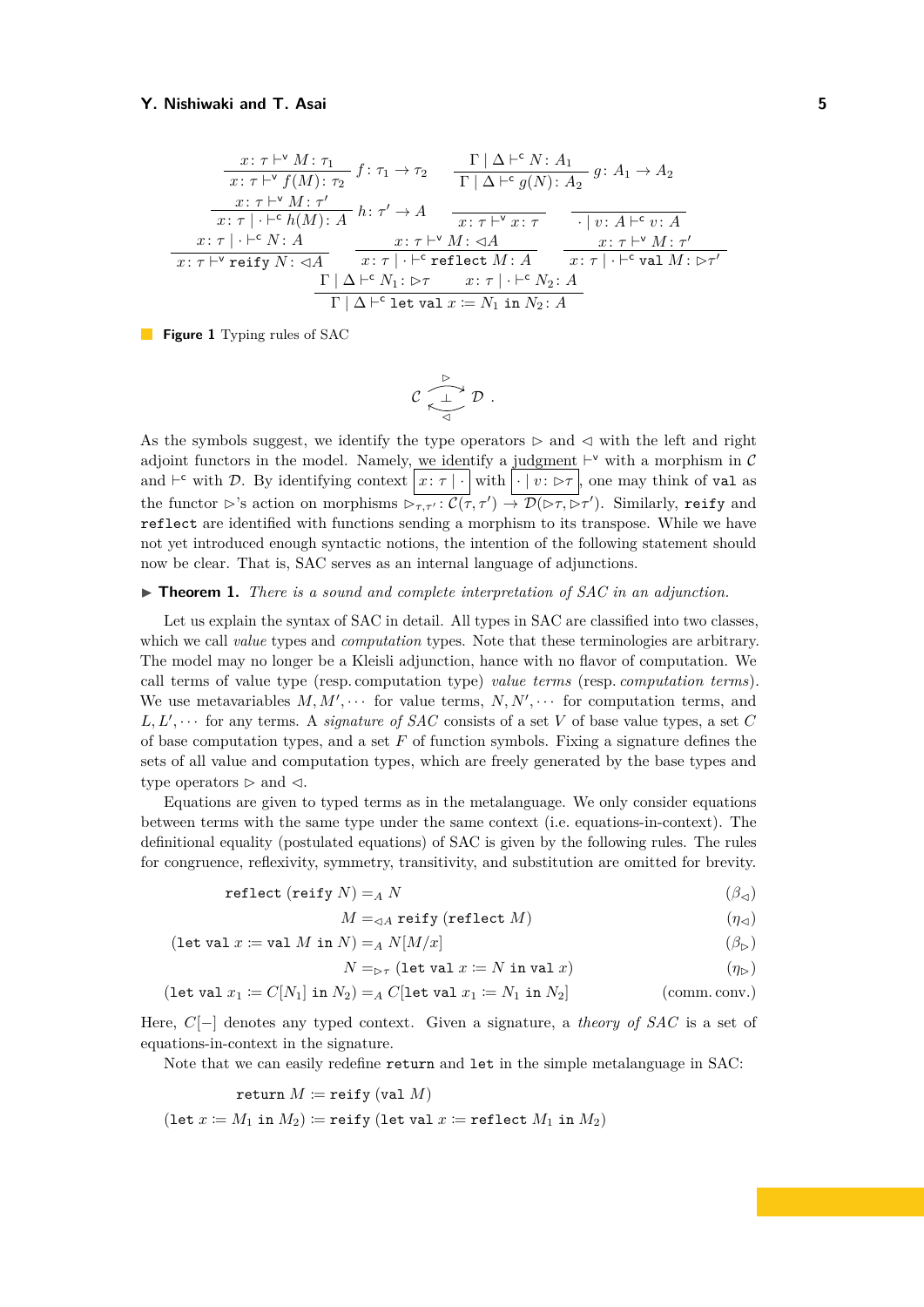<span id="page-5-0"></span>
$$
\frac{\Gamma\vdash^{v} M_{1}:\tau_{1} \cdots \Gamma\vdash^{v} M_{n}:\tau_{n}}{\Gamma\vdash^{v} f(M_{1},\ldots,M_{n}):\tau}
$$
\n
$$
\frac{\Gamma\vdash^{v} M_{1}:\tau_{1} \cdots \Gamma\vdash^{v} M_{n}:\tau_{n} \Gamma|\Delta\vdash^{c} N:A}{\Gamma|\Delta\vdash^{c} g(M_{1},\ldots,M_{n},N):\,A'}g:\vec{\tau}_{i},A\to A'
$$
\n
$$
\frac{\Gamma\vdash^{v} M_{1}:\tau_{1} \cdots \Gamma\vdash^{v} M_{n}:\tau_{n}}{\Gamma|\cdot\vdash^{c} h(M_{1},\ldots,M_{n}):\,A}h:\vec{\tau}_{i}\to A \qquad \frac{\Gamma\vdash^{v} x:\tau}{\Gamma\vdash^{v} x:\tau}(x:\tau)\in\Gamma
$$
\n
$$
\frac{\Gamma\vdash^{v} M:\tau}{\Gamma|\cdot\vdash^{c} \text{val }M:\,\triangleright\tau} \qquad \frac{\Gamma|\Delta\vdash^{c} N_{1}:\,\triangleright\tau \quad x:\tau,\Gamma|\cdot\vdash^{c} N_{2}:\,A}{\Gamma|\Delta\vdash^{c} \text{let val }x:=N_{1} \text{ in }N_{2}:\,A}
$$

**Figure 2** Typing rules of SEC (rules for finite product types are omitted)

However, the converse is not possible for that the class of models is widened from any monads to any adjunctions.

Unlike lax logic, the modalities in SAC are considered stable. The strength of the introduction and elimination rules of  $\triangleright$  is equalized (at least in its succedents) in the sense that val creates  $\rhd \tau$  from any  $\tau$  and let val destructs  $\rhd \tau$  into any proof term with a hole of type  $\tau$ . This is also confirmed by checking the associativity rule of the metalanguage is rephrased with a commutative conversion rule with typed context *C*[−] in SAC.

## **3.4 Semi-effect calculus**

Now that we have accomplished our proof-theoretic reconstruction, we further derive another calculus that is interesting as a programming language. In SAC, we could freely switch back and forth between the realms of values (terms under  $\vdash^{\vee}$ ) and computations (terms under  $\vdash$ <sup>c</sup>). By removing the rules for reify and reflect from the calculus and allowing multiple variables in the value context, we obtain a new calculus, which we dub *semi-effect calculus (SEC)*. In SEC, the realms of values and computations are no longer treated dually. Instead values can only "act" on computations in a way we later justify via semantic arguments. Still, the calculus has a flavor of computation as it incorporates val and let val. We call this phenomenon *semi-effectful*.

As in SAC, the set of types in SEC is given by a set of value types and a set of computation types, denoted by  $\tau$  and  $\tilde{A}$  respectively:

$$
\tau ::= \sigma \mid \tau \times \tau \mid 1
$$

$$
A ::= b \mid \rhd \tau
$$

where  $\sigma$  is any base value type and *b* is any base computation type. Notice that we also assume finite product types in values. Since the right adjoint modality  $\triangleleft$  is dropped, nested computation types such as  $\triangleleft\triangleright\triangleleft\triangleright\tau$  are no longer valid. Each function symbol has one of three sorts:  $\vec{\tau}_i \to \tau$ ,  $\vec{\tau}_i$ ,  $A \to A'$ , and  $\vec{\tau}_i \to A$ , where  $\vec{\tau}_i$  denotes  $\tau_1, \ldots, \tau_n$  for some  $n \in \mathbb{N}$ .

Figure [2](#page-5-0) lists the typing rules of SEC. A judgment in SEC has either of forms  $\Gamma \vdash^{\vee} M : \tau'$ or  $\Gamma \mid \Delta \vdash^c N : A$ . Here,  $\Gamma$  is a context of zero or more value variables and  $\Delta$  is a context of zero or one computation variable. While contexts in SEC have unusual forms, the usual properties of typing judgment hold without difficulty.

**Lemma 2.** The uniqueness of typing holds for both  $\vdash^{\vee}$  and  $\vdash^{\mathsf{c}}$ . The weakening, contraction, *and exchange rules hold for the value context. The structural rule of substitution holds for both the value and computation contexts.*

SEC inherits the equation-in-context rules from SAC. Using concepts up to here, we can introduce the theory of SEC.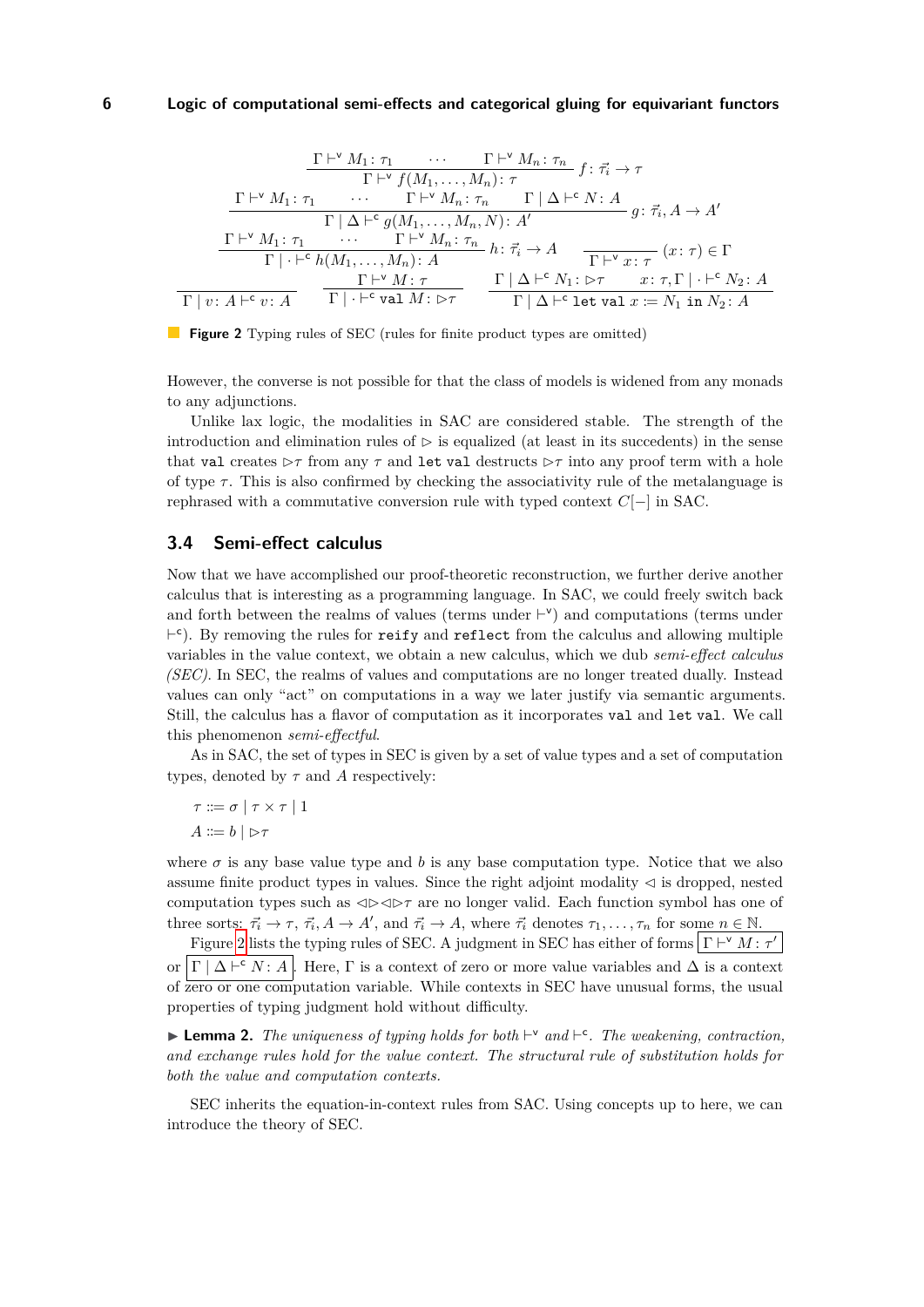$\triangleright$  **Definition 3.** A signature of SEC is given by sets V and C of value/computation base *types and a set*  $F$  *of function symbols.* A theory *of SEC consists of a signature*  $\Sigma$  *and a set Ax of* axioms*, well-formed equations under* Σ*.*

By seeing let val as let and val as return, we can easily transport examples of Moggi's metalanguage (e.g. stateful, nondeterministic, and so on) to SEC. Moreover, SEC can express a term that is not "effectful" but "semi-effectful". Here we demonstrate this by showing an example using Haskell's Applicative [\[26\]](#page-16-13), which is a generalization of Monad.

Recall that a functor f in Haskell is Applicative if it is endowed with two operators

pure:  $a \rightarrow f a$  $\langle * \rangle$ : f  $(a \rightarrow b) \rightarrow f a \rightarrow f b$ 

satysfing some laws. A leading example that is not Monad but Applicative is ZipList. ZipList a is a type of finite or infinite sequence of type a. Its associated pure is given by pure  $x := (x)_{i < \infty}$  and  $\langle * \rangle$  is given by  $(f_i)_{i < n} \langle * \rangle (x_i)_{i < m} := (f_i x_i)_{i < \min\{n, m\}}$ . Because ZipList is not Monad, we cannot use Moggi's metalanguage to reason about it. On the other hand, in SEC, such reasoning is possible. We define a theory for ZipList  $\mathcal{T}_{\text{ZipList}}$  as the internal language of the Freyd category associated to the lax monoidal functor of ZipList, where we defer the technical details to Example [9](#page-8-0) and Corollary [10.](#page-8-1) Here we only point out that  $\vdash^c$  corresponds to the applicative context, whereas  $\vdash^v$  is the pure context. Inside this theory, terms of ZipList can be defined in a style very much like applicative-do [\[25\]](#page-15-19):

<span id="page-6-0"></span>let val  $x := [1, 2, 3]$  in let val  $y := [4, 5]$  in val  $(x + y)$ .

This term roughly corresponds to the following expression in applicative-do:

$$
do \{ x \leq [1,2,3]; y \leq [4,5]; pure (x + y) \}
$$
 (1)

which is desugared to pure  $(\x y \rightarrow x + y) \Leftrightarrow [1,2,3] \Leftrightarrow [4,5]$  and results in [5,7]. For the sake of soundness, applicative-do disallows a term at the position of [4,5] in [\(1\)](#page-6-0) to use x. However, there is no such limitation in SEC, and thus the following is perfectly valid:

let val  $x := [1, 2, 3]$  in let val  $y :=$  val  $(x + 1)$  in val  $(x + y)$ .

In this way, we obtain a logic of ZipList for free, in which we can reason e.g. as follows:

$$
\Gamma \mid \Delta \vdash^{c} (\text{let val } x := [1, 2, 3] \text{ in let val } y := [4, 5] \text{ in val } (x + y))
$$

$$
= (\text{let val } x := [4, 5] \text{ in let val } y := [1, 2, 3] \text{ in val } (x + y)).
$$

Note that SEC admits more models beyond Applicative, as we will see in Section [4.](#page-6-1)

## <span id="page-6-1"></span>**4 Categorical models for SEC**

In this section, we introduce a categorical semantics of SEC. Our semantics is built upon monoidal actions. We fix a monoidal category  $(\mathcal{M}, \otimes, I, r, l, a)$ .

▶ **Definition 4** (monoidal action, actegory, e.g. [\[14\]](#page-15-20)). Let C be a category. A bifunctor  $(-) \cdot (-) : \mathcal{M} \times \mathcal{C} \rightarrow \mathcal{C}$  *is an*  $\mathcal{M}$ -action *on*  $\mathcal{C}$  *if there are natural isomorphisms*  $\eta_c : I \cdot c \rightarrow c$ *and*  $\mu_{m_1,m_2,c}: (m_1 \otimes m_2) \cdot c \rightarrow m_1 \cdot (m_2 \cdot c)$  *making the following diagrams commute.* 

$$
(m_1 \otimes m_2 \otimes m_3) \cdot c \xrightarrow{\mu_{m_1, m_2, m_3, c}} (m_1 \otimes m_2) \cdot (m_3 \cdot c) \qquad (m \otimes I) \cdot c \xrightarrow{\mu_{m, I, c}} m \cdot (I \cdot c)
$$
  

$$
\downarrow^{\mu_{m_1, m_2, m_3, c}} \qquad (m_1 \otimes I) \cdot c \xrightarrow{\mu_{m, I, c}} m \cdot (I \cdot c)
$$
  

$$
m_1 \cdot ((m_2 \otimes m_3) \cdot c) \xrightarrow{\text{id} \cdot \mu_{m_2, m_3, c}} m_1 \cdot (m_2 \cdot (m_3 \cdot c)) \qquad m \cdot c \qquad (m \otimes I) \cdot c \xrightarrow{\mu_{m, I, c}} m \cdot (I \cdot c)
$$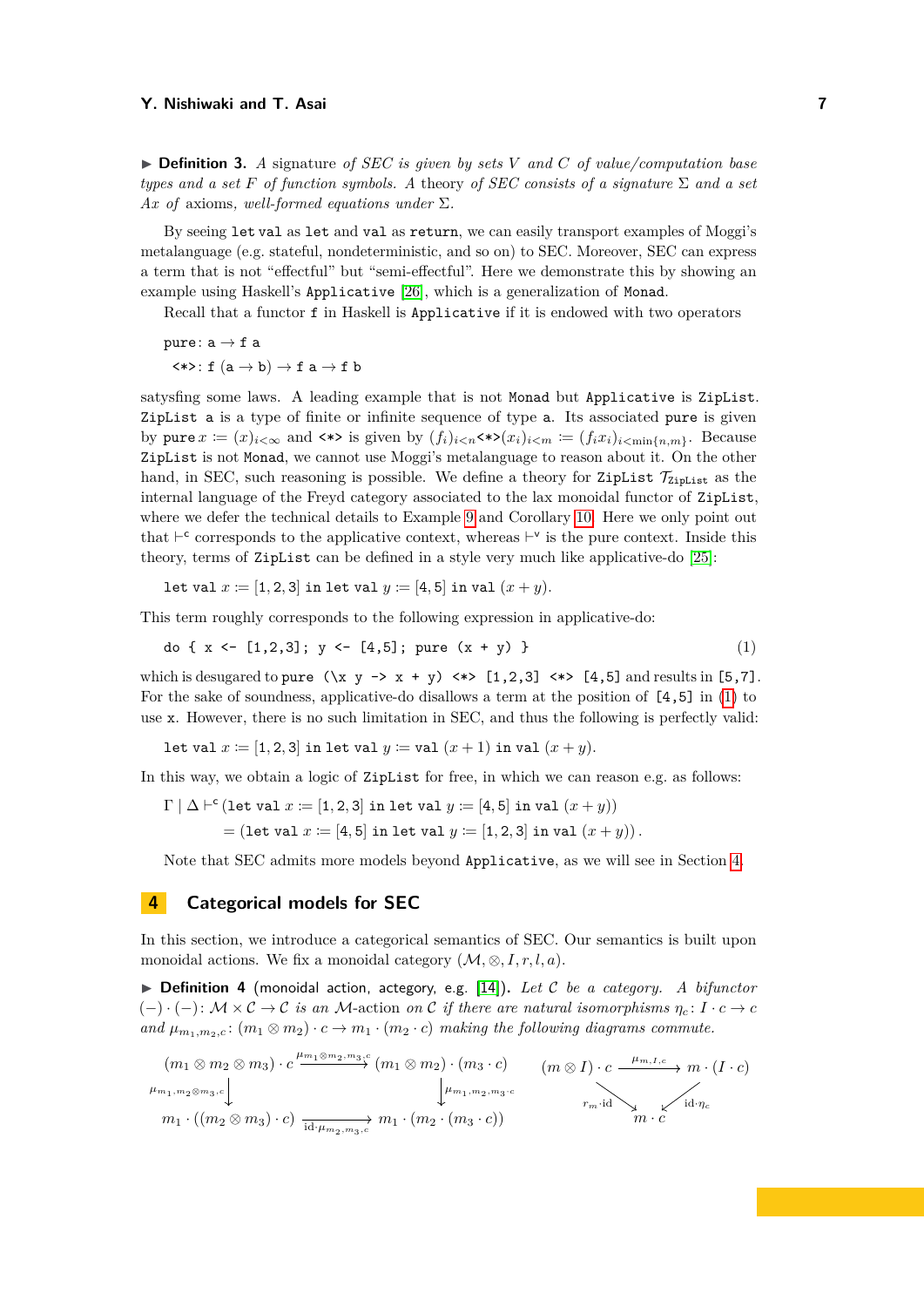*The left diagram implicitly uses the associativity a. An* M-actegory *is a category with a fixed* M*-action on it.*

We often omit the prefix  $M$ - from  $M$ -action if it is inferrable from the context.

- <span id="page-7-0"></span>**Example 5.** 1. Any monoidal category  $M$  is automatically an  $M$ -actegory, where the action  $(-) \cdot (-) \colon \mathcal{M} \times \mathcal{M} \to \mathcal{M}$  is given by the tensor product  $\otimes$ .
- **2.** Monoidal action subsumes the classical notion of monoid action. Any set is identifieid with a (small) discrete category and any monoid  $(M, *, e)$  is identified with a monoidal category whose underlying category is discrete and whose tensor is given by ∗. Under this identification, a set *A* is an *M*-actegory if and only if *A* has a monoid action of *M*.

Morphisms of actegories are defined in the following sense.

**▶ Definition 6.** *Let*  $C$ *,*  $D$  *be*  $M$ *-actegories. A functor*  $F$  :  $C$  →  $D$  *is (lax)*  $M$ *-equivariant (resp. strong* M*-equivariant) if there is a coherent natural transformation (resp. isomorphism)*  $\phi_{m,c}^F$ :  $m \cdot F(c) \rightarrow F(m \cdot c)$ *. We mean by coherence that the diagrams below commute.* 

$$
(m \otimes m') \cdot Fc \xrightarrow{\mu_{m,m',F^c}} m \cdot (m' \cdot Fc) \xrightarrow{\text{id} \cdot \phi_{m',c}^F} m \cdot F(m' \cdot c) \xrightarrow{\phi_{m,m',c}^F} I \cdot Fc
$$
  

$$
\downarrow \phi_{m,m',c}^F
$$
  

$$
F((m \otimes m') \cdot c) \xrightarrow{\mu_{m,m',c}} F(m \cdot (m' \cdot c)) \qquad F(I \cdot c) \xrightarrow{\mu_{Fc}} Fc
$$

We will omit the superscript *F* for  $\phi^F$  when this does not make confusion. *Strict* M*-equivariant functor* is also defiend in the same mannar.

- <span id="page-7-1"></span>**Example 7.** 1. Consider the canonical M-action on  $M$  (see Example [5\)](#page-7-0). An equivariant functor  $F: \mathcal{M} \to \mathcal{M}$  is precisely a *strong* functor [\[19\]](#page-15-21)  $F$  on  $\mathcal{M}$ , where the strength  $t_{A,B}$ :  $A \otimes FB \to F(A \otimes B)$  is  $\phi_{A,B}^F$ .
- **2.** Freyd category or value/producer structure [\[21\]](#page-15-8) is a special case of strong equivariant functor. A Freyd category is an identity-on-objects functor  $J: \mathcal{V} \to \mathcal{C}$  such that (1)  $\mathcal{V}$ has finite products, (2) C has a V-action, and (3) The  $v \times (-)$  can be extended to the V-action on C along *J* for any  $v \in V$ . These conditions say that *J* is strict V-equivariant.

Given a strong V-equivariant functor  $\triangleright : \mathcal{V} \to \mathcal{C}$  where V has finite products and C has a V-action w.r.t. the cartesian structure of  $V$ , we can interpret theories of SEC. The interpretation follows the traditional category-of-contexts paradigm. It is defined inductively once we fix data for base types and function symbols. We will use  $V$  to interpret types and terms in the realm of values, and use  $\mathcal C$  for the realm of computations.

Types and contexts in the realm of values are interpreted in V as usual:  $[\tau_1 \times \tau_2]$  :=  $[\![\tau_1]\!] \times [\![\tau_2]\!]$  and  $[\![\Gamma]\!] := \prod_{(x_i \colon \tau_i) \in \Gamma} [\![\tau_i]\!]$ . We use  $\Gamma$  and  $\tau$  almost interchangeably by this identification. Computation types of the form  $\triangleright \tau$  are interpreted using the functor  $\triangleright$  by  $[\triangleright \tau] \coloneqq \triangleright [\tau]$ . The two kinds of computation context have different interpretations: (Γ | *v* : *A*) is interpreted by the action  $[\Gamma | v : A] := [\Gamma | \cdot [A],$  and  $(\Gamma | \cdot)$  is interpreted by application of the equivariant functor  $[\![\Gamma\!] \cdot ]\!] \coloneqq \triangleright [\![\Gamma\!]$ .

As to (well-typed) terms, we only show the case of computation terms (the case of value terms is rather obvious). The interpretation of computation variables just discards value variables:  $[\![\Gamma \mid v : A \vdash^c v : A]\!] := [\![\Gamma]\!] \cdot [\![A]\!] \xrightarrow{!} 1 \cdot [\![A]\!] \xrightarrow{\eta} [\![A]\!]$ . val sends a value term to a computation term with the functor:  $[\![\Gamma]\!] \cdot \vdash^c \text{val } M \colon \triangleright \tau] \coloneqq \triangleright [\![\Gamma \vdash^{\vee} M \colon \tau]\!]$ . The most involved case is let val.  $[\![\Gamma]\!] \cdot {\vdash^c}$  let val  $x \coloneqq N_1$  in  $N_2 \colon A \rrbracket$  is given by:

$$
\triangleright \llbracket \Gamma \rrbracket \xrightarrow{\triangleright \delta} \triangleright (\llbracket \Gamma \rrbracket \times \llbracket \Gamma \rrbracket) \xrightarrow{\phi^{-1}} \llbracket \Gamma \rrbracket \cdot \triangleright \llbracket \Gamma \rrbracket \xrightarrow{\mathrm{id} \cdot \llbracket N_1 \rrbracket} \llbracket \Gamma \rrbracket \cdot \triangleright \llbracket \tau \rrbracket \xrightarrow{\phi} \triangleright (\llbracket \Gamma \times \tau \rrbracket) \xrightarrow{\llbracket N_2 \rrbracket} \llbracket A \rrbracket.
$$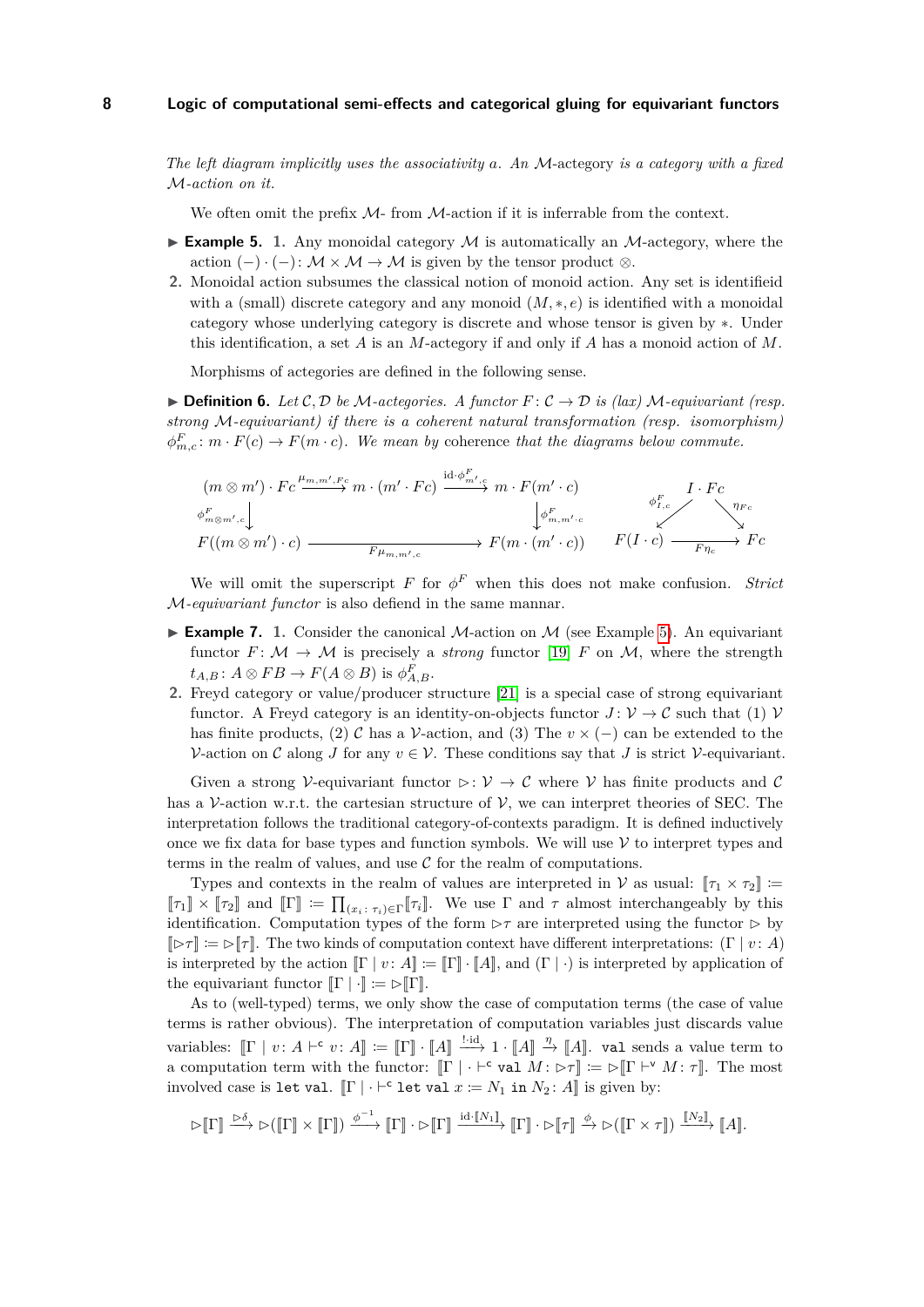In the same vein, we can interpret the case when let val  $x := N_1$  in  $N_2$  has a free computation variable.

Given an interpretation  $\llbracket - \rrbracket$  of T, an equation-in-context is defined to be *valid w.r.t.*  $\llbracket - \rrbracket$ if the two terms are externally equal i.e. interpreted by the same morphism. It then follows that this interpretation is indeed sound.

<span id="page-8-4"></span>**► Theorem 8.** Let  $\mathcal{T}$  be any theory of SEC and  $\mathcal{T}$  be an interpretation of  $\mathcal{T}$ . Assume that *all axioms of*  $\mathcal T$  *are satisfied by*  $[-]$ *. Then all equations derivable in*  $\mathcal T$  *are satisfied by*  $[-]$ *.* 

Proof. The proof is tedious but routine. One needs to be careful of whether  $\Delta$  is empty or non-empty. (See Appendix for the detailed proof.)

We will call such a strong *V*-equivariant functor  $\triangleright : V \to C$  a *model of SEC*.

- <span id="page-8-0"></span>**Example 9.** 1. Given a strong monad on a cartesian category  $\mathcal{C}$ , we get a model of SEC by the Kleisli construction (see Example [7\)](#page-7-1). By the definition of Kleisli category, a term  $\Gamma | v : \triangleright \tau \vdash^{\mathsf{c}} N : \triangleright \tau' |$  is interpreted by a morphism  $\llbracket \Gamma \rrbracket \times \llbracket \tau \rrbracket \to T \llbracket \tau' \rrbracket$  in C. Furthermore,  $[\![\text{val } M]\!] = \eta \circ [\![M]\!]$  and  $[\![\text{let val } x := N_1 \text{ in } N_2]\!] = [\![N_2]\!] \# \circ t \circ \langle \text{id}, [\![N_1]\!] \rangle$  hold where  $[N_2]^{\#}$  is the Kleisli lifting of  $[N_2]$  and  $N_2$  has no free computation variables. These interpretaions agree with those of  $\left[\text{return } M\right]$  and  $\left[\text{let } x := N_1 \text{ in } N_2\right]$  in [\[30\]](#page-16-1).
- **2.** There is a model of SEC that is not a Freyd category. The simplest is the inclusion  $\iota_1: 1 \to 1 + 1$  where 1 is the terminal category and the action  $\ast \cdot (-)$  is the identity.
- <span id="page-8-5"></span>**3.** It is folklore that a lax monoidal functor  $F$  on a CCC  $C$  induces a Freyd category  $J: \mathcal{C} \to \mathcal{D}$  [\[13,](#page-15-22) [23\]](#page-15-23). A morphism  $f: X \to Y$  in  $\mathcal{D}$  is given by a morphism  $f: 1 \to F(Y^X)$ in  $\mathcal{C}$ . (A similar construction is also found in the semantics of multi-staged computation [\[31\]](#page-16-7).) Because a lax monoidal functor models Applicative in Haskell, this serves as a model of the example presented at the end of Section 3. In this sense we consider SEC is semi-effectful, admitting more models than what were not supported by traditional models of effects, namely monads.

Every model of SEC gives rise to its *internal language*, a theory of SEC such that all objects and morphisms of the model are base types and function symbols and *Ax* contains all such equations-in-context  $L_1 = L_2$  that  $[[L_1]] = [[L_2]]$ .

<span id="page-8-1"></span> $\triangleright$  **Corollary 10.** Let  $\mathcal{T}_F$  be the internal language of model F. The following are equivalent.  $\mathcal{T}_F \vdash L_1 = L_2$  *(i.e., equation-in-context*  $L_1 = L_2$  *is derivable in*  $\mathcal{T}_F$ *)* 

$$
\quad \blacksquare \quad \llbracket L_1 \rrbracket = \llbracket L_2 \rrbracket \quad \text{in } F.
$$

Conversely, we can construct a strong equivariant functor from any theory of SEC.

<span id="page-8-2"></span> $\triangleright$  **Theorem 11.** *Any theory of SEC induces a strong equivariant functor.* 

**Proof.** We perform the term model construction as follows. The value category  $V$  is constructed as usual from value terms (see e.g. [\[4\]](#page-15-9)). The construction of the computation category  $\mathcal C$  is somewhat tricky; it is defined by case distinction of computation context:

$$
C((\Gamma \mid A), (\tau \mid A')) \coloneqq \{([\Gamma \vdash^{\vee} M : \tau], [\Gamma \mid A \vdash^{\mathsf{c}} N : A'])\}
$$
  

$$
C((\Gamma \mid \cdot), (\Gamma' \mid \cdot)) \coloneqq \mathcal{V}(\Gamma, \Gamma')
$$
  

$$
C((\Gamma \mid A), (\Gamma' \mid \cdot)) \coloneqq \emptyset
$$

<span id="page-8-3"></span>where  $[\cdots]$  denotes the equivalence class of judgments up to the definitional equality. The V-action on C is then given by  $\tau \cdot (\Gamma | \Delta) := (\tau, \Gamma | \Delta)$ . The equivariant functor  $\triangleright$  sends  $\tau$  to  $(\tau | \cdot)$ . See Appendix for the detailed construction.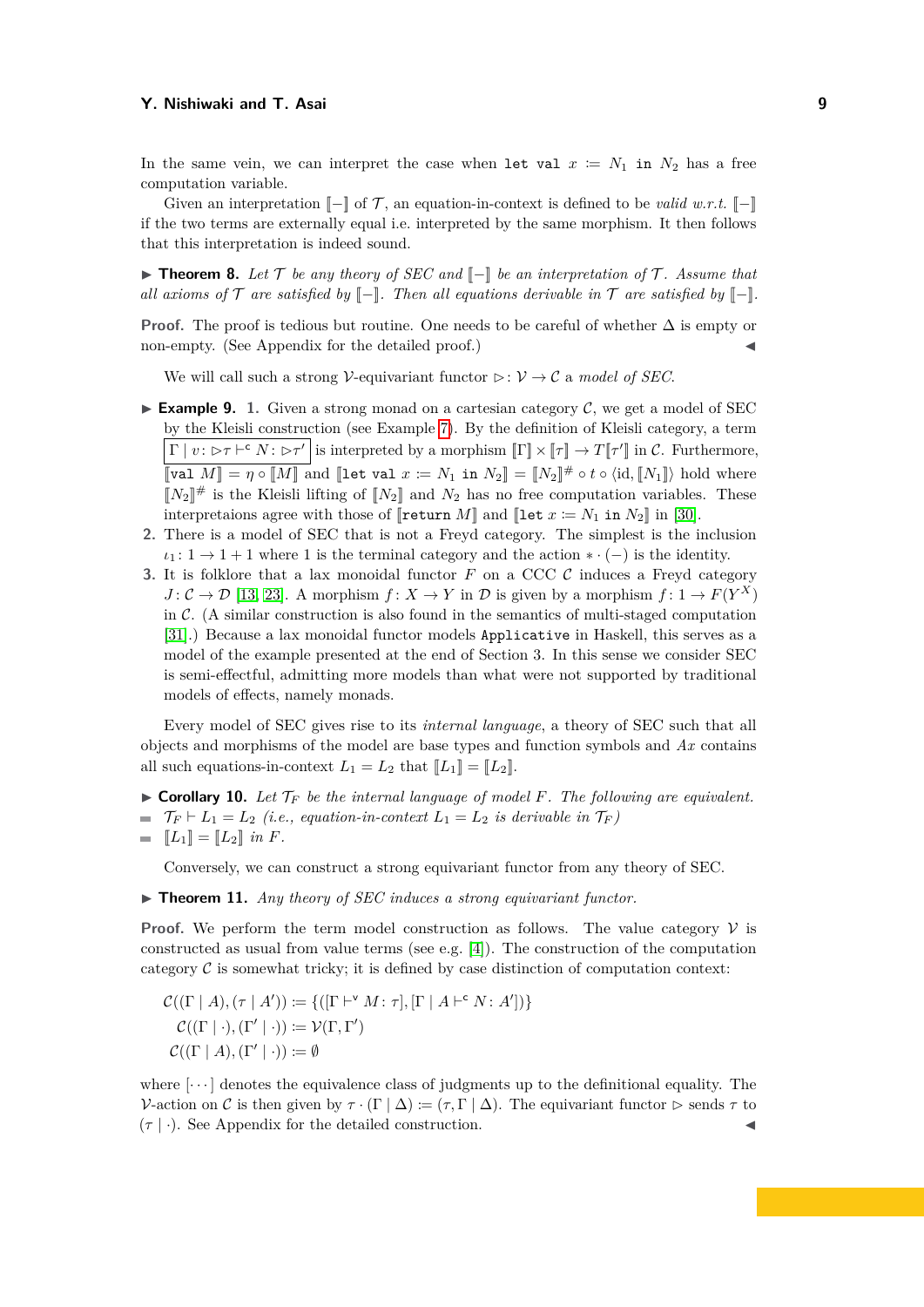$\triangleright$  Remark 12. The crucial point of our term model construction is that the syntactic functor  $\triangleright$  is defiend to be  $\triangleright(\tau) := (\tau | \cdot)$  instead of  $(\cdot | \triangleright\tau)$ . In fact, setting  $\triangleright(\tau) := (\cdot | \triangleright\tau)$  only gives us a lax equivariant functor. However, by setting  $D(\tau) := (\tau | \cdot)$ , it in turn no longer holds that the term model interprets a term by itself. For example, [[val *M*]] is given by *M* instead of val *M*. As a result, Theorem [11](#page-8-2) does not imply completeness of our semantics.

Before proceeding, we introduce the notion of morphism of models of SEC.

 $\triangleright$  **Definition 13** (equivariant natural transformation). Let C, D be M-actegories and F, G :  $\mathcal{C} \to \mathcal{D}$  *be lax equivariant functors. A natural transformation*  $\theta: F \to G$  *is* equivariant *if*  $\theta_{m \cdot c} \circ \phi_{m, c}^F = \phi_{m, c}^G \circ (m \cdot \theta_c)$  *holds for all*  $m \in \mathcal{M}$  *and*  $c \in \mathcal{C}$ *.* 

M-actegories, lax equivariant functors, and equivariant natural transformations form a 2-category M-**Act**. Replacing "lax equivariant functors" with "strong equivariant functors" yields another 2-category. Any (strong) monoidal functor  $F: \mathcal{M} \to \mathcal{M}'$  induces the changeof-base 2-functor  $F^*$ :  $\mathcal{M}'$ -**Act**  $\rightarrow \mathcal{M}$ -**Act**.

- <span id="page-9-1"></span>**Example 14.** 1. For any 2-categorical notion X, we call an X internal to  $M$ -Act an M*-equivariant X*. A strong monad *T* on M is just an M-equivariant monad. Also, the Kleisli resolution  $J \perp K$  of *T* is an *M*-equivariant adjunction. Note that every equivariant left adjoint is strong equivariant. *J* is a model of SEC in this way.
- **2.** Change of base along a strong monoidal functor  $F: \mathcal{M} \to \mathcal{M}'$  makes  $F$  a strong  $\mathcal{M}$ equivariant functor, since  $m \cdot_{\mathcal{M}'} F(m') = F(m) \otimes_{\mathcal{M}} F(m') \cong F(m \otimes_{\mathcal{M}} m') = F(m \cdot_{\mathcal{M}} m')$ .

A morphism of models of SEC is defined in the language of actegories.

<span id="page-9-2"></span> $\triangleright$  **Definition 15** (morphism of models of SEC). Let V be a category with finite products and  $F: V \to C$ ,  $F': V \to C'$  *be models of SEC. A* morphism of models of SEC *is given by a lax equivariant functor*  $H: \mathcal{C} \to \mathcal{C}'$  *and an equivariant natural transformation*  $\theta: F' \to HF$ .



Definition of 2-cells of models of SEC is omitted. Note that every morphism of models is a morphism in  $\int \mathcal{V}\text{-}\mathbf{Act}^{\text{co}}(\mathcal{V}, -)$ , where  $\int$  is the Grothendieck construction.

<span id="page-9-0"></span>► Remark 16. For reasons similar to Remark [12,](#page-8-3) the Curry-Howard-Lambek correspondence fails in our semantics. Specifically, we do not have a (canonical) equivalence of models of SEC:  $F \xrightarrow{\simeq} \text{Syn}(\mathcal{T}_F)$ , where  $\text{Syn}(\mathcal{T})$  is the term model of theory  $\mathcal{T}$ .

## **5 Categorical gluing for (lax) equivariant functors**

## **5.1 Categorical gluing**

*Categorical gluing* (also known as *sconing*) is a technique to obtain a new model from a morphism of models. It is a special case of the comma construction (see e.g. [\[24\]](#page-15-24)).

**Definition 17** (categorical gluing). *Given a functor*  $\Gamma: \mathcal{C} \to \mathcal{D}$ , the gluing category of C to  $\mathcal D$  along  $\Gamma$  *is obtained as a comma category*  $\mathcal D \downarrow \Gamma$ *. The gluing category is equipped with the projection functor*  $\pi$ :  $(\mathcal{D} \downarrow \Gamma) \rightarrow \mathcal{C}$ .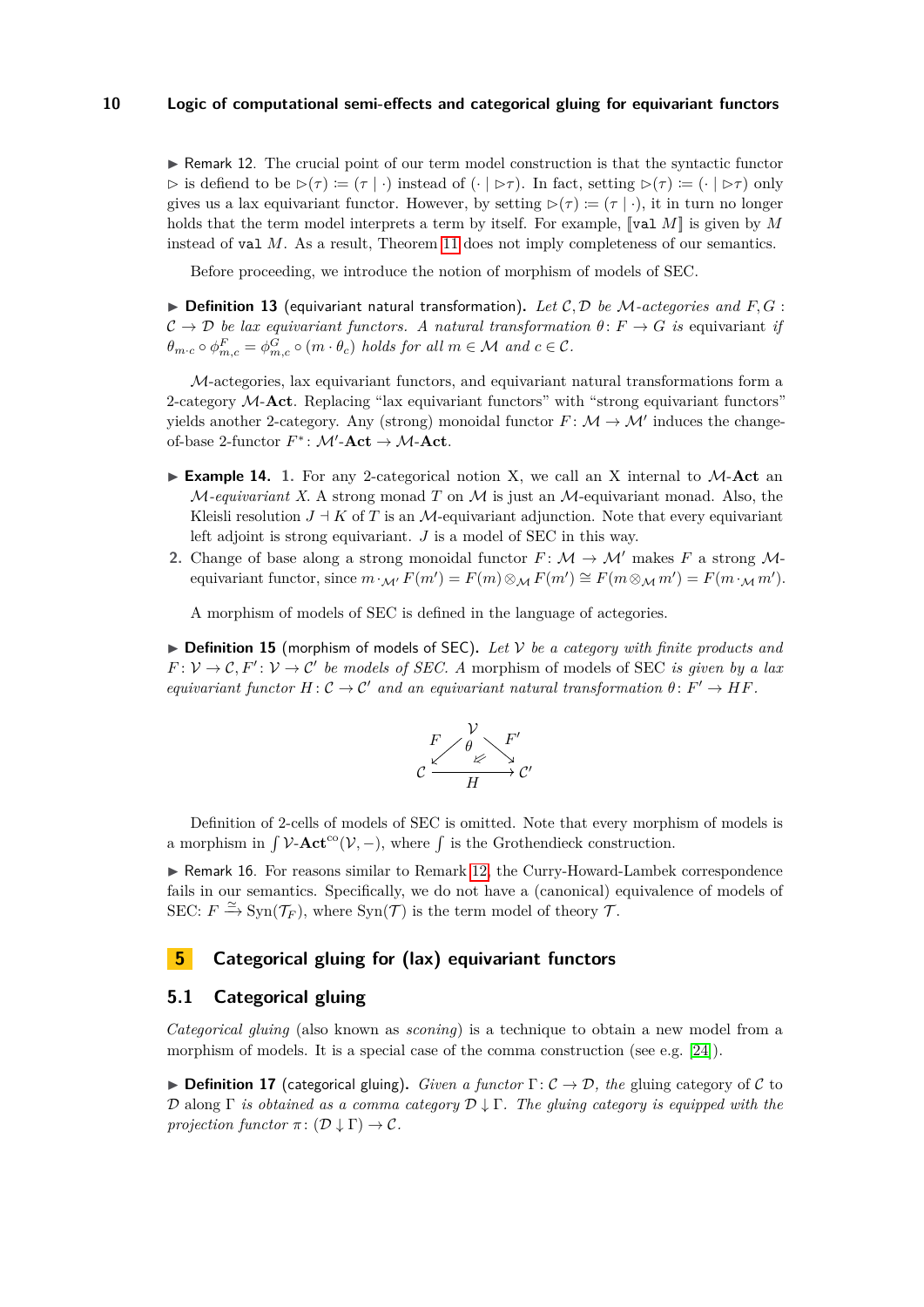One important and interesting fact about gluing is that the gluing category  $\mathcal{D} \downarrow \Gamma$  often inherits the involved structures. In other words, when  $\mathcal C$  and  $\mathcal D$  have a certain kind of categorical structure and  $\Gamma: \mathcal{C} \to \mathcal{D}$  preserves it, the gluing category  $\mathcal{D} \downarrow \Gamma$  often has the structure and the projection functor  $\pi$  preserves it.

**Example 18.** Let C and D be categories with (chosen) finite products and  $\Gamma: \mathcal{C} \to \mathcal{D}$  be a functor preserving them (up to isormophism). Then the gluing category  $\mathcal{D} \downarrow \Gamma$  has finite products and the projection functor  $\pi$  (strictly) preserves them. Specifically, the terminal object is given by  $(1,1,\gamma)$ , and the binary product of  $(d, c, f)$  and  $(d', c', f')$  is given by to by

$$
(d \times d', c \times c', d \times d' \xrightarrow{f \times f'} \Gamma c \times \Gamma c' \xrightarrow{\gamma_{c,c'}} \Gamma(c \times c'))
$$

where  $\gamma$  and  $\gamma_{c,c'}$  are the associated isomorphisms.

An important variance of gluing is *subgluing* [\[11\]](#page-15-10).

 $\triangleright$  **Definition 19** (subgluing). *Suppose a functor*  $\Gamma: \mathcal{C} \to \mathcal{D}$  *is given. By restricting the objects in*  $\mathcal{D} \downarrow \Gamma$  *to subobjects, we get the full subcategory*  $(\mathcal{D} \downarrow \Gamma)$ <sub>s</sub> *of*  $\mathcal{D} \downarrow \Gamma$ *. In other words,*  $(D, C, f: D \to \Gamma C)$  *is an object in*  $(D \downarrow \Gamma)$ *s if and only if f is a subobject. This category*  $(D \downarrow \Gamma)$ <sub>s</sub> *is called the subgluing of* C *to* D *along*  $\Gamma$ *.* 

The gluing category and subgluing category for  $\Gamma: \mathcal{C} \to \mathcal{D}$  are obtained as a pullback [\[11\]](#page-15-10).



## **5.2 Actegorical gluing**

We are able to present categorical gluing for actegories and lax equivariant functors. First we show that gluing along lax equivariant functors yields an M-actegory.

<span id="page-10-0"></span>**Proposition 20** (actegorical gluing). Let C, D be M-actegories and  $\Gamma: \mathcal{C} \to \mathcal{D}$  a lax *equivariant functor. The gluing category* D ↓ Γ *is an* M*-actegories and the projection functor*  $\pi: \mathcal{D} \downarrow \Gamma \rightarrow \mathcal{C}$  *is strict equivariant.* 

Proposition [20](#page-10-0) can be generalized in terms of fibration.

<span id="page-10-1"></span>**Proposition 21.** Let  $\mathcal{B}, \mathcal{C}, \mathcal{E}$  be M-actegories and  $\Gamma: \mathcal{C} \to \mathcal{B}$  a lax equivariant functor. *In addition, let*  $p: \mathcal{E} \to \mathcal{B}$  *be a strict equivariant functor which is also an opfibration, and suppose the condition* (∗) *holds.*

(∗) *For any object m in* M*, the functor m* · (−): E → E *preserves opcartesian morphisms. Consider the pullback diagram in* **Cat** *below.*



*In this diagram,* G *has an* M-action and the functor  $q: \mathcal{G} \to \mathcal{C}$  is strict equivariant.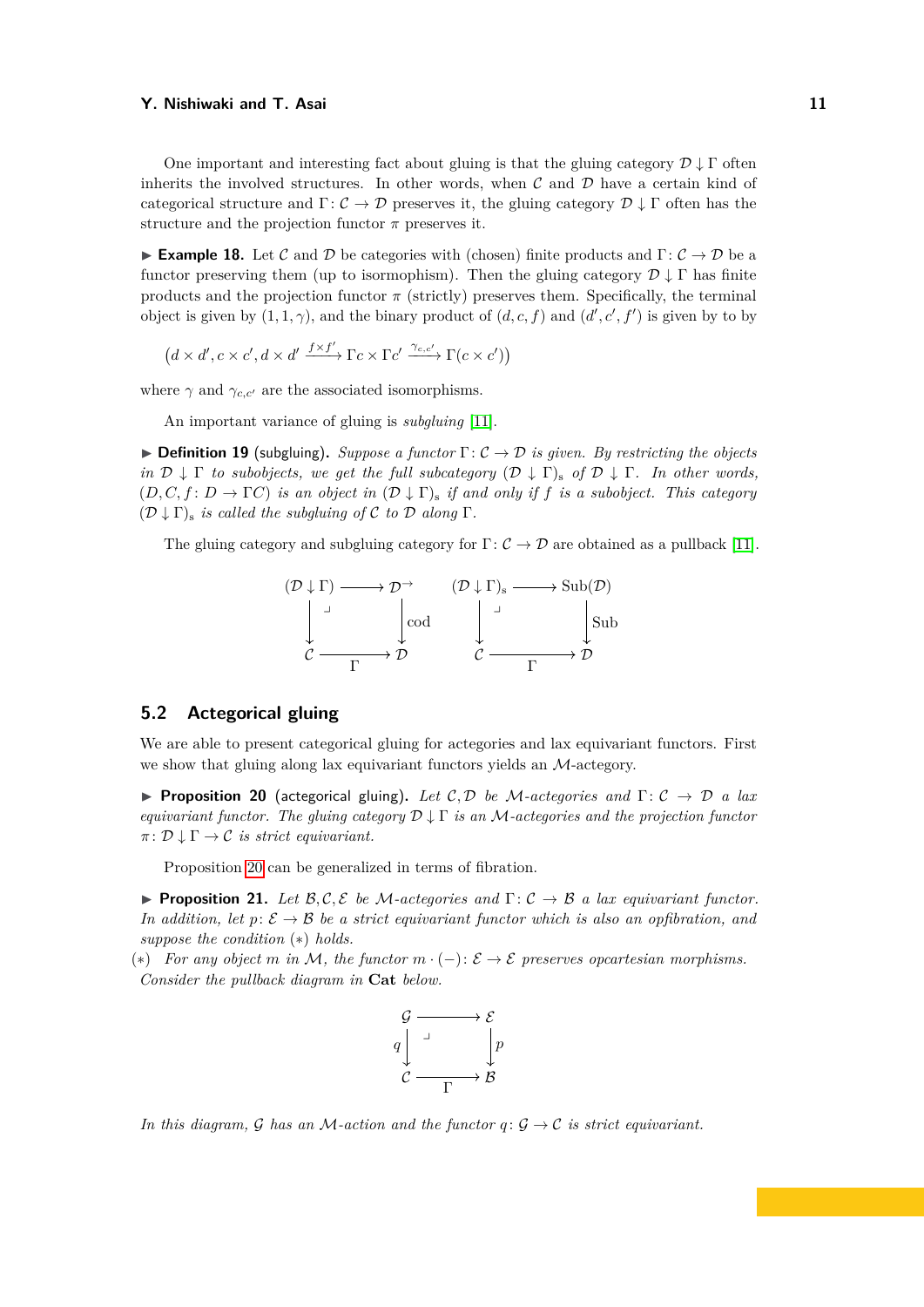**Proof.** The M-action on G is defined using the universality of opcartesian lifting of  $\phi^{\Gamma}$ : *m* ·  $\Gamma C \to \Gamma(m \cdot C)$ . Notice  $m \cdot \Gamma C = m \cdot pX = p(m \cdot X)$  for any  $C \in \mathcal{C}$  and  $X \in \mathcal{E}$  satisfying  $\Gamma C = pX$ . See Appendix for the detailed proof.

Notice that Proposition [20](#page-10-0) is just an instance of Proposition [21](#page-10-1) when *p* is the codomain opfibration cod:  $\mathcal{D} \rightarrow \mathcal{D}$ .

<span id="page-11-0"></span> $\triangleright$  Remark 22. The "opfibration" in the statement of Proposition [21](#page-10-1) cannot be simply replaced by "fibration" because the coherent natural transformation  $\phi$  for  $\Gamma$  is the form of  $\phi_{m,C}: m \cdot \Gamma C \to \Gamma(m \cdot C)$  and the cartesian lifting of  $\phi_{m,C}$  cannot be considered in contrast to the opcartesian lifting.

Although a pullback along a lax equivariant functor does not inherit the action as stated in Remark [22,](#page-11-0) if we restrict  $\Gamma$  to a strong equivariant one, we can get a similar proposition to Proposition [23.](#page-11-1) Moreover, the condition (∗) can be dropped.

<span id="page-11-1"></span>**Proposition 23.** Let  $\mathcal{B}, \mathcal{C}, \mathcal{E}$  be M-actegories and  $\Gamma : \mathcal{C} \to \mathcal{B}$  a strong equivariant functor. *In addition, let*  $p: \mathcal{E} \to \mathcal{B}$  *be a fibration that is strict equivariant. Consider the diagram in Proposition* [21.](#page-10-1) In the diagram, G has an M-action and the functor  $q: \mathcal{G} \to \mathcal{C}$  is strict *equivariant.*

Note that, when p is a bifibration in the situation of Proposition [23,](#page-11-1) there are two ways to define an  $\mathcal{M}$ -action on  $\mathcal{G}$  by Proposition [21](#page-10-1) and [23.](#page-11-1) These coincide in the sense that they are isomorphic in M-**Act**. We can also consider subgluing.

<span id="page-11-5"></span>I **Proposition 24.** *Consider the assumption of Proposition [20.](#page-10-0) Assume moreover that functors*  $v \cdot (-)$  *preserve monos for all*  $v \in V$ *. If either of the following holds,*  $(\mathcal{D} \downarrow \Gamma)$ <sub>s</sub> *has an* M-action and  $\pi$ :  $(D \downarrow \Gamma)_{\rm s} \rightarrow C$  *is strict equivariant.* 

<span id="page-11-2"></span>**1.** D *admits epi-mono factorization.*

<span id="page-11-3"></span>**2.**  $\phi^{\Gamma}$  *is (componentwise) monic.* 

**Proof.** Condition [1](#page-11-2) makes the subobject functor  $\text{Sub}(\mathcal{D}) \to \mathcal{D}$  an opfibration, so  $(\mathcal{D} \downarrow \Gamma)$ inherits the action by the preceding propositions. Under Condition [2](#page-11-3) an action is directly defined by extension with  $\phi^{\Gamma}$ . Γ.  $\blacksquare$ 

<span id="page-11-4"></span>**Proposition 25.** *A morphism*  $(H: C \to \mathcal{D}, \theta: F' \to HF)$  *of models of SEC induces another model of SEC, i.e. a strong equivariant functor*  $L: V \to (D \downarrow H)$  *by the following construction.* 

$$
Lv := (F'v, Fv, \theta_v : F'v \to HFv)
$$

$$
L(a: v \to u) := (F'a, Fa): \theta_v \to \theta_u
$$

In fact, *L* in Proposition [25](#page-11-4) can also be described more conceptually from the point of view of the codomain fibration. Assume the situation in Proposition [25.](#page-11-4) We define a functor  $G: V \to \mathcal{D}^{\to}$  by  $Gv := (\theta_v: F'v \to HFv)$ . This is well-defined by the naturality of  $\theta$  and fanctoriality of *F* and *F'*. By definition of *G*,  $\text{cod} \circ G = HF$  holds where cod is the codomain functor  $\mathcal{D} \rightarrow \mathcal{D}$ . Since  $\mathcal{D} \downarrow H$  is a pullback of cod along *H*, we obtain by universality a mediating functor  $L: \mathcal{V} \to (\mathcal{D} \downarrow H)$ , which indeed coincides with L in Proposition [25.](#page-11-4)

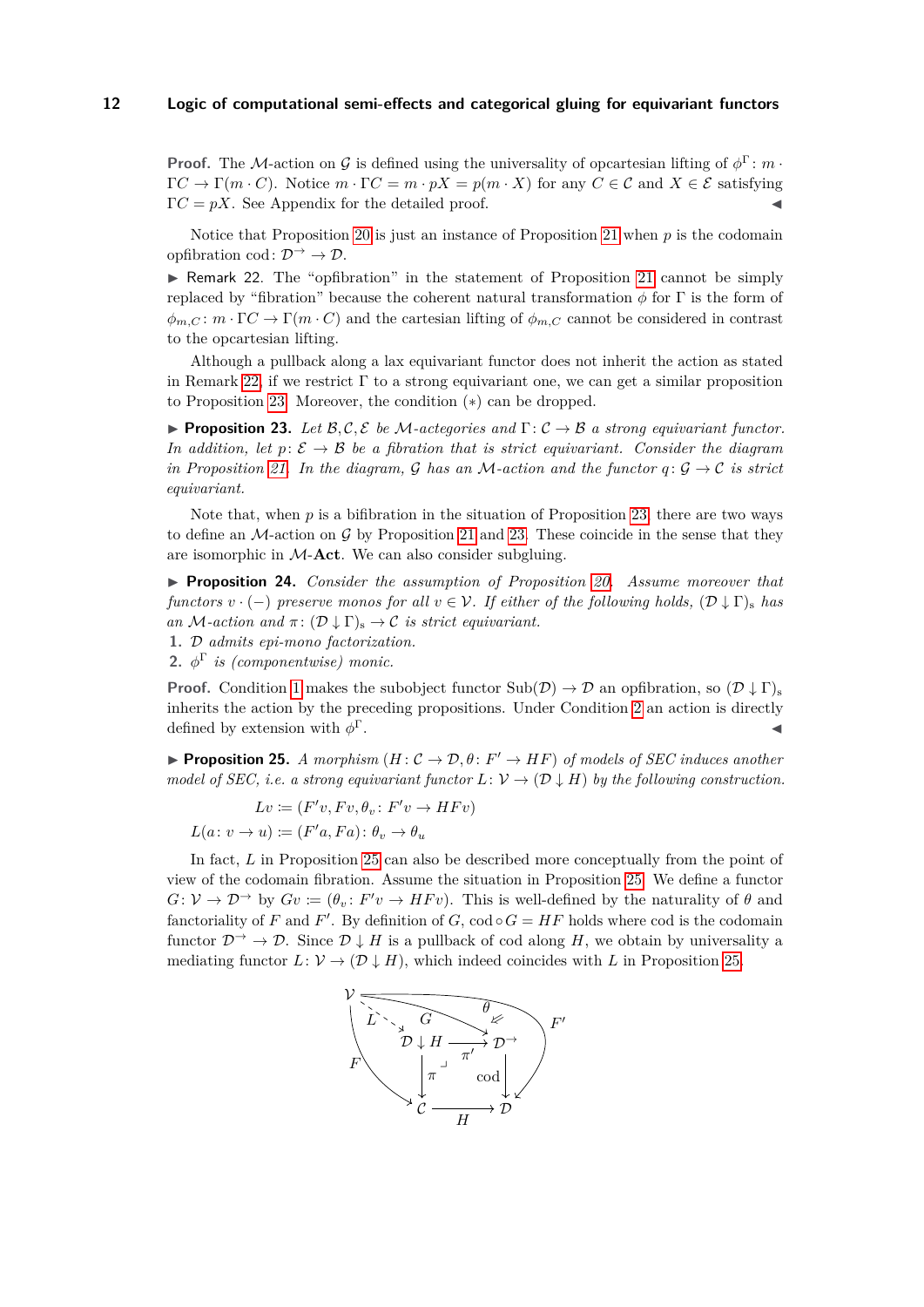Combining Proposition [24](#page-11-5) and [25,](#page-11-4) we obtain the subgluing version of Proposition [25.](#page-11-4)

<span id="page-12-0"></span>**Proposition 26.** *Let*  $(H: \mathcal{C} \to \mathcal{D}, \theta: F' \to HF)$  *be a morphism of models of SEC such that*  $\theta$  *and*  $\phi^H$  *are (componentwise) monic and the functors*  $v \cdot (-)$  *preserve monos for all*  $v \in V$ . Then we obtain a V-actegory  $(D \downarrow H)$ <sub>s</sub> by Proposition [24.](#page-11-5) Moreover, we can get a *model of SEC i.e. a strong equivariant functor*  $L: V \to (\mathcal{D} \downarrow H)_{\rm s}$ .

**Proof.** We use Condition [2](#page-11-3) from Proposition [24.](#page-11-5)

## **5.3 Flavor of logical predicates**

As a toy example of the tools developed up to here, we derive logical predicates for SEC. We fix a theory  $\mathcal T$  of SEC.

Let  $F: \mathcal{V} \to \mathcal{C}$  be the term model of  $\mathcal{T}$  (see Theorem [11\)](#page-8-2). For some object  $(\Gamma | \cdot)$  in C, consider the functor  $H = \mathcal{C}((\Gamma | \cdot)$ ,  $-): \mathcal{C} \to \mathbf{Sets}$ . By the definition of the term model, this functor can be made a morphism of models as follows. To make **Sets** a V-actegory, we define its action by the functor  $V(\Gamma, -) \times \text{id}_{\text{Sets}} : V \times \text{Sets} \to \text{Sets}$ . This bifunctor is indeed a V-action on **Sets** by the universality of products. A model of SEC over **Sets** (i.e. a strong equivariant functor  $V \to \mathbf{Sets}$  is given by  $\mathcal{V}(\Gamma, -)$ . Again, it is easy to see that this is indeed a model. Finally, by giving  $\theta_{\tau}([\Gamma \vdash^{\vee} M : \tau]) = [\Gamma \vdash^{\vee} M : \tau], H$  becomes a morphism of models from *F* to  $\mathcal{V}(\Gamma, -)$ . In this situation, we obtain the subgluing model  $L: V \to (\mathbf{Sets} \downarrow H)_{\mathbf{s}}$  by Proposition [26.](#page-12-0) Let us give an explicit definition of *L*. For an object *τ* in  $V$ ,  $L(\tau)$  is given by:

$$
L(\tau) \coloneqq \mathcal{V}(\Gamma, \tau) \subseteq \mathcal{C}((\Gamma | \cdot), (\tau | \cdot)).
$$

To see what the V-action on  $(\textbf{Sets} \downarrow H)_{\text{s}}$  does, take any objects  $\tau \in V$  and  $P \in (\textbf{Sets} \downarrow H)_{\text{s}}$ where  $P \subseteq C((\Gamma | \cdot), (\tau' | \Delta))$  for some  $(\tau' | \Delta) \in C$ . When  $\Delta$  is not empty, say  $\Delta = A, \tau \cdot P$ is given by

$$
\left\{([\Gamma\vdash^{\mathsf{v}}\langle M,M'\rangle\colon\tau\times\tau'], [\Gamma\mid\cdot\vdash^{\mathsf{c}} N\colon A])\;\middle|\;([\Gamma\vdash^{\mathsf{v}} M'\colon\tau'], [\Gamma\mid\cdot\vdash^{\mathsf{c}} N\colon A])\in P\right\}\right.
$$

When  $\Delta$  is empty,  $\tau \cdot P$  is defined in the same way by using only the first component. To summarize, we obtain the definition of logical predicates for SEC as follows.

 $\triangleright$  **Definition 27.** *Let*  $\Gamma$  *be a value context. We define a set I by* 

 $I = \text{ob}\,\mathcal{C}_{\mathcal{T}} \cup \{A \mid A \text{ is a computation type}\}.$ 

*An I*-indexed family of predicates  $\{P_i\}_{i \in I}$  *is a* logical predicate for  $\mathcal T$  *if:* 

$$
P_b \subseteq \left\{ [\Gamma | \cdot \vdash^c N : b] \right\}
$$
  
\n
$$
P_{\rhd \tau} = P_{(\tau | \cdot)} = \left\{ [\Gamma | \cdot^v M : \tau] \right\}
$$
  
\n
$$
= P_{(\tau | b)} = \left\{ ([\Gamma | \cdot^v M : \tau], [\Gamma | \cdot \vdash^c N : A]) \middle| [\Gamma | \cdot \vdash^c N : b] \in P_b \right\}
$$
  
\n
$$
= P_{(\tau | \rhd \tau')} = \left\{ ([\Gamma | \cdot^v M : \tau], [\Gamma | \cdot^v M' : \tau']) \middle| [\Gamma | \cdot^v M' : \tau'] \in P_{\tau'} \right\}
$$
  
\n
$$
= A function [[g] : P_{(\prod \tau_i | \Delta)} \rightarrow P_A \text{ for each function symbol } g: \vec{\tau_i}, \Delta \rightarrow A \text{}
$$

Note that  $P_{(\tau|A)}$  is equal to  $\mathcal{V}(\Gamma, \tau) \times P_A$ .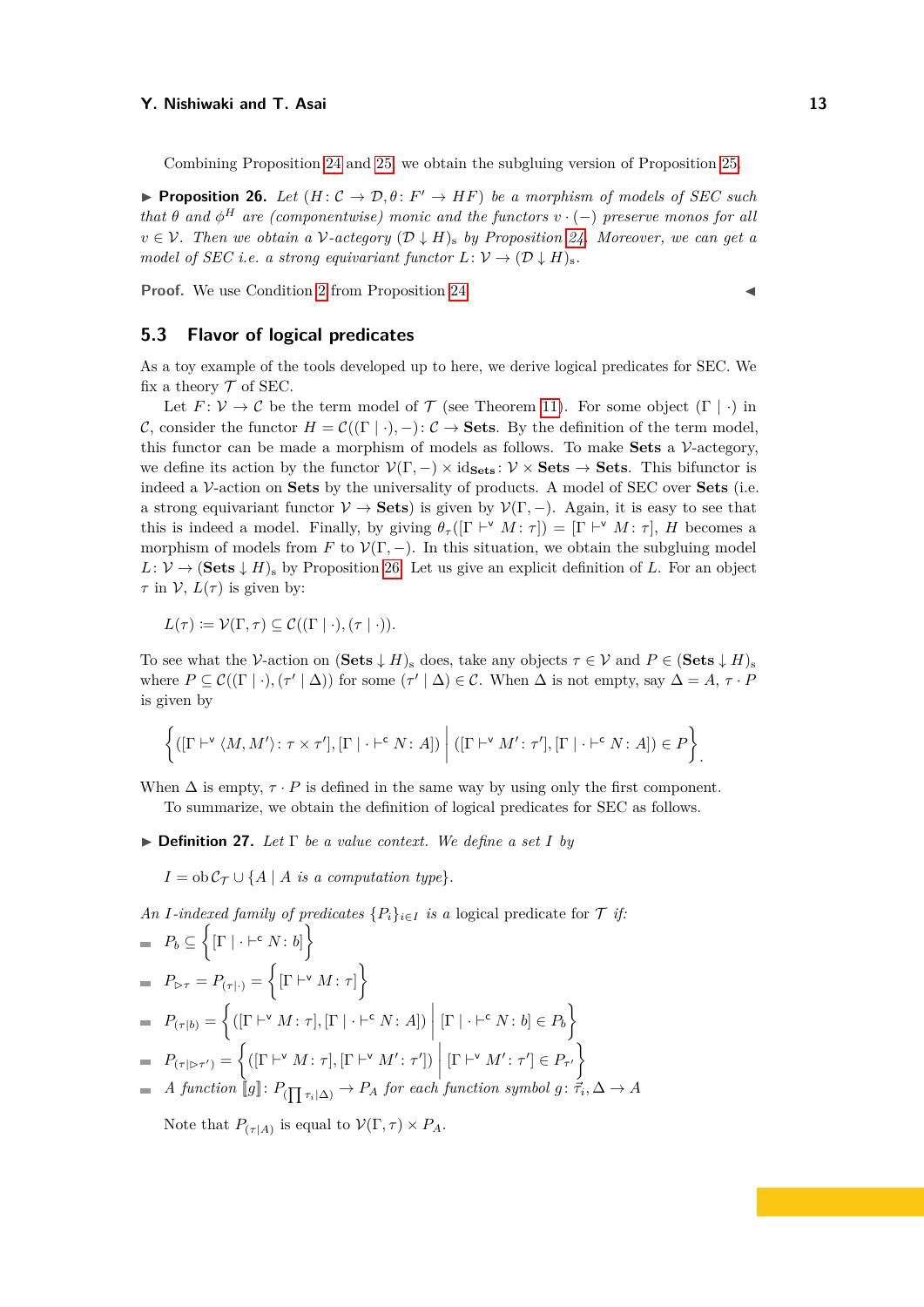▶ **Lemma 28** (fundamental lemma). *Any logical predicate*  ${P_i}_{i \in I}$  *for* T *straightforwardly defines a (set-theoretic) interpretation*  $[-]$ *. In particular, a derivable judgement*  $x: \tau' | \Delta \vdash^c$ *N* : *A is interpreted as a function of the following form.*

$$
[\![x \colon \tau' \mid \Delta \vdash^{\mathsf{c}} N \colon A]\!] \colon P_{(\tau' \mid \Delta)} \to P_A
$$

As a corollary, it follows that for any closed computation term  $N: A, P_A(N)$  holds.

<span id="page-13-3"></span>**If Remark 29.** We remark that  $P_{\triangleright \tau}$  is not a set of terms of type  $\triangleright \tau$  for the same reason of Remark [12.](#page-8-3) Namely, requiring  $P_{\triangleright\tau}$  to be a set of terms of type  $\triangleright\tau$  does not give rise to a strong equivariant functor. Due to this fact, we were unable to derive interesting syntactic results using this logical predicate. There are two ways to fix this: changing syntax or semantics. We expect whichever direction is hopeful, though we leave further investigation for our future work.

## <span id="page-13-0"></span>**5.4 Actegorical gluing and**  $TT$ **-lifting**

The (categorical)  $TT$ -lifting [\[16\]](#page-15-12) is a technique to derive lifting of strong monads along a fibration. It was originally introduced as a categorical formulation of logical predicates for the metalanguage [\[22\]](#page-15-11). The basic idea of the  $\top$ -lifting comes with the following lemma.

<span id="page-13-1"></span>**► Lemma 30.** For a fibration  $p : \mathcal{E} \to \mathcal{B}$ , the projection functor  $\pi : \mathbf{Mnd}(p) \to \mathbf{Mnd}(\mathcal{B})$  is also a fibration, where  $\text{Mnd}(p)$  *is the category of fibred monads over p*.

To accomodate the continuation monad  $S^{S^{(-)}}$  on  $\mathcal{E}$ , however, the lemma is insufficient because  $S^{S^{(-)}}$  is not fibred even if *p* strictly preserves the CCC structure. The crucial ingredient of the  $TT$ -lifting was that it generalized Lemma [30](#page-13-1) by replacing  $\text{Mnd}(p)$  with  $\mathbf{Mnd}'(p)$  the category of not-necessarily-fibred monads over  $p$ . This is further generalized to (non-fibred) strong monads. Consequently, given a preorder bifibration  $p : \mathcal{E} \to \mathcal{B}$  preserving the CCC structure, a strong monad *T* over  $\mathcal{B}$ , and some objects *S*, *R* such that  $S = TR$ , the  $TT$ -lifting constructs a strong monad over  $\mathcal E$  by the cartesian lifting of the canonical  $\sigma$ :

$$
T^{\top\top} \xrightarrow{\bar{\sigma}} S^{S^{(-)}} \qquad \text{Mnd}'_{\text{strong}}(p)
$$

$$
T \xrightarrow{\sigma} T R^{TR^{(-)}} \qquad \text{Mnd}_{\text{strong}}(\mathcal{B})
$$

We relate the  $TT$ -lifting to actegorical gluing in the following sense.

<span id="page-13-2"></span>**Proposition 31.** Let  $(T, \tilde{T})$  be a fibred monad over a fibration  $p : \mathcal{E} \to \mathcal{B}$ . Its Kleisli *resolution gives us another fibration*  $p_T$  *and a pullback diagram in* **Cat***.* 

$$
\begin{array}{ccc}\n\tilde{T} & \stackrel{\frown}{\smile} & \mathcal{E} & \stackrel{\tilde{J}}{\longrightarrow} & \mathcal{E}_{\tilde{T}} \\
p & & & \downarrow p_T \\
T & \stackrel{\frown}{\smile} & \mathcal{B} & \stackrel{\frown}{\longrightarrow} & \mathcal{B}_T\n\end{array}
$$

*If*  $\mathcal{E}$  and  $\mathcal{B}$  are monoidal and  $p$  is strict monoidal, and if  $T$  and  $\tilde{T}$  are both strong monads *such that*  $\tilde{T}$ 's strength  $\tilde{t}$  is above  $T$ 's strength  $t$ , then both  $\mathcal{B}_T$  and  $\mathcal{E}_{\tilde{T}}$  have an  $\mathcal{E}\text{-action}$  and *p<sup>T</sup> strictly preserves it.*

Note that the E-actions of B and  $B_T$  are given by change of base along p. Therefore, if p has a monoidal reflection (the prototypical example is the subobject fibration  $\text{Sub}(\text{Sets}) \rightarrow \text{Sets}$ ),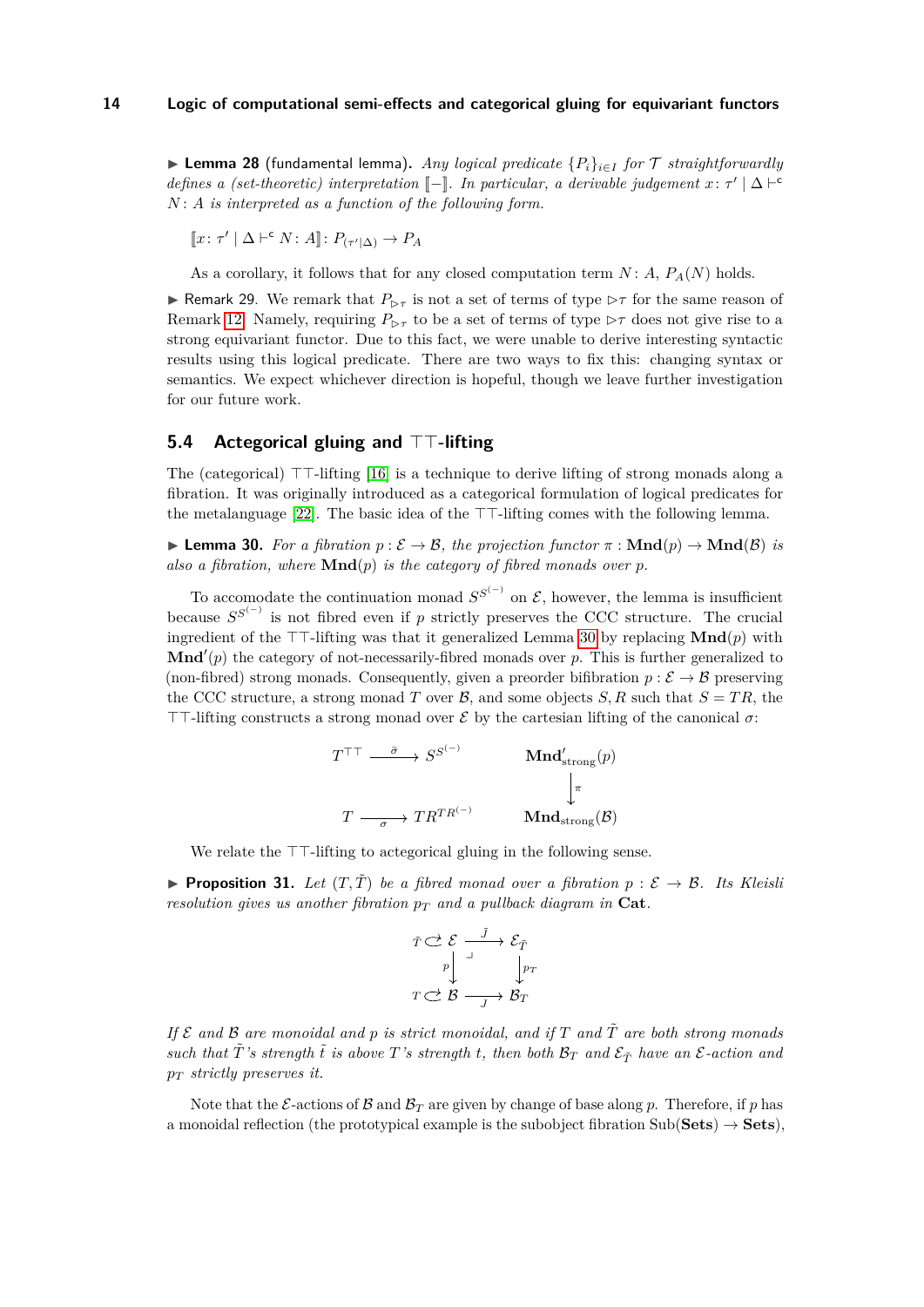we can perform change of base along the reflection on the whole diagram above, which in turn allows us to give B-actions to  $\mathcal E$  and  $\mathcal E_T$  and recover the original B-actions for B and  $\mathcal B_T$ .

Proposition [31](#page-13-2) states that if  $T^{\top}$  obtained by the  $\top$ -lifting is fibred, there exists a fibration that is strict equivariant, which yields  $T^{\top\top}$  by gluing along *J*. Although  $T^{\top\top}$  is not fibred in general, some  $T^{\top\top}$  that naturally arise in the semantics are indeed fibred.

For the subobject fibration  $\text{Sub}(\text{Sets}) \rightarrow \text{Sets}$ , we can calculate its  $\top \top$ -lifting as follows:

$$
T^{\top\top}(P \subseteq X) \coloneqq \left( \left\{ m \in TX \; \middle| \; \forall c \in TR^X. (\forall x. P(x) \to S(c(x))) \to S(c^{\#}(m)) \right\} \subseteq TX \right)
$$

where  $c^{\#}$  is the Kleisli lifting of *c*. The following configurations yield fibred monads.

- **1.** *Exception.* When  $T(X) := X \oplus E$  and  $(S \subseteq TR) := (\{*\} \subseteq T(\{*\}))$  for some  $E, T^{\top \top}$  is computed by  $T^{\top\top}(P \subseteq X) = (P \subseteq X \oplus E).$
- **2.** *Partiality*. This case is subsumed by the exception monad where  $E = \{\perp\}$ .
- **3.** *Nondeterminism.* When  $T(X) := \mathcal{P}_{fin}(X)$  and  $(S \subseteq TR) := (\{\emptyset\} \subseteq T(\emptyset)), T^{\top\top}$  is computed by  $T^{\top\top}(P \subseteq X) = (\{m \in \mathcal{P}_{fin}(X) \mid \exists x \in m.P(x)\} \subseteq \mathcal{P}_{fin}(X)).$

Nonexamples include the state monad and the continuation monad. Proposition [31](#page-13-2) gives us another view of logical predicates of the metalanguage. Such a view is sometimes more direct. In the case of the exception monad, Sub(Sets) $T^{\dagger}$  has the following structure.

$$
\frac{(P \subseteq X) \xrightarrow{f} (Q \subseteq Y) \text{ in Sub(Sets)}_{T^{\top \top}}}{X \xrightarrow{f} Y \text{ in Sets such that } P(x) \text{ implies } \begin{cases} Q(f(x)) & (f(x) \in Y) \\ \text{false} & (f(x) \in E) \end{cases}}
$$

Instantiating this to the case when  $E = \{\perp\}$ , the condition at the bottom may be viewed as the partial correctness of Hoare logic, by identifying *X* and *Y* as state (sub)spaces.

$$
\frac{f \colon X \to Y \text{ is in Sub}(Sets)_{T^{\top}}(P, Q)}{\vdash_{\text{partial}} \{P\} f \{Q\}}
$$

## **6 Concluding remarks**

This paper presented a new calculus of semi-effects (SEC) and its categorical models. As an application of our semantics, we introduced actegorical gluing and derived logical predicates for the calculus. A brief comparison with the  $TT$ -lifting is also presented. SEC incorporates a more general notion of effects, as exemplified with Applicative. Unlike related work, our semantics is purely defined in terms of actegories and equivariant functors.

As pointed out in Remark [12,](#page-8-3) [16,](#page-9-0) and [29,](#page-13-3) we do not consider our semantics is fully satisfactory. We expect that the true semantics of SEC is in the middle of lax equivariant and strong equivariant. However, we do not know whether as clean an account as the present work is possible in this direction. Another direction worth studying would be higher-order extensions. All our development took place in a first-order setting. While SEC's value side can be easily extended to a higher-order language, solely extending the computation side with higher-order functionals is not justified by the semantics, as Kleisli categories usually do not inherit a closed structure. We would also need to find examples that are not supported by Applicative but useful in practice. Such examples might help to introduce to existing functional programming languages a new general framework for structuring programs.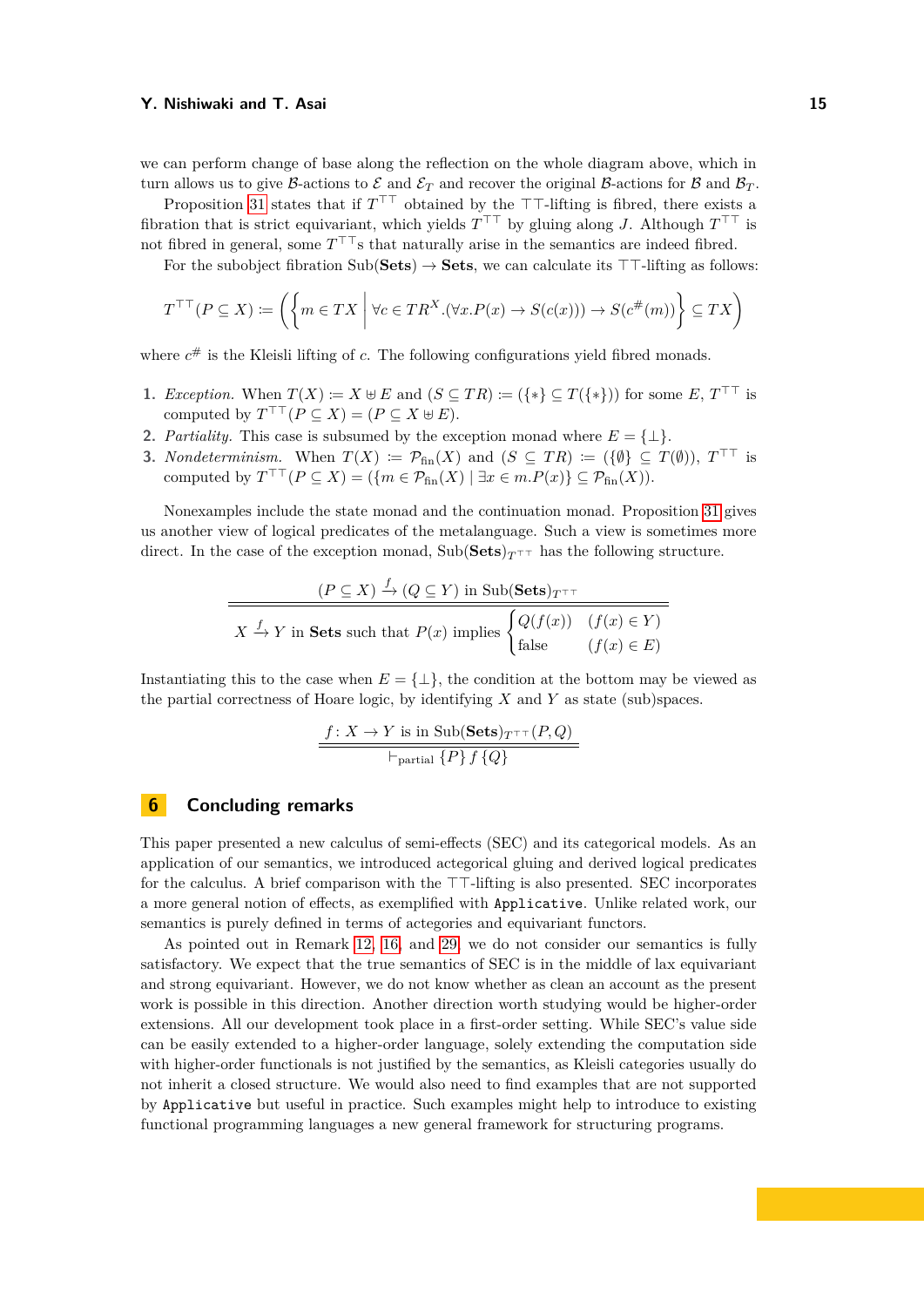## **References**

- <span id="page-15-3"></span>**1** N. Benton. A mixed linear and non-linear logic: Proofs, terms and models (extended abstract). In *Proceedings of Computer Science Logic (CSL)*, pages 121–135, 1994.
- <span id="page-15-1"></span>**2** N. Benton, G. M. Bierman, and V. de Paiva. Computational types from a logical perspective. *Journal of Functional Programming*, 8(2):177–193, 1998.
- <span id="page-15-2"></span>**3** N. Benton and P. Wadler. Linear logic, monads and the lambda calculus. In *Proceedings of Logic in Computer Science (LICS)*, pages 420–431. IEEE Computer Society, 1996.
- <span id="page-15-9"></span>**4** R. L. Crole. *Categories for Types*. Cambridge mathematical textbooks. Cambridge University Press, 1993.
- <span id="page-15-5"></span>**5** M. Dummett. *Logical Basis of Metaphysics*. Harvard University Press, 1991.
- <span id="page-15-4"></span>**6** J. Egger, R. E. Møgelberg, and A. Simpson. The enriched effect calculus: syntax and semantics. *Journal of Logic and Computation*, 24(3):615–654, 2014.
- <span id="page-15-0"></span>**7** M. Fairtlough and M. Mendler. Propositional lax logic. *Information and Computation*, 137(1):1–33, 1997.
- <span id="page-15-16"></span>**8** M. P. Fiore. Semantic analysis of normalisation by evaluation for typed lambda calculus. In *Proceedings of Principles and Practice of Declarative Programming (PPDP)*, pages 26–37, 2002.
- <span id="page-15-7"></span>**9** C. Führmann. Direct models for the computational lambda calculus. In *Proceedings of Mathematical Foundations of Progamming Semantics (MFPS)*, volume 20 of *Electronic Notes in Theoretical Computer Science*, pages 245–292. Elsevier, 1999.
- <span id="page-15-18"></span>**10** J. G.-Larrecq, S. Lasota, and D. Nowak. Logical relations for monadic types. *Mathematical Structures in Computer Science*, 18(6):1169–1217, 2008.
- <span id="page-15-10"></span>**11** M. Hasegawa. Logical predicates for intuitionistic linear type theories. In *Proceedings of Typed Lambda Calculi and Applications (TLCA)*, volume 1581 of *Lecture Notes in Computer Science*, pages 198–212. Springer, 1999.
- <span id="page-15-17"></span>**12** C. Hermida. *Fibrations, logical predicates and indeterminates*. PhD thesis, University of Edinburgh, UK, 1993.
- <span id="page-15-22"></span>**13** C. Heunen and B. Jacobs. Arrows, like monads, are monoids. In *Proceedings of Mathematical Foundations of Programming Semantics (MFPS)*, volume 158 of *Electronic Notes in Theoretical Computer Science*, pages 219–236. Elsevier, 2006.
- <span id="page-15-20"></span>**14** G. Janelidze and G. M. Kelly. A note on actions of a monoidal category. *Theory and Applications of Categories*, 9(4):61–91, 2001.
- <span id="page-15-14"></span>**15** Y. Kakutani, Y. Murase, and Y. Nishiwaki. Dual-context modal logic as left adjoint of Fitch-style modal logic. *Journal of Information Processing*, 27:77–86, 2019.
- <span id="page-15-12"></span>**16** S. Katsumata. A semantic formulation of  $T$ -lifting and logical predicates for computational metalanguage. In *Proceedings of Computer Science Logic (CSL)*, pages 87–102, 2005.
- <span id="page-15-15"></span>**17** G. A. Kavvos. The many worlds of modal *λ*-calculi: I. Curry-Howard for necessity, possibility and time. *CoRR*, abs/1605.08106, 2016.
- <span id="page-15-13"></span>**18** S. Kobayashi. Monad as modality. *Theoretical Computer Science*, 175(1):29–74, 1997.
- <span id="page-15-21"></span>**19** A. Kock. Strong functors and monoidal monads. *Archiv der Mathematik*, 23:113–120, 1972.
- <span id="page-15-6"></span>**20** N. Kürbis. Proof-theoretic semantics, a problem with negation and prospects for modality. *Journal of Philosophical Logic*, 44(6):713–727, 2015.
- <span id="page-15-8"></span>**21** P. B. Levy. *Call-by-push-value*. PhD thesis, Queen Mary University of London, UK, 2001.
- <span id="page-15-11"></span>**22** S. Lindley and I. Stark. Reducibility and TT-lifting for computation types. In *Proceedings of Typed Lambda Calculi and Applications (TLCA)*, volume 3461 of *Lecture Notes in Computer Science*, pages 262–277. Springer, 2005.
- <span id="page-15-23"></span>**23** S. Lindley, P. Wadler, and J. Yallop. Idioms are oblivious, arrows are meticulous, monads are promiscuous. *Electronic Notes in Theoretical Computer Science*, 229(5):97–117, 2011.
- <span id="page-15-24"></span>**24** S. MacLane. *Categories for the Working Mathematician*. Springer-Verlag, New York, 1971.
- <span id="page-15-19"></span>**25** S. Marlow, S. P. Jones, E. Kmett, and A. Mokhov. Desugaring haskell's do-notation into applicative operations. In *Proceedings of Haskell Symposium*, pages 92–104. ACM, 2016.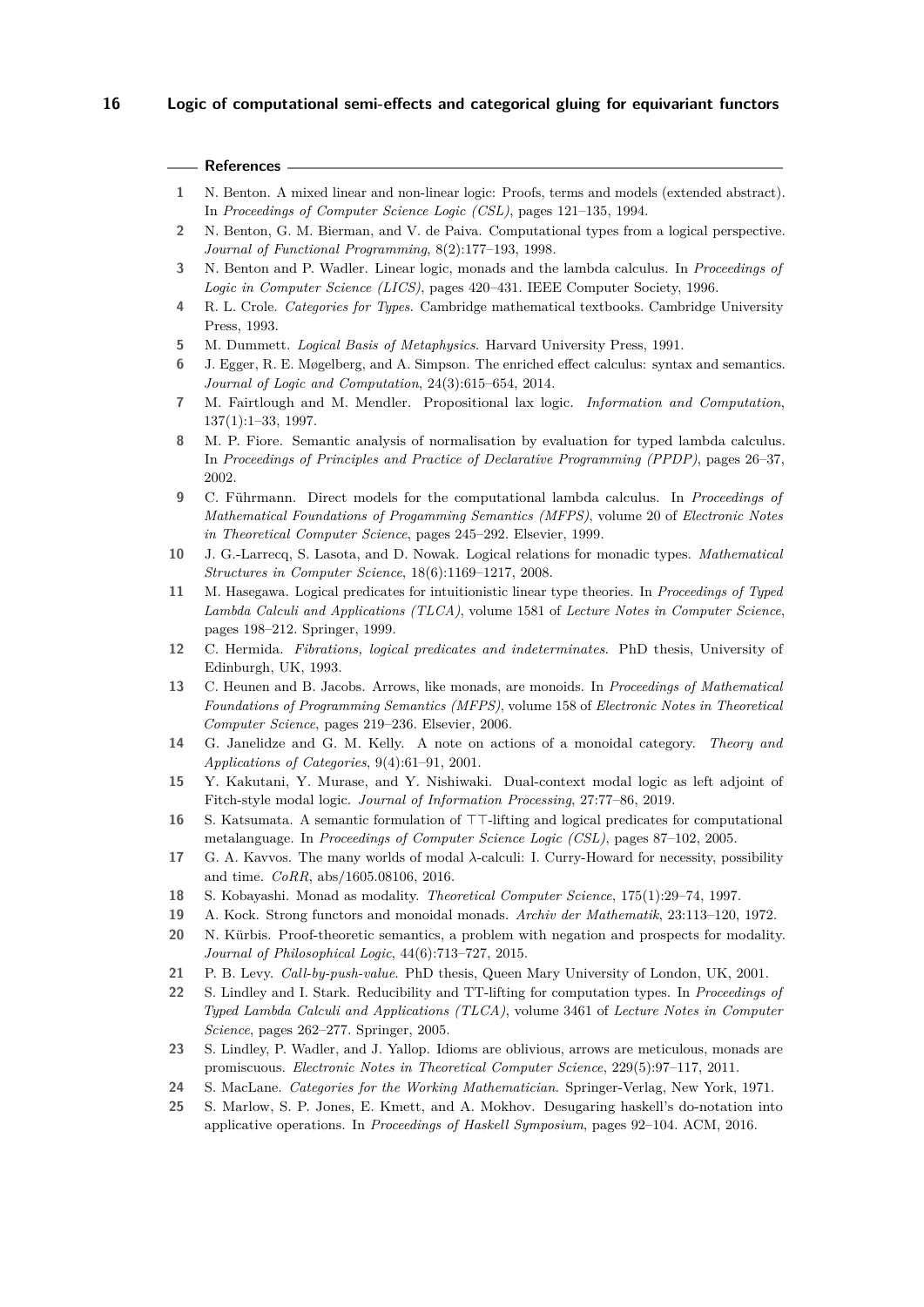- <span id="page-16-13"></span>**26** C. McBride and R. Paterson. Applicative programming with effects. *Journal of Functional Programming*, 18(1):1–13, 2008.
- <span id="page-16-5"></span>**27** J. C. Mitchell and A. Scedrov. Notes on sconing and relators. In *Proceedings of Computer Science Logic (CSL)*, pages 352–378, 1992.
- <span id="page-16-4"></span>**28** R. E. Møgelberg and S. Staton. Linear usage of state. *Logical Methods in Computer Science*, 10(1), 2014.
- <span id="page-16-0"></span>**29** E. Moggi. Computational lambda-calculus and monads. In *Proceedings of Logic in Computer Science (LICS)*, pages 14–23, 1989.
- <span id="page-16-1"></span>**30** E. Moggi. Notions of computation and monads. *Information and Computation*, 93(1):55–92, 1991.
- <span id="page-16-7"></span>**31** Y. Nishiwaki, Y. Kakutani, and Y. Murase. Modality via iterated enrichment. In *Proceedings of Mathematical Foundations of Programming Semantics (MFPS)*, volume 341 of *Electronic Notes in Theoretical Computer Science*, pages 297–320. Elsevier, 2018.
- <span id="page-16-6"></span>**32** F. Pfenning and R. Davies. A judgmental reconstruction of modal logic. *Mathematical Structures in Computer Science*, 11(4):511–540, 2001.
- <span id="page-16-2"></span>**33** J. Power and H. Thielecke. Closed Freyd- and kappa-categories. In *Proceedings of Automata, Languages and Programming (ICALP)*, volume 1644 of *Lecture Notes in Computer Science*, pages 625–634. Springer, 1999.
- <span id="page-16-11"></span>**34** A. N. Prior. The runabout inference-ticket. *Analysis*, 21(2):38–39, 1960.
- <span id="page-16-12"></span>**35** S. Read. General-elimination harmony and higher-level rules. In *Dag Prawitz on Proofs and Meaning*, pages 293–312. Springer, Cham, 2015.
- <span id="page-16-9"></span>**36** R. Statman. Logical relations and the typed lambda-calculus. *Information and Control*, 65(2/3):85–97, 1985.
- <span id="page-16-3"></span>**37** S. Staton. Freyd categories are enriched lawvere theories. *Electronic Notes in Theoretical Computer Science*, 303:197–206, 2014.
- <span id="page-16-8"></span>**38** J. Sterling and B. Spitters. Normalization by gluing for free *λ*-theories. *CoRR*, abs/1809.08646, 2018.
- <span id="page-16-10"></span>**39** T. Streicher. *Domain-theoretic foundations of functional programming*. World Scientific, 2006.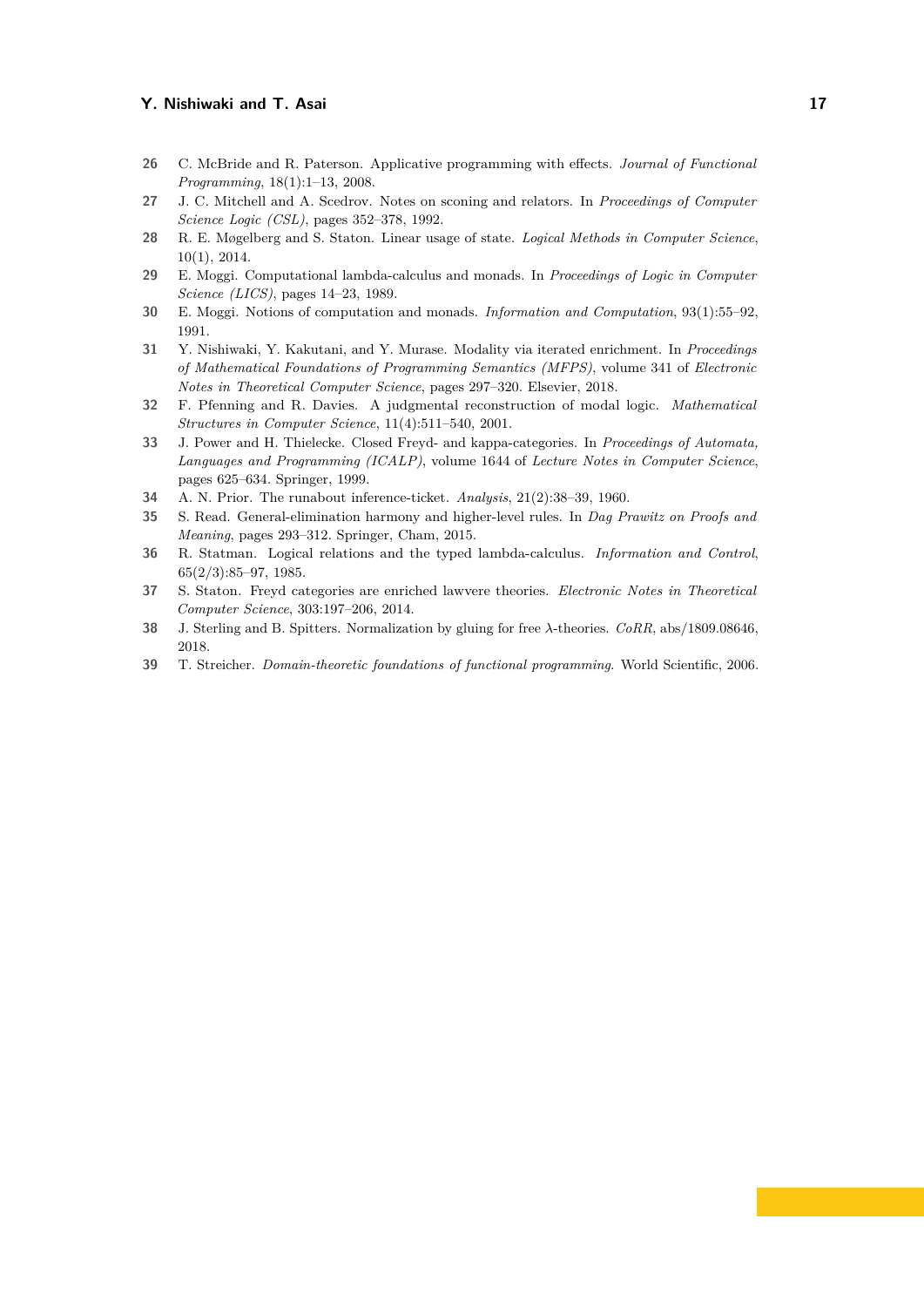## **A Omitted definitions**

▶ **Definition 32** (strong monad). Let C be a category with finite products. A strong monad over C is a quadruple  $(T, \eta, \mu, t)$  of a functor  $T: C \to C$  and natural transformations  $\eta: id_{\mathcal{C}} \to T$ ,  $\mu: T^2 \to T$  and  $t: (-) \times T(-) \to T(- \times -)$  such that  $(T, \eta, \mu)$  is a monad over C and the *following diagrams commute.*



*It is straightforward to generalize the above definition to any monoidal category.*

I **Definition 33.** *The full typing rules for SEC including finite product types.*

$$
\frac{\Gamma\vdash^{v}x:\tau}{\Gamma\vdash^{v}x:\tau}(x:\tau)\in\Gamma
$$
\n
$$
\frac{\Gamma\vdash^{v}M:\tau}{\Gamma\vdash^{v}f(M_{1},...,M_{n}):\tau}
$$
\n
$$
\frac{\Gamma\vdash^{v}M:\tau}{\Gamma\vdash^{v}\langle M,M'\rangle:\tau\times\tau'}\frac{\Gamma\vdash^{v}M:\tau\times\tau'}{\Gamma\vdash^{v}\pi_{1}(M):\tau}\frac{\Gamma\vdash^{v}M:\tau\times\tau'}{\Gamma\vdash^{v}\pi_{2}(M):\tau'}\frac{\Gamma\vdash^{v}M:\tau\times\tau'}{\Gamma\vdash^{v}\pi_{2}(M):\tau'}\frac{\Gamma\vdash^{v}M:\tau\times\tau'}{\Gamma\vdash^{v}\langle^{v}\rangle:1}
$$
\n
$$
\frac{\Gamma\vdash^{v}M_{1}:\tau_{1}\qquad\cdots\qquad\Gamma\vdash^{v}M_{n}:\tau_{n}\qquad\Gamma\downarrow\Delta\vdash^{c}N:A}{\Gamma\downharpoonright\Delta\vdash^{c}g(M_{1},...,M_{n},N):\,A'}g:\vec{\tau}_{i},A\to A'
$$
\n
$$
\frac{\Gamma\vdash^{v}M_{1}:\tau_{1}\qquad\cdots\qquad\Gamma\vdash^{v}M_{n}:\tau_{n}\qquad\Gamma\vdash^{c}M:\tau}{\Gamma\downharpoonright\Delta\vdash^{c}h(M_{1},...,M_{n}):\,A'}\quad\frac{\Gamma\vdash^{v}M:\tau}{\Gamma\vdash^{c}v\text{ and }M:\,\triangleright\tau}
$$
\n
$$
\frac{\Gamma\vdash^{a}\Delta\vdash^{c}N_{1}:\,\triangleright\tau\qquad x:\tau,\Gamma\vdash^{c}N_{2}\colon A}{\Gamma\vdash\Delta\vdash^{c}v\text{ at }x:=N_{1}\text{ in }N_{2}\colon A}
$$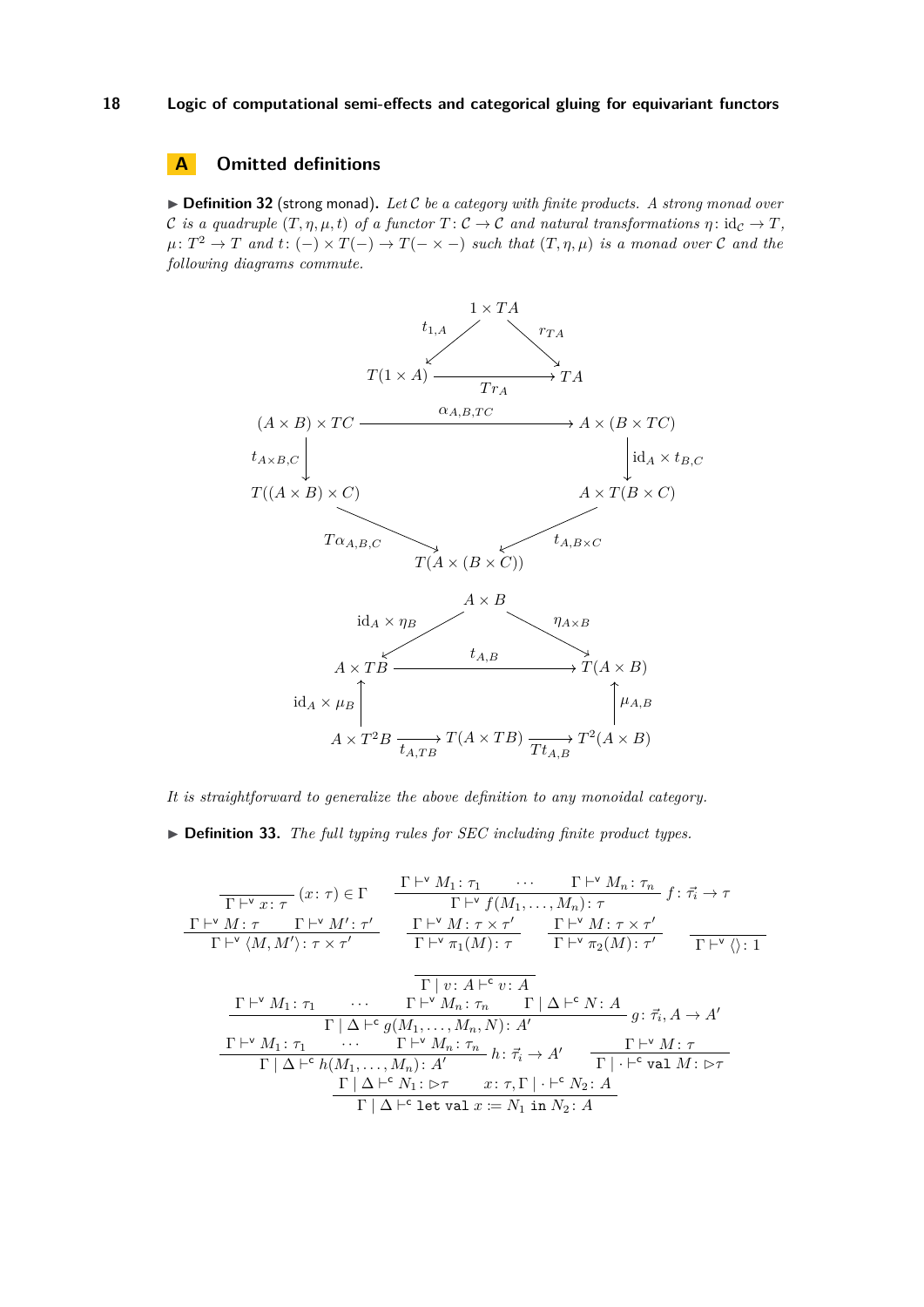▶ **Definition 34.** *Substitution of terms by a variable.* 

$$
x_j[\vec{M}_i/\vec{x}_i] := M_j
$$
  
\n
$$
y[\vec{M}_i/\vec{x}_i] := y \qquad (x_j \neq y \text{ for any } j)
$$
  
\n
$$
(f(M_1, \ldots, M_n))[M/x] := f(M_1[M/x], \ldots, M_n[M/x])
$$
  
\n
$$
\langle M'_1, M'_2 \rangle [\vec{M}_i/\vec{x}_i] := \langle M'_1[\vec{M}_i/\vec{x}_i], M'_2[\vec{M}/\vec{x}])
$$
  
\n
$$
\pi_1(M')[\vec{M}/\vec{x}] := \pi_1(M'[\vec{M}/\vec{x}])
$$
  
\n
$$
\pi_2(M')[\vec{M}/\vec{x}] := \pi_2(M'[\vec{M}/\vec{x}])
$$
  
\n
$$
\langle \langle [\vec{M}/\vec{x}] := \langle \rangle
$$
  
\n
$$
\langle \langle \text{val } M' \rangle [\vec{M}/\vec{x}] := \text{val } (M'[\vec{M}/\vec{x}])
$$
  
\n
$$
f(\text{val } \langle [\vec{M}/\vec{x}] \rangle)
$$
  
\n
$$
g(M'_1, \ldots, M'_n, N)[\vec{M}/\vec{x}] := g(M'_1[\vec{M}/\vec{x}], \ldots, M'_n[\vec{M}/\vec{x}], N[\vec{M}/\vec{x}])
$$
  
\n
$$
h(M'_1, \ldots, M'_n)[\vec{M}/\vec{x}] := h(M'_1[\vec{M}/\vec{x}], \ldots, M'_n[\vec{M}/\vec{x}])
$$

I **Definition 35.** *The inference rules for equations-in-context. The rules for congruence, reflectivity, symmetry, transitivity, and substitution are omitted.*

(Γ ` <sup>v</sup> *M*<sup>1</sup> =*<sup>τ</sup> M*2) ∈ *Ax* Γ ` <sup>v</sup> *M*<sup>1</sup> =*<sup>τ</sup> M*<sup>2</sup> (Γ | ∆ ` <sup>c</sup> *N*<sup>1</sup> =*<sup>A</sup> N*2) ∈ *Ax* Γ | ∆ ` <sup>c</sup> *N*<sup>1</sup> =*<sup>A</sup> N*<sup>2</sup> Γ | ∆ ` <sup>c</sup> *N*<sup>1</sup> : B*τ x*: *τ,* Γ | · `<sup>c</sup> *N*<sup>2</sup> : *A* (comm. conv.) Γ | ∆ ` <sup>c</sup> let val *x*<sup>1</sup> := *C*[*N*1] in *N*<sup>2</sup> =*<sup>A</sup> C*[let val *x*<sup>1</sup> := *N*<sup>1</sup> in *N*2] Γ ` <sup>v</sup> *M* : *τ x*: *τ,* Γ | · `<sup>c</sup> *N* : *A* (*β*) Γ | · `<sup>c</sup> (let val *x* := val *M* in *N*) =*<sup>A</sup> N*[*M/x*] Γ | ∆ ` <sup>c</sup> *N* : B*τ* (*η*) Γ | ∆ ` c (let val *x* := *N* in val *x*) =<sup>B</sup>*<sup>τ</sup> N*

 $\triangleright$  **Definition 36** (internal language). Let  $F: V \to C$  be a model of SEC that is "small", i.e. V *and* C *are small. The internal language of F is given by the following data.*

Signature. Let  $\Sigma_F$  be a signature of SEC such that

**1.** *(base types.) Base types are given by the sets of objects. The set of base value types is* ob V and the set of base computation type is ob C. We write  $\lceil \tau \rceil$  for the type corresponding *to*  $\tau \in V$ *, and*  $\ulcorner A \urcorner$  *for the type of*  $A \in \mathcal{C}$ *.* 

*Note that fixing these two defines the interpretation of all types and contexts.*

**2.** *(function symbols.) Functions symbols are given by the sets of morphisms. Explicitly, we use the following set as the set of function symbols.*

$$
\{\vec{\tau} \overset{\ulcorner f\urcorner}{\longrightarrow} \tau \mid [\![\vec{\tau}]\!] \overset{f}{\rightarrow} [\![\tau]\!] \} \cup \{\vec{\tau}, A \overset{\ulcorner g\urcorner}{\longrightarrow} A' \mid [\![\vec{\tau}]\!] \cdot [\![A]\!] \overset{g}{\rightarrow} [\![A']\!] \} \cup \{\vec{\tau} \overset{\ulcorner h\urcorner}{\longrightarrow} A \mid F[\![\vec{\tau}]\!] \overset{h}{\rightarrow} [\![A]\!] \}
$$

 $\Sigma_F$  *has a canonical interpretation* [*·*] *in F.* 

Theory. *The internal language*  $\mathcal{T}_F$  *is a theory over*  $\Sigma_F$  *given by the following set of axioms:*

$$
(L_1 = L_2) \in Ax \iff [L_1] = [L_2] \text{ in } F
$$

**Definition 37.** Let  $F: V \to C$ ,  $F': V \to C'$  be models of SEC sharing the domain V. Let  $(H, \theta)$ ,  $(H', \theta')$  be morphisms from *F* to *F'*. A 2-cell  $\alpha$ :  $(H, \theta) \rightarrow (H', \theta')$  is a 2-cell in V-Act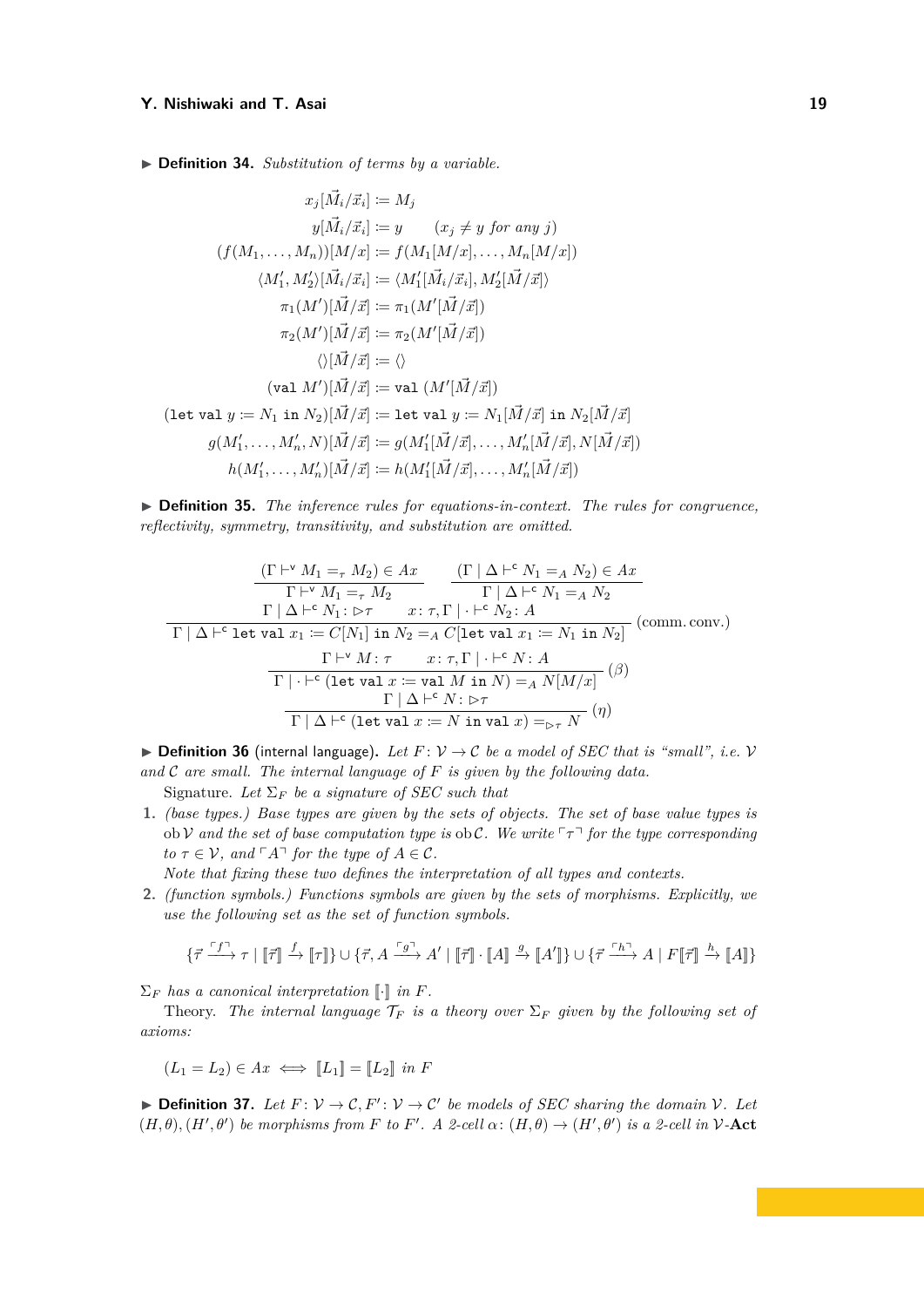*from H to H*<sup> $\prime$ </sup> *subject to the following equation.* 



## **B Omitted proofs**

**Proof of Theorem [8.](#page-8-4)** The nontrivial point is to check that  $[-]$  is sound with respect to  $(\beta)$ ,  $(\eta)$ , and (comm. conv.). We check only  $(\beta)$  and  $(\eta)$ . For  $(\beta)$ , see the following diagram.



In the above diagram, the small diagram labeled (a) commutes by the universality of the product and the one labeled (b) does by the naturality of  $\phi$ .

For  $(\eta)$ , we show only the case where  $\Delta$  is nonempty because the case where  $\Delta$  is empty can be shown in essentially the same way. See the following diagram.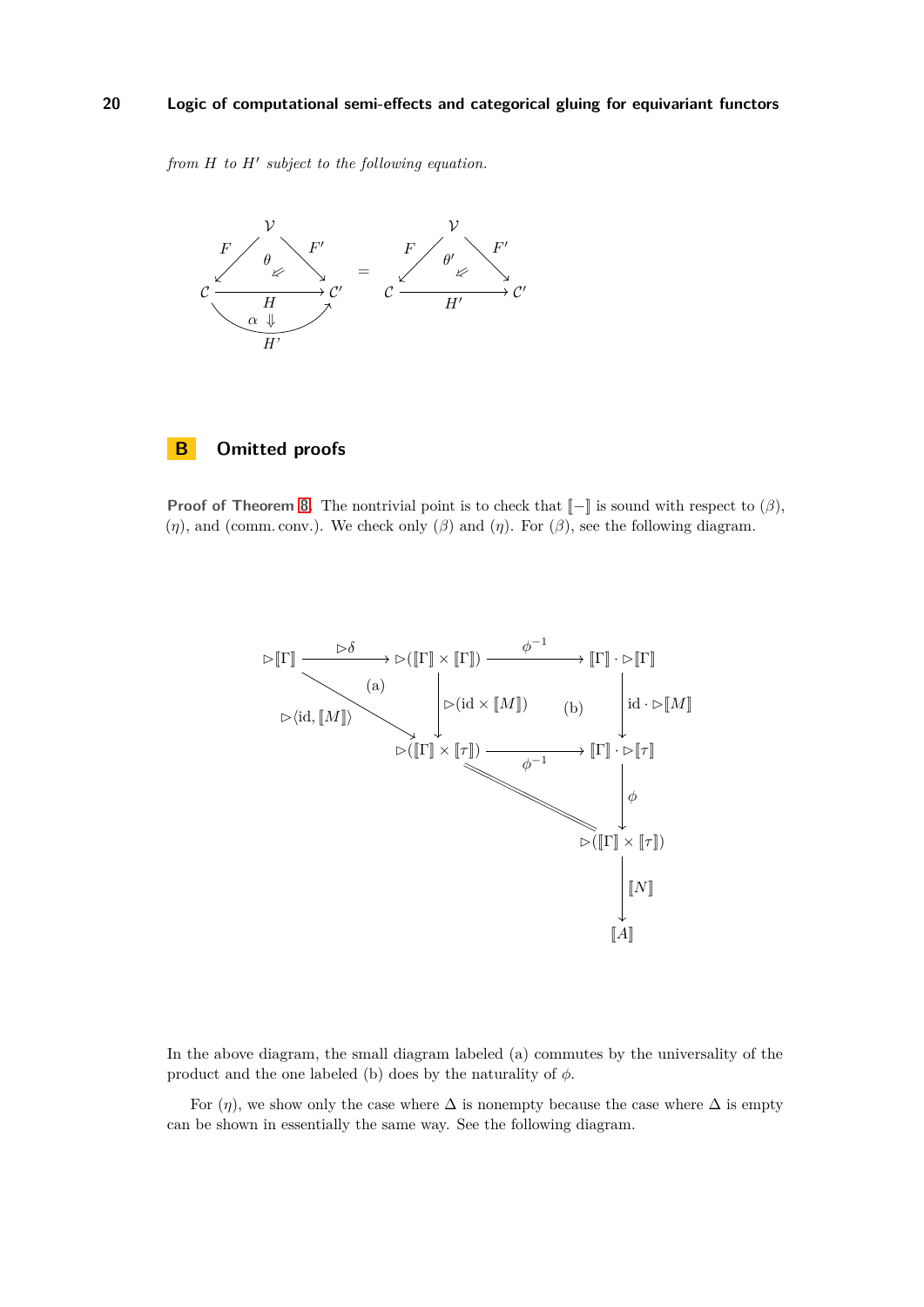

In the above diagram, each small diagram commutes because of:

- (a) the functoriality of the monoidal action and the fact that  $l \circ (l \times id) \circ \delta = id$ ,
- **(b)** the coherence for monoidal actions,
- (c) the naturality of  $\mu$  and the functoriality of the monoidal action,
- **(d)** the naturality of *η*,
- **(e)** the functoriality of the monoidal action,
- **(f)** the naturality of  $\alpha$ ,
- **(g)** the coherence for *α* and
- **(h)** the fact that  $\pi' \circ (! \times id) = \pi'$  and the functoriality of  $\triangleright$ .

The calculation for (comm. conv.) is more complicated and the involved diagram gets bigger than those for the above two, but they still are straightforward, and we omit them.  $\blacktriangleleft$ 

**Proof of Example [9.](#page-8-0)[3.](#page-8-5)** Let C be a cartesian closed category and  $F: \mathcal{C} \to \mathcal{C}$  a lax monoidal functor. Let  $D$  be the category defined by the following data:

ob 
$$
\mathcal{D} := \text{ob } \mathcal{C}
$$
  
\n
$$
\mathcal{D}(X, Y) := \mathcal{C}(1, F(X \Rightarrow Y))
$$
\n
$$
\left(X \xrightarrow{\text{id}_X} X\right) := \left(1 \xrightarrow{f} \mathcal{F}1 \xrightarrow{F(\text{id}_X)} F(X \Rightarrow X)\right)
$$
\n
$$
\left(Y \xrightarrow{g} Z\right) \circ \left(X \xrightarrow{f} Y\right) := 1 \cong 1 \times 1
$$
\n
$$
\xrightarrow{f \times g} F(X \Rightarrow Y) \times F(Y \Rightarrow Z)
$$
\n
$$
\xrightarrow{\mu} F((X \Rightarrow Y) \times (Y \Rightarrow Z))
$$
\n
$$
\xrightarrow{F(\text{comp})} F(X \Rightarrow Z)
$$

where *ι* and *μ* are the morphisms required by the lax monoidality of  $F, X \Rightarrow Y$  is the exponent in C, and comp is the moprhism  $\lambda \langle f, g \rangle \cdot \lambda x. g(f(x))$ . In an abstract view, D is described in terms of enriched categories. Given a (symmetric) monodal closed category  $M$ , there exists a 2-category M-**Cat** of M-enriched categories. Similarly, given (symmetric)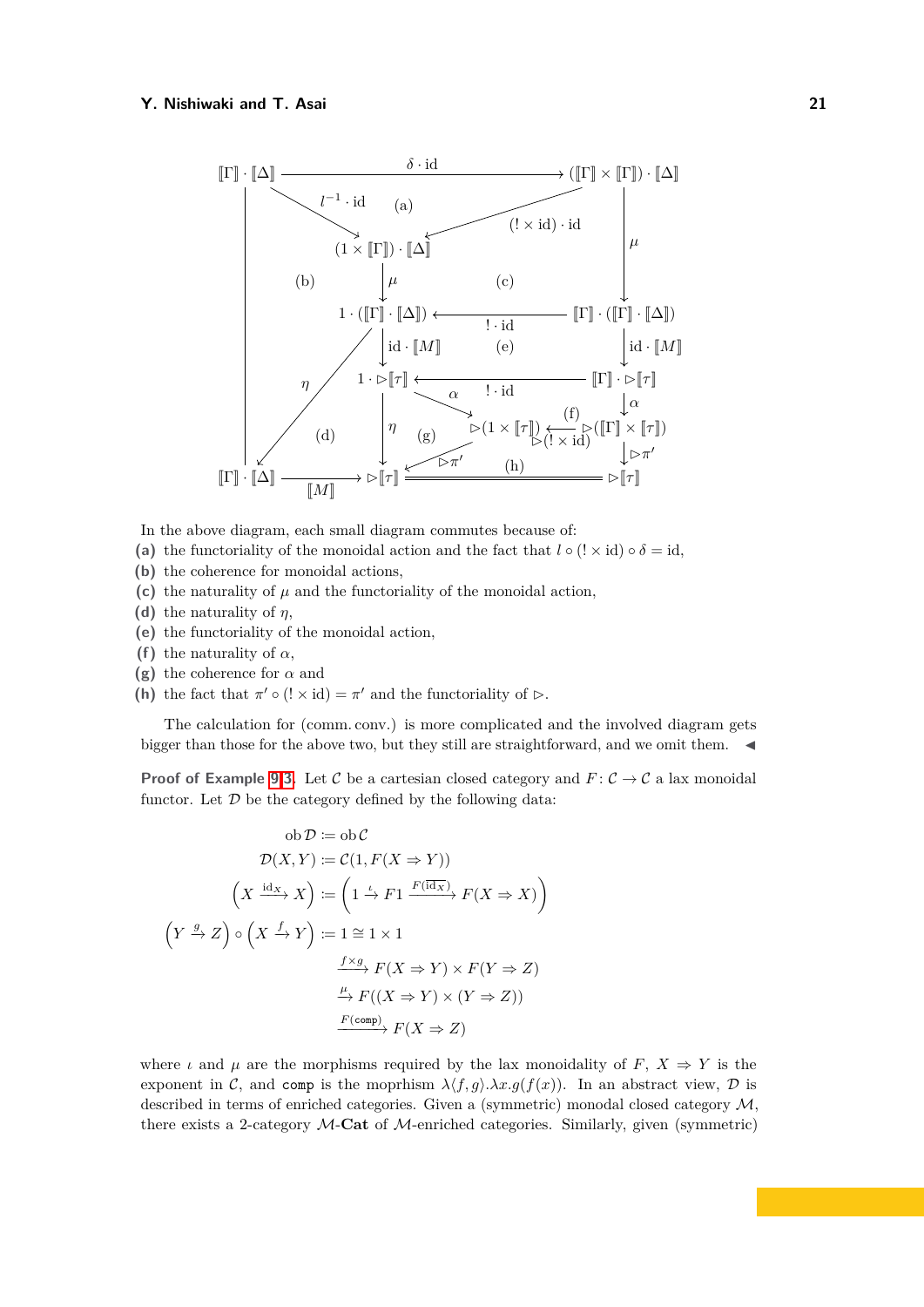monodal closed categories  $M, M'$  and a lax monoidal functor  $K: M \to M'$ , there exists a 2-functor  $K_* : \mathcal{M}\text{-}\mathbf{Cat} \to \mathcal{M}'\text{-}\mathbf{Cat}$  defined by change-of-base along K. We can then define D by two successive applications of change-of-base  $C(1, -)_*F_*\mathcal{C}$ , where  $C(1, -): \mathcal{C} \to \mathbf{Sets}$  is the global section functor.

 $D$  has an  $C$ -action defined by finite products:

$$
X \cdot Y := X \times Y
$$
  

$$
(X \xrightarrow{f} X') \cdot (Y \xrightarrow{g} Y') := 1 \cong 1 \times 1
$$
  

$$
\xrightarrow{F\overline{f} \times g} F(X \Rightarrow X') \times F(Y \Rightarrow Y')
$$
  

$$
\xrightarrow{\mu} F((X \Rightarrow X') \times (Y \Rightarrow Y'))
$$
  

$$
\xrightarrow{F(\text{prod})} F(X \times Y \Rightarrow X' \times Y')
$$

where prod is the morphism  $\lambda \langle f, g \rangle \cdot \lambda \langle x, y \rangle \cdot \langle fx, gy \rangle$ .

Then there exists an identity-on-object functor  $J: \mathcal{C} \to \mathcal{D}$ , whose action on morphisms is given by:

$$
J(X \xrightarrow{f} Y) \coloneqq \left(1 \xrightarrow{\iota} F1 \xrightarrow{F\overline{f}} F(X \Rightarrow Y)\right).
$$

We show that *J* is strict equivariant, for which  $\phi_{X,Y}^J: X \cdot J(Y) \to J(X \times Y)$  is given by the identity. Here we only check that  $\phi^J$  is natural in both variables, by chasing the following diagrams.



In the above diagram, the bottom left composite is  $f \cdot Jg$  and the upper right is  $J(f \times g)$ .

**Proof of Theorem [11.](#page-8-2)** Let  $\mathcal T$  be any theory of SEC. We define the monoidal category  $\mathcal V_{\mathcal T}$ , the category  $\mathcal{C}_{\mathcal{T}}$  with a  $\mathcal{V}_{\mathcal{T}}$ -action and the strong equivariant functor  $F: \mathcal{V}_{\mathcal{T}} \to \mathcal{C}_{\mathcal{T}}$ .

Firstly we define the cartesian category  $V_T$ .  $V_T$  has value types as its object and as its morphisms  $\tau_1 \to \tau_2$  equivalence classes of value terms  $[x: \tau_1 \vdash^{\vee} M: \tau_2]_{\mathcal{T}}$  derived under  $\mathcal{T}$ . We define the equivalence class by

$$
[x \colon \tau_1 \vdash^{\vee} M \colon \tau_2]_{\mathcal{T}} = [x' \colon \tau_1 \vdash^{\vee} M' \colon \tau_2]_{\mathcal{T}}
$$
  

$$
\iff x \colon \tau_1 \vdash^{\vee} M =_{\tau_2} M'[x/x'] \text{ is derived.}
$$

The identity morphism  $id_{\tau}$  is  $[x: \tau \vdash^{\vee} x: \tau]_{\mathcal{T}}$ . The composition  $[x_2: \tau_2 \vdash^{\vee} M_3: \tau_3]_{\mathcal{T}} \circ$  $[x_1: \tau_1 \vdash^{\vee} M_2: \tau_2]_{\mathcal{T}}$  is  $[x_1: \tau_1 \vdash^{\vee} M_3[M_2/x_2]: \tau_3]_{\mathcal{T}}$ . We can show that  $\mathcal{V}_{\mathcal{T}}$  has binary products and the terminal object. The binary products of  $\tau_1$  and  $\tau_2$  is  $\tau_1 \times \tau_2$  and the terminal object is 1.

We define  $\mathcal{C}_{\mathcal{T}}$  next.  $\mathcal{C}_{\mathcal{T}}$  has two kinds of objects: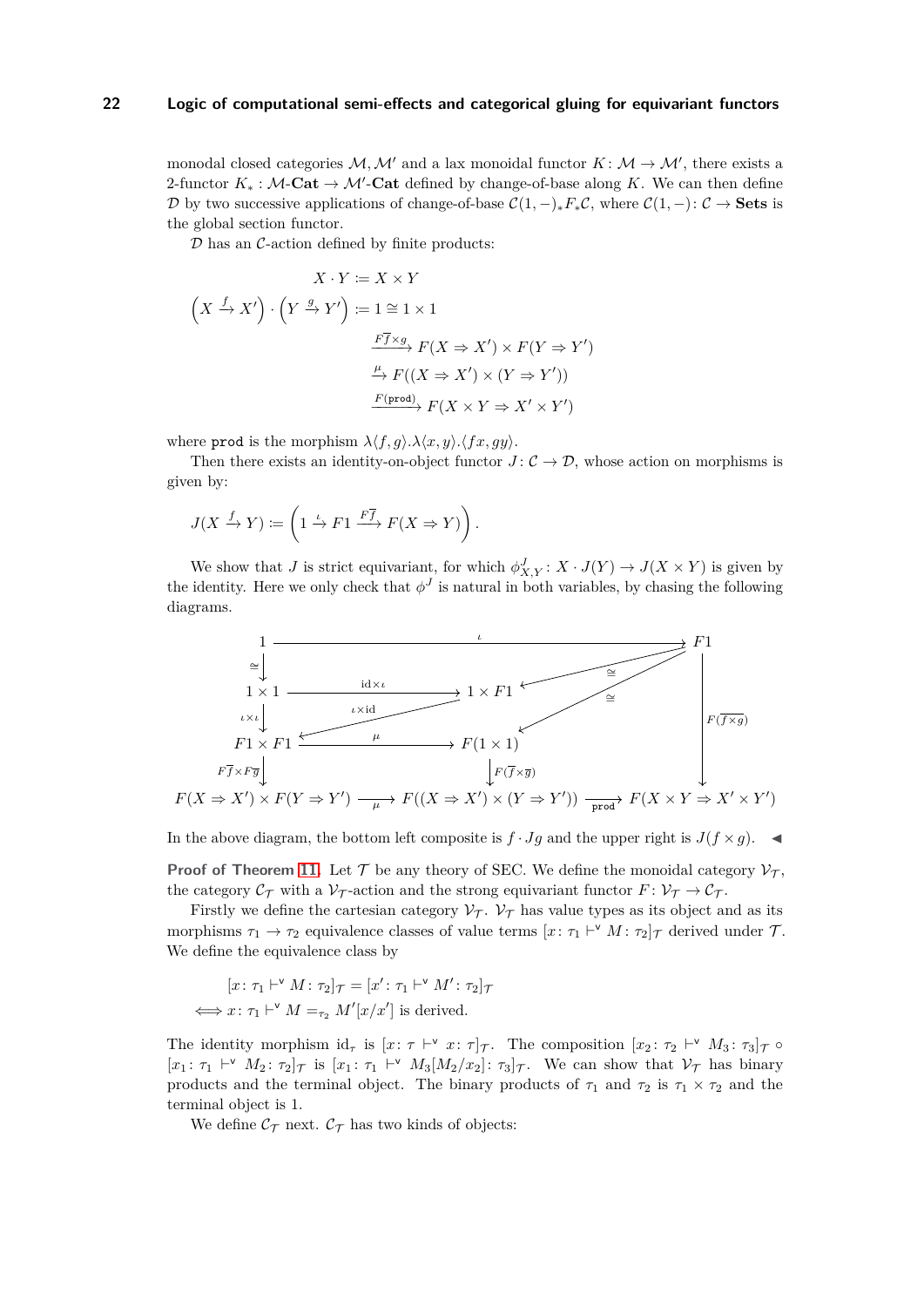- pairs  $(\tau | A)$  of a value type  $\tau$  and a computation type A, and
- value types  $\tau$ , which we write  $(\tau | \cdot)$ .

For morphisms, we have to be careful. At first, we define the equivalence class of typed computation terms as we do to define the morphisms in  $\mathcal{V}_{\mathcal{T}}$ .

$$
[x: \tau \mid v: A \vdash^{c} N: A']_{\mathcal{T}} = [x': \tau \mid v': A \vdash^{v} N': A']_{\mathcal{T}}
$$
  

$$
\iff x: \tau \mid v: A \vdash^{c} N =_{A'} N'[v/v', x/x'] \text{ is derived}
$$
  

$$
[x: \tau \mid \cdot \vdash^{c} N: A']_{\mathcal{T}} = [x': \tau \mid \cdot \vdash^{v} N': A']_{\mathcal{T}}
$$
  

$$
\iff x: \tau \mid \cdot \vdash^{c} N =_{A'} N'[x/x'] \text{ is derived}
$$

In the sequel, the subscript  $\mathcal T$  for the equivalence classes will be omitted for simplicity.

- To define what is a morphism  $(\tau | \Delta) \rightarrow (\tau | \Delta')$ , we have to be careful of whether  $\Delta$  and  $\Delta'$  are empty or not.
- When  $\Delta'$  is not empty, say  $\Delta' = A'$ , a morphism  $(\tau | \Delta) \rightarrow (\tau' | A')$  is a pair of equivalence classes of a typed term that has the following form.

$$
([x: \tau \vdash^{\mathsf{v}} M': \tau'], [x: \tau \mid \Delta \vdash^{\mathsf{c}} N: A'])
$$

When both  $\Delta$  and  $\Delta'$  are empty, a morphism  $(\tau | \cdot) \rightarrow (\tau' | \cdot)$  is an equivalence class of typed value terms which has the following form.

$$
[x \colon \tau \vdash^{\mathsf{v}} M' \colon \tau']
$$

When  $\Delta$  isn't empty and  $\Delta'$  is empty,  $\mathcal{C}_{\mathcal{T}}((\tau | \Delta), (\tau' | \Delta'))$  is empty.

The identity morphism id:  $(\tau | \cdot) \to (\tau | \cdot)$  is  $[x: \tau \vdash^{\vee} x: \tau]_{\mathcal{T}}$  and id:  $(\tau | A) \to (\tau | A)$  is  $([x: \tau \vdash^{\vee} x: \tau]_{\mathcal{T}}, [x: \tau \mid v: A \vdash^{\mathsf{c}} v: A]).$  Next, we consider the composition of the morphism  $f: (\tau | \Delta) \rightarrow (\tau' | \Delta')$  and  $g: (\tau' | \Delta') \rightarrow (\tau'' | \Delta'')$ . Note that there are three cases to consider.

■ When  $\Delta$ ,  $\Delta'$  and  $\Delta''$  are empty. Let

$$
f = [x: \tau \vdash^{\vee} M: \tau']_{\mathcal{T}}
$$

$$
g = [x': \tau' \vdash^{\vee} M': \tau'']_{\mathcal{T}},
$$

then we define  $g \circ f = [x : \tau \vdash^{\vee} M'[M/x'] : \tau'']_{\mathcal{T}}$ . When  $\Delta$  and  $\Delta'$  is empty and  $\Delta''$  is not empty. Let  $\blacksquare$ 

$$
f = [x \colon \tau \vdash^{\vee} M' \colon \tau']
$$
  

$$
g = ([x' \colon \tau' \vdash^{\vee} M' \colon \tau''], [x' \colon \tau' \mid \cdot \vdash^{\mathsf{c}} N'' \colon A'']),
$$

then we define

$$
g \circ f = ([x: \tau \vdash^{\vee} M''[M'/x'] : \tau''], [x: \tau \vdash^{\mathsf{c}} N''[M'/x'] : A'']).
$$

When  $\Delta$  is empty and  $\Delta'$  and  $\Delta''$  is not empty. Let

$$
f = ([x: \tau \vdash^{\vee} M': \tau'], [x: \tau \mid \Delta \vdash^{\mathsf{c}} N': A'])
$$
  
= ([x': \tau' \vdash^{\vee} M'': \tau''], [x': \tau' \mid v': A' \vdash^{\mathsf{c}} N'': A'']),

then we define

$$
g \circ f = ([x : \tau \vdash^{\vee} M''[M'/x'] : \tau''], [x : \tau \vdash \Delta \vdash^{\mathsf{c}} N''[M'/x', N'/v'] : A''])
$$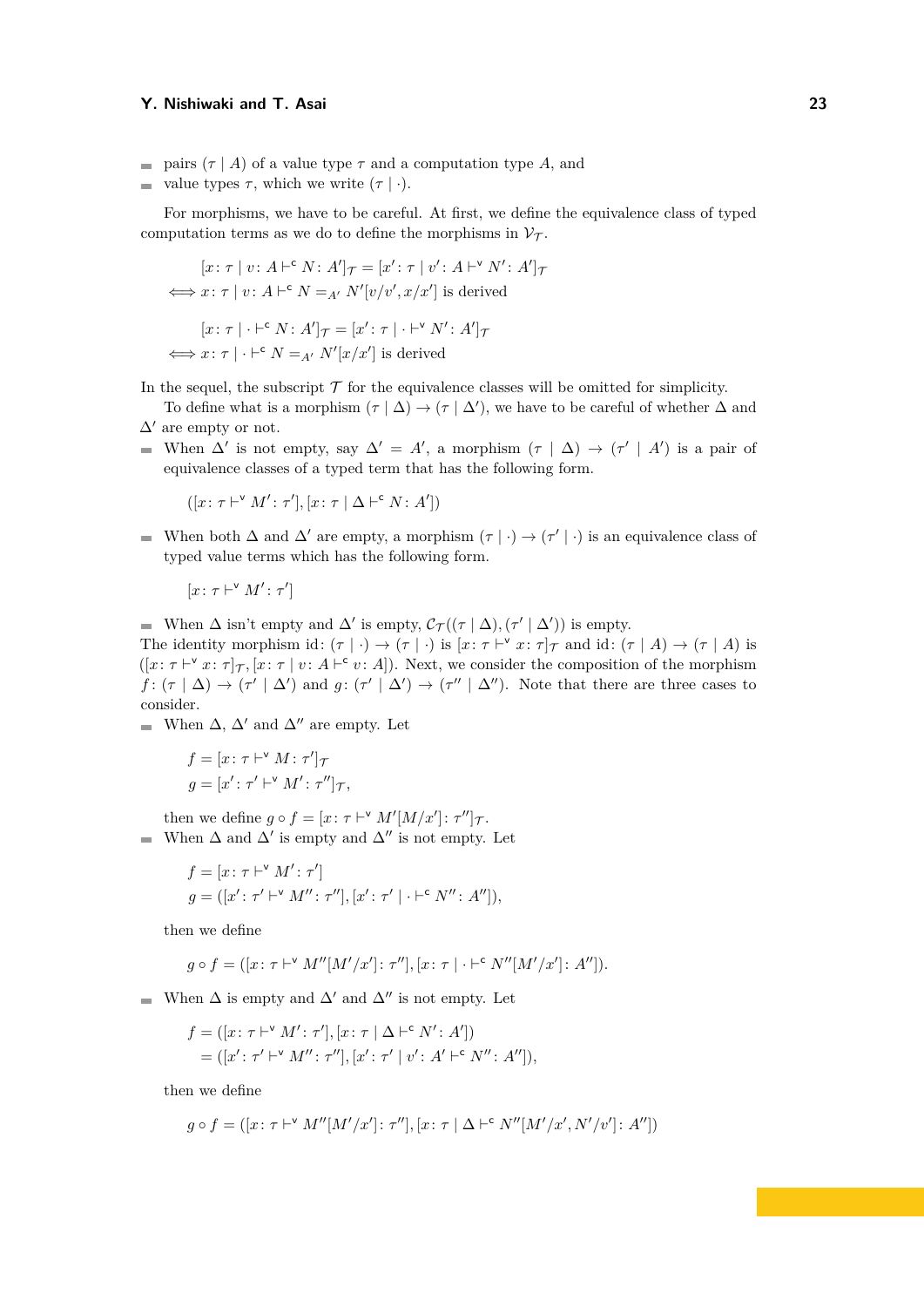Up to here, we define two categories  $V<sub>T</sub>$  and  $C<sub>T</sub>$ . Next, we define a monoidal action  $(-) \cdot (-) \colon \mathcal{V}_{\mathcal{T}} \times \mathcal{C}_{\mathcal{T}} \to \mathcal{C}_{\mathcal{T}}$ . For objects  $\tau$  in  $\mathcal{V}_{\mathcal{T}}$  and  $(\tau' | \Delta)$  in  $\mathcal{C}_{\mathcal{T}}$ , we define  $\tau \cdot (\tau' | \Delta)$  $\Delta$ ) = ( $\tau \times \tau' \mid \Delta$ ). For morphisms  $[x: \tau_1 \vdash^{\vee} M: \tau_2]_{\mathcal{T}}: \tau_1 \to \tau_2$  in  $\mathcal{V}_{\mathcal{T}}$  and  $([x': \tau_3 \vdash^{\vee} M: \tau_1]_{\mathcal{T}}: \tau_2 \vdash^{\vee} M: \tau_1 \to \tau_2$  $M'$ :  $\tau_4|\tau_7$ ,  $[y: \tau_3 | \Delta \vdash^c N: A]\tau$  :  $(\tau_3 | \Delta) \rightarrow (\tau_4 | A)$ , we define

$$
[x: \tau_1 \vdash^{\vee} M: \tau_2]_{\mathcal{T}} \cdot ([x': \tau_3 \vdash^{\vee} M': \tau_4]_{\mathcal{T}}, [y: \tau_3 \mid \Delta \vdash^{\mathsf{c}} N: A]_{\mathcal{T}})
$$
  
= ([z: \tau\_1 \times \tau\_3 \vdash^{\vee} \langle M[\pi\_1(z)/x], M'[\pi\_2(z)/x']) : \tau\_2 \times \tau\_4]\_{\mathcal{T}},  
[w: \tau\_1 \times \tau\_3 \mid \Delta \vdash^{\mathsf{c}} N/[\pi\_2(w)/y] : A]\_{\mathcal{T}}).

For morphisms  $[x: \tau_1 \vdash^{\vee} M: \tau_2]_{\mathcal{T}}: \tau_1 \to \tau_2$  in  $\mathcal{V}_{\mathcal{T}}$  and  $[x': \tau_3 \vdash^{\vee} M': \tau_4]_{\mathcal{T}}: (\tau_3 \vdash \cdot) \to (\tau_4 \vdash \cdot),$ the action is defined in a similar way. It is straightforward to show that  $(-) \cdot (-)$  preserves identities and compositions.

From the above, we can get a functor  $(-) \cdot (-) \colon \mathcal{V}_{\mathcal{T}} \times \mathcal{C}_{\mathcal{T}} \to \mathcal{C}_{\mathcal{T}}$ . In order to make this functor a  $\mathcal{V}_{\mathcal{T}}$ -action, we have to define the coherence natural isomorphism  $\eta_{(\tau|\Delta)}: 1 \cdot (\tau)$  $\Delta$ )  $\rightarrow$  (*τ* |  $\Delta$ ) and  $\mu_{\tau,\tau',(\tau'|\Delta)}$ : ( $\tau \times \tau'$ ) · ( $\tau'' \mid \Delta$ )  $\rightarrow \tau \cdot (\tau' \cdot (\tau'' \mid \Delta))$  for this monoidal action. As to  $\eta_{(\tau|\Delta)}$ ,

- if  $\Delta$  is empty, we define  $\eta_{(\tau|\cdot)}$  to be  $[x: 1 \times \tau \vdash^{\vee} \pi_2(x): \tau]_{\mathcal{T}}$ , and
- $\blacksquare$  if Δ isn't empty, say Δ = *A*, we define  $η_{(τ|A)}$  to be

$$
([x:1\times\tau\vdash^{\vee}\pi_2(x):\tau]_{\mathcal{T}},[x:1\times\tau\mid v:A\vdash^{\mathsf{c}} v:A]).
$$

As to  $\mu_{(\tau|\Delta)},$ 

if  $\Delta$  is empty, we define  $\mu_{\tau,\tau',(\tau'|\cdot)}$  to be

$$
[x\colon (\tau\times\tau')\times\tau''\vdash^{\mathsf{v}}\langle\pi_1(\pi_1(x)),\langle\pi_2(\pi_1(x)),\pi_2(x)\rangle\rangle\colon\tau\times(\tau'\times\tau'')]\tau,
$$

and

if  $\Delta$  isn't empty, say  $\Delta = A$ , we define  $\mu_{\tau,\tau',(\tau''|A)}$  to be

$$
([x: (\tau \times \tau') \times \tau'' \vdash^{\vee} \langle \pi_1(\pi_1(x)), \langle \pi_2(\pi_1(x)), \pi_2(x) \rangle \rangle : \tau \times (\tau' \times \tau'')]\tau,
$$
  

$$
[x: (\tau \times \tau') \times \tau'' \mid v: A \vdash^c v: A]).
$$

The coherence condition for these natural isomorphism reduces to the monoidality of  $\mathcal{V}_{\mathcal{T}}$ .

Next, We define an equivariant functor  $F: \mathcal{V}_{\mathcal{T}} \to \mathcal{C}_{\mathcal{T}}$  and its coherent natural transformation  $\alpha: (-) \cdot F(-) \to F((-) \cdot (-))$ . For object  $\tau$  in  $\mathcal{V}_{\tau}$ , we define  $F \tau = (\tau | \cdot)$  and F is identity on morphisms.  $F$  is clearly a functor. Moreover,  $F$  is equivariant with an identity natural transformation.

**Proof of Example [14.](#page-9-1)** We show that an equivariant left adjoint is always strong equivariant, which we believe is folklore. Notice the similarity with a fact about monoidal functors: a monoidal left adjoint is always strong monoidal.

Let  $F \dashv G$  an *M*-equivariant adjunction. We define  $\psi^F : F(m \cdot x) \to m \cdot F(x)$  to be the mate of  $m \cdot x \xrightarrow{m \cdot \eta} m \cdot G F x \xrightarrow{\phi^G} G(m \cdot F x)$ . Check the following diagrams to see that  $\psi^F$  is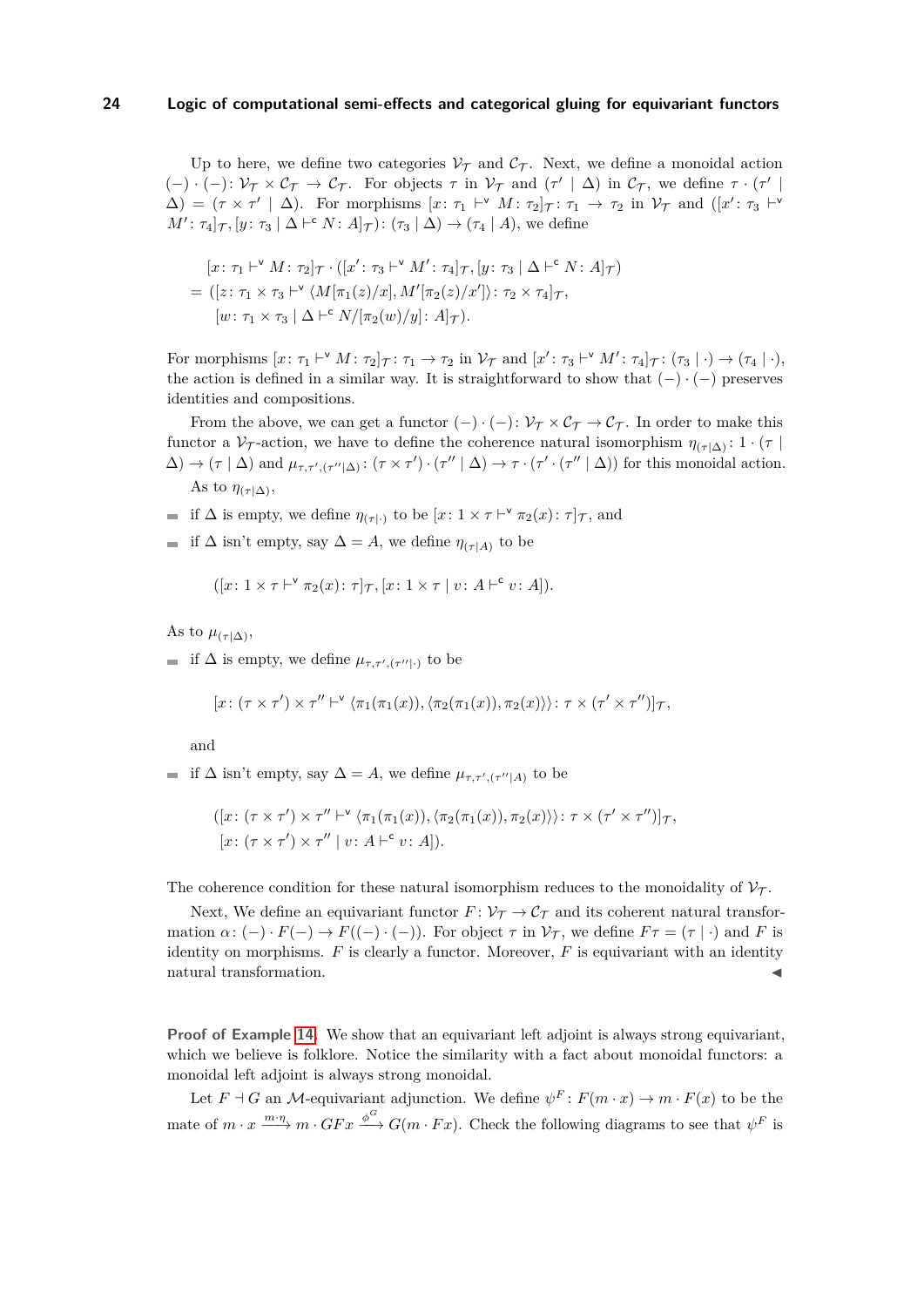an inverse of  $\phi^F$ .



**Proof of Remark [16.](#page-9-0)** The Curry-Howard-Lambek correspondence usually refers to the following equivalence in a suitable 2-category.

 $\mathcal{M} \xrightarrow{\simeq} \text{Syn}(\text{Lang}(\mathcal{M}))$ 

where  $M$  is a categorical model and Syn and Lang are operators giving the term model and the internal language.

To adapt this to models of SEC, we slightly modify the term model  $\text{Syn}(\mathcal{T})$  in Theorem [11](#page-8-2) as follows:

$$
\operatorname{Syn}(\mathcal T)_F\colon\mathcal V\xrightarrow{\simeq} \operatorname{Syn}(\mathcal T)_\mathcal V\xrightarrow{(*)}\operatorname{Syn}(\mathcal T)_\mathcal C
$$

where (∗) is the term model presented in Theorem [11](#page-8-2) and the first equivalence is the Curry-Howard-Lambek correspondence of algebraic theory (with finite products).

Then the question is reduced to existence of the following equivalence.

$$
F \xrightarrow{\simeq} \mathrm{Syn}(\mathcal{T}_F)
$$

We want to make the following  $(H, \theta)$  from *F* to  $\text{Syn}(\mathcal{T}_F)$  the witness of the above equivalence.

$$
H(A) := (\cdot \mid \ulcorner A \urcorner)
$$
  

$$
\theta_{\tau} : (\ulcorner \tau \urcorner \mid \cdot) \to (\cdot \mid \ulcorner F\tau \urcorner) := [x : \ulcorner \tau \urcorner \mid \cdot \vdash^c \ulcorner id_{F\tau} \urcorner (x) : \ulcorner F\tau \urcorner]
$$

Then the morphism in the reverse direction  $(H', \theta')$  will be

$$
H'((\Gamma \mid \Delta)) \coloneqq [\![ \Gamma \mid \Delta ]\!]_F
$$
  

$$
\theta'_\tau \colon F\tau \to F\tau \coloneqq \mathrm{id}_{F\tau}.
$$

J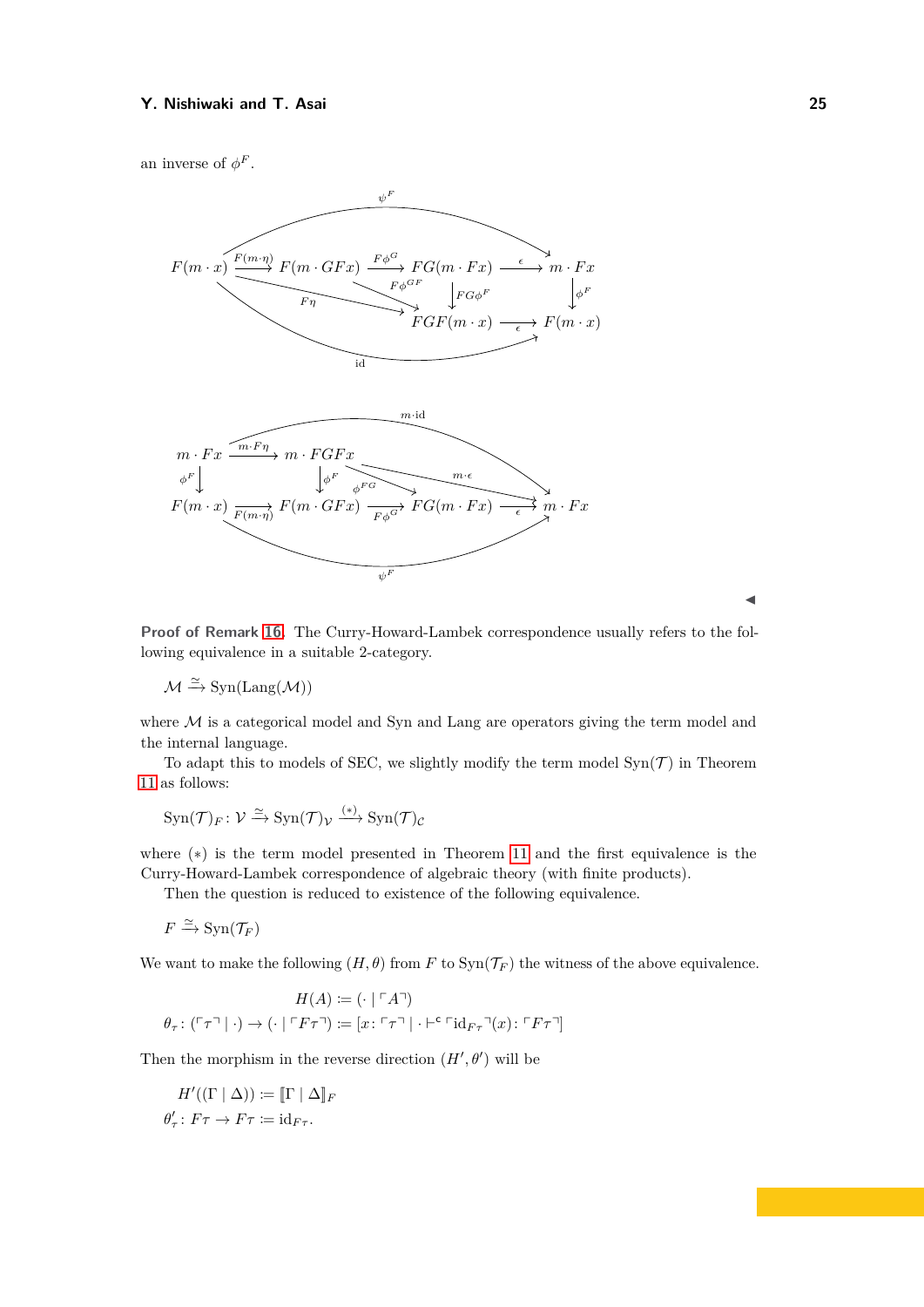If these form an equivalence, there should be a 2-cell  $\alpha : H \circ H' \to 1$ . However, this is impossible. For example, the  $(\tau | \cdot)$  component of  $\alpha$  has the following type:

$$
\alpha_{(\tau|\cdot)}\colon(\cdot\mid\ulcorner F[\![\tau]\!] \urcorner)\to(\tau\mid\cdot).
$$

By the definition of the term model, there is no such morphism.

**Proof of Proposition [20.](#page-10-0)** Define  $m \cdot (D, C, f)$  to be  $(m \cdot D, m \cdot C, \phi \circ (m \cdot f))$  for objects *m* in M and  $(D, C, f: D \to \Gamma C)$  in  $\mathcal{D} \downarrow \Gamma$ , and  $a \cdot (d, c)$  to be  $(a \cdot d, a \cdot c)$  for morphisms  $a: m \to m'$  in M and  $(d, c): (D, C, f) \to (D', C', f')$  in  $D \downarrow \Gamma$ . It follows that  $(a \cdot d, a \cdot c)$  is a morphism  $(m \cdot D, m \cdot C, \phi \circ (m \cdot f)) \to (m' \cdot D', m' \cdot C', \phi \circ (m' \cdot f'))$  in  $\mathcal{D} \downarrow \Gamma$  from the diagram below.



The upper rectangle commutes by the fact that  $(d, c)$  is a morphism in  $\mathcal{D} \downarrow \Gamma$  and the (bi)fuctoriality of  $(-) \cdot (-)$ , and the lower one commutes by the naturality of  $\phi$ . It is straightforward to see  $(-) \cdot (-) \colon \mathcal{M} \times (\mathcal{D} \downarrow \Gamma) \to \mathcal{D} \downarrow \Gamma$  is indeed an  $\mathcal{M}$ -action on  $\mathcal{D} \downarrow \Gamma$ .

It is also straightforward to see that the projection functor  $\pi: \mathcal{D} \downarrow \Gamma \to \mathcal{C}$  is strict  $\blacksquare$ equivariant.

**Proof of Proposition [21.](#page-10-1)** The upper left category G has pairs  $(C, X)$  of objects in C and  $\mathcal E$  such that  $\Gamma C = pX$  for its objects, and pairs  $(f, x)$  of morphisms in C and E such that  $\Gamma f = px$  for its morphisms.

We can define an  $\mathcal{M}$ -action on G by using universalities of opcartesian morphisms as follows. Let *m* be any object in M and  $(C, X)$  be any object in G. We define  $m \cdot (C, X)$  to be  $(m \cdot C, (\phi_{m,C})_1(m \cdot X))$ . This definition is well-defined i.e.  $\Gamma(m \cdot C) = p((\phi_{m,C})_1(m \cdot X))$ holds. This follows from the fact that  $\Gamma C = pX$  holds,  $m \cdot pX = p(m \cdot X)$  holds because *p* is strict equivariant and  $\phi_{m,C}$  has  $m \cdot \Gamma C$  as its domain.

$$
\phi_{m,c} \colon p(m \cdot X) \to \Gamma(m \cdot C)
$$
  

$$
\phi_{m,c}(m \cdot X) \colon m \cdot X \to (\phi_{m,C})(m \cdot X)
$$

Let  $a: m \to m'$  be any moprhism of M and  $(f, x): (C, X) \to (C', X')$  be any morphism of G. We define  $a \cdot (f, x)$  by means of the universality of  $\phi_{m,C}(m \cdot X)$ : we define  $a \cdot (f, x)$  to be  $(a \cdot f, u)$  where u is the unique morphism which makes the left diagram commute and satisfies  $pu = \Gamma(a \cdot f)$ . Note that the lower right diagram commutes by the naturality of  $\phi$ , and so the upper right one does.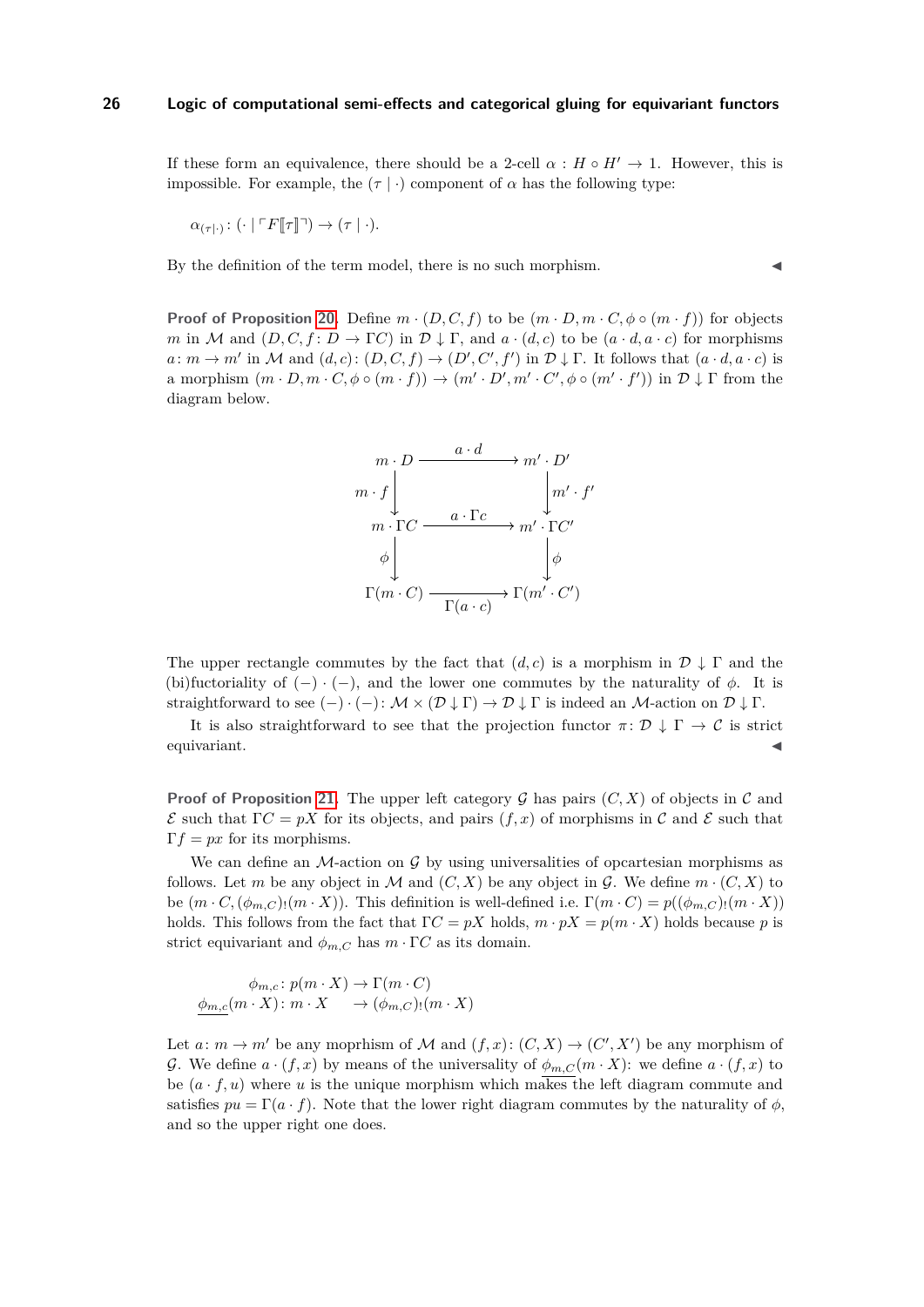$$
m \cdot X \xrightarrow{\phi_{m,C}(m \cdot X)} (\phi_{m,C})(m \cdot X) \qquad p(m \cdot X) \xrightarrow{\phi_{m,C}} \Gamma(m \cdot C)
$$
\n
$$
a \cdot x \downarrow u \qquad \xrightarrow{\mu} \qquad \qquad \downarrow p(a \cdot x) \qquad \qquad \downarrow \Gamma(a \cdot f)
$$
\n
$$
m' \cdot X' \xrightarrow{\phi_{m',C'}(m' \cdot X')} (\phi_{m',C'})(m' \cdot X') \qquad p(m' \cdot X') \xrightarrow{\phi_{m',C'}(m' \cdot X'))} \Gamma(m' \cdot C')
$$
\n
$$
m \cdot \Gamma C \xrightarrow{\phi_{m,C}} \Gamma(m \cdot C)
$$
\n
$$
a \cdot \Gamma f \downarrow \qquad \qquad \downarrow \Gamma(a \cdot f)
$$
\n
$$
m' \cdot \Gamma C' \xrightarrow{\phi_{m',C'}} \Gamma(m' \cdot C')
$$

The functoriality of this monoidal action follows from the universalities of  $\phi_{m,C}$ s.

At last, we define the coherent natural isomorphisms for this monoidal action. Let (*C, X*) be any object in  $\mathcal G$ . Consider the following diagram.



This diagram commutes because it is one of those for coherence for  $\phi$ . In addition,  $\eta_{\Gamma C} = p\eta_X$ holds because  $\Gamma C = pX$  holds and *p* is strict equivariant. With the universality of  $\phi_{1,C}$ , the unique morphism *u* which makes the following diagram commute and satisfies  $pu = \Gamma \eta_C$  is obtained.



We define  $\eta_{(C,X)}$  to be  $(\eta_C, u)$ .

In the same vein,  $\mu_{m,m',(C,X)}$  is defined to be  $(\mu_{m,m',C}, u)$  in which *u* is the unique morphism which makes the following diagram commute and satisfies  $pu = \Gamma \mu_{m,m',C}$ .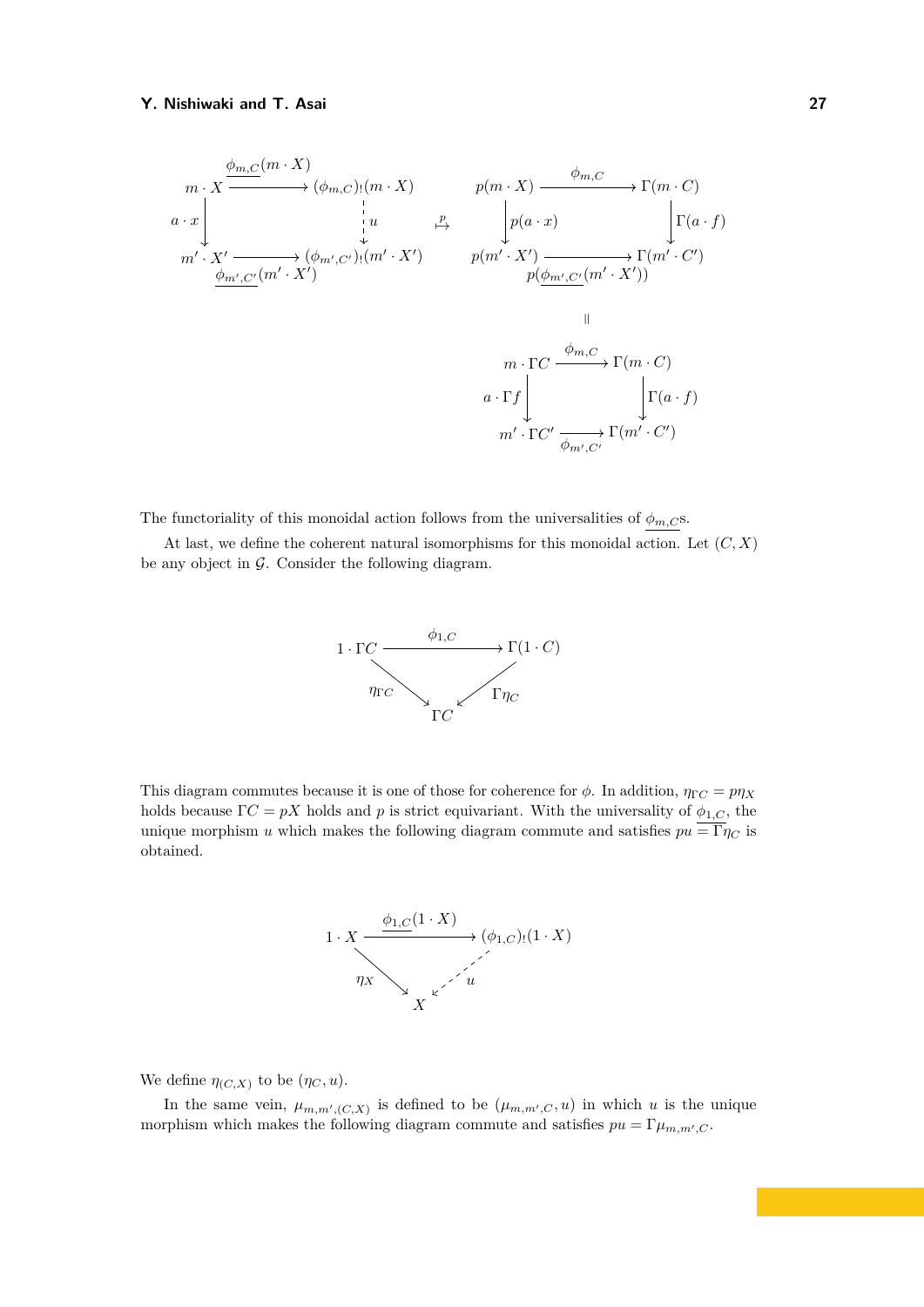

Note that the coherence diagrams for  $\phi$  and  $\mu$  is obtained by applying  $p$  to this whole diagram.

The coherent natural transformations  $\eta$  and  $\mu$  defined above are isomorphisms, using  $(*),$ by several properties of opcartesian morphisms. The coherence conditions are reduced to those for the action on  $\mathcal E$  by using the universalities of  $\phi$ s.

**Proof of Proposition [23.](#page-11-1)** Let *φ* be the coherent natural transformation associated to Γ. This proposition can be proved in a similar way in Proposition [21.](#page-10-1) The  $M$ -action on  $\mathcal G$  is defined by using the opcartesian lifting of  $\phi^{\Gamma^{-1}}$ :  $\Gamma(m \cdot C) \to m \cdot \Gamma C$ .

We present only the definition of the *M*-action on  $G$ . For any object *m* in *M* and  $(C, X)$ in  $\mathcal{G}, m \cdot (C, X)$  is defined to be  $(m \cdot C, (\phi_{m,C}^{-1})^*(m \cdot X))$ . The following figure states that this definition is well-defined.

$$
\begin{array}{ccc}\n\phi_{m,C}^{-1}\n\end{array}^{\ast}(m \cdot X) \xrightarrow{\overline{(\phi_{m,C}^{-1})}(m \cdot X)} m \cdot X
$$
\n
$$
\begin{array}{ccc}\n\uparrow & & \uparrow & & \uparrow \\
\downarrow & & \downarrow & & \uparrow \\
\downarrow & & \downarrow & & \downarrow \\
\downarrow & & & \downarrow & & \uparrow \\
\downarrow & & & \downarrow & & \downarrow \\
\downarrow & & & & \downarrow & & \downarrow \\
m \cdot pX & & & & \downarrow \\
p(m \cdot X)\n\end{array}
$$

Because  $\phi_{m,C}$  is an isomorphism,  $\overline{\phi_{m,C}}$  is also an isomorphism, and thus  $m' \cdot \overline{\phi_{m,C}}$  is also an isomophism. Theorefore,  $m' \cdot \overline{\phi_{m,C}}$  is also cartesian because any isomorphism is cartesian. This is why the condition  $(*)$  can be omitted.

**Proof of Proposition [25.](#page-11-4)** By proposition [20.](#page-10-0) We define *L* as follows.

$$
Lv = (F'v, Fv, \theta_v : F'v \to HFv)
$$

$$
L(a: v \to u) = (F'a, Fa): \theta_v \to \theta_u
$$

(*φ*

where *v* is any object in  $V$  and  $a: v \rightarrow u$  is any morphism in V. It follows from the naturality of  $\theta$  that  $L\alpha$  above is a morphism in  $\mathcal{C}' \downarrow H$ .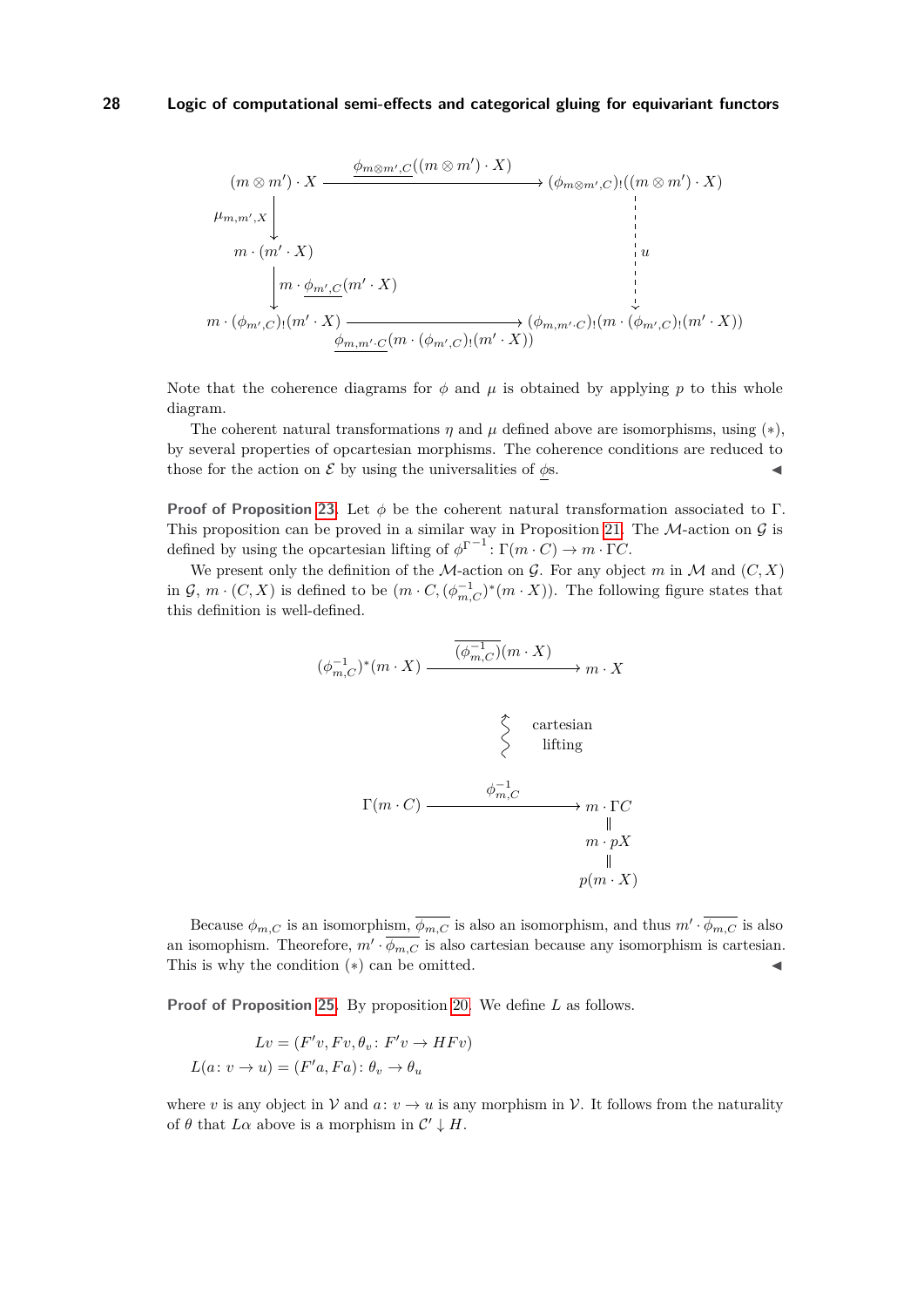

Then, we define  $\phi^L$  to be  $(\phi^{F'}, \phi^F)$ . The component  $\phi^L_{v,u} = (\phi^{F'}_{v,u}, \phi^F_{v,u})$  is indeed a morphism  $v \cdot \theta_u \to \theta_{v \cdot u}$  in  $\mathcal{C}' \downarrow H$  by the definition [15.](#page-9-2)

The coherent natural transformation  $\phi^L$  is an isomorphism and satisfies the coherence since so  $m_F$  and  $m_{F'}$  are and do, and the composition in  $\mathcal{C}' \downarrow H$  is defined using that in  $\mathcal{C}'$ in a componentwise way.

**Proof of Proposition [31.](#page-13-2)** We first define the functor  $p_T$  by

$$
p_T(X) := pX
$$
  

$$
p_T(f: X \to \tilde{T}Y) := pf: pX \to TpY.
$$

Notice  $Tp = p\tilde{T}$  holds because  $(T, \tilde{T})$  is a monad over *p*. The functoriality of  $p_T$  follows from  $p\tilde{\mu} = \mu_n$  and  $p\tilde{\eta} = \eta_n$ ; for example,  $p_T$  perserves identities by the latter equation. For the  $p_T$ -cartesian lifting of  $u: I \to T pY$ , we can take *p*-cartesian lifting  $\overline{u}: u^*(\tilde{T}Y) \to \tilde{T}Y$  of *u*. This is indeed  $p_T$ -cartesian by that fact that  $\tilde{T}$  is fibred and  $\tilde{\mu}$  is *p*-cartesian.

Next, consider  $\mathcal{B} \times_{\mathcal{B}_T} \mathcal{E}_{\tilde{T}}$ . Its object is a pair  $(K, X)$  satisfying  $K = pX$  and its morphism is a pair  $(u, f)$  satisfying  $\eta_p \circ u = pf$ . Because  $\eta_p = p\tilde{\eta}$  holds and  $\tilde{\eta}$  is cartesian, for each *f* there exists a unique *h* satisfying  $\tilde{\eta} \circ h = f$  and  $ph = u$ . Using these facts, the functor *F* :  $\mathcal{B} \times_{\mathcal{B}_T} \mathcal{E}_{\tilde{T}} \to \mathcal{E}$  defined as follows gives the isormophism  $\mathcal{B} \times_{\mathcal{B}_T} \mathcal{E}_{\tilde{T}} \cong \mathcal{E}$  holds;

$$
F(X) = (pX, X)
$$

$$
F(f) = (pf, \tilde{\eta} \circ f).
$$

In addition, *F* makes the following triangles commute.



Finally, we move on to the latter part of the proposition. At first, notice that the tensor in  $\mathcal E$  can be extended to the  $\mathcal E$ -action on  $\mathcal E_{\tilde T}$  by using the strength  $\tilde t$  of  $\tilde T$ . In a similar way,  $\mathcal{B}_T$  has an *E*-action by  $X \cdot K = pX \otimes_B K$  and

$$
(f: X \to Y) \cdot (g: K \to TL) = ((pX \otimes_{\mathcal{B}} K) \xrightarrow{pf \otimes_{\mathcal{B}} pY} pY \otimes_{\mathcal{B}} TK \xrightarrow{t} T(pX \otimes_{\mathcal{B}} L)).
$$

It is straightforward to show that  $p_T$  preserves this action strictly.

The following proposition is claimed in the text right after Proposition [23.](#page-11-1)

I **Proposition 38** (Constructions of Proposition [21](#page-10-1) and [23](#page-11-1) coincide)**.** *Suppose p is an opfibration in addition to the assumption in Proposition [23.](#page-11-1) The category* G *for pullback has two kinds of* M*-actions by Proposition [21](#page-10-1) and [23.](#page-11-1) To distinguish these, we write* G *and* G 0 *for them.*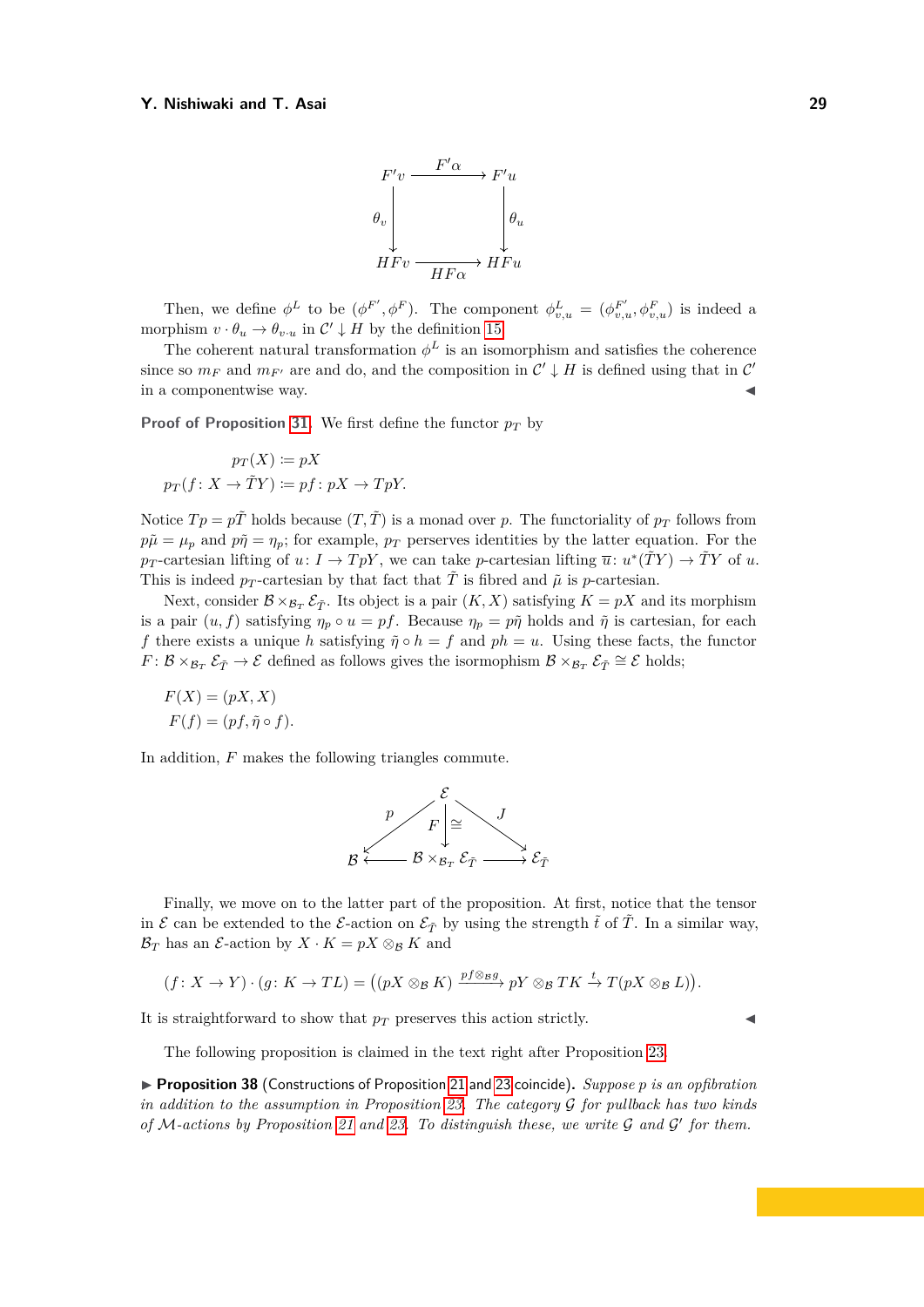*There are equivariant functors*  $H: \mathcal{G} \to \mathcal{G}'$  *and*  $L: \mathcal{G}' \to \mathcal{G}$  *such that*  $FG$  *and*  $GF$  *are identity functors as equivariant functors. In other words, F G and GF are identity functors in the (2-)category of* M*-actegories and equivariant functors.*

**Proof.** Notice that  $G$  and  $G'$  are the same as categories but different as M-actegories. Therefore, *H* and *L* may be identity functors. The coherent natural isomorphisms for *H* and L are defined straightforwardly.

**Proof of non/fibredness of**  $T^{\top\top}$ . At first, recall that a morphism in Sub(Sets) is cartesian if and only if the corresponding square is pullback.

fibredness of exception

When  $TX = X \oplus E$  and  $(S \subseteq TR)$  is  $(1 \subseteq 1 \oplus E)$ ,  $T^{\top \top} (P \subseteq X) = P \subseteq X \oplus E$  holds for any  $(P \subseteq X)$ . Consider the pullback square on the left-hand side. The upper left corner  $f^*(Q)$  is the inverse image of  $Q$  by  $f$ . The square on the right-hand is also pullback because  $(f \oplus E)^*(Q) = f^*(Q)$  holds. Therefore (the underlying functor of)  $T^{\top}$  is fibred.



It is easy to see that the unit and multiplication are cartesian.

$$
\begin{array}{ccc}\nP & \longrightarrow & P & P & \longrightarrow & P \\
\int & \downarrow & & \uparrow & & \uparrow & \uparrow \\
X & \longrightarrow & X \uplus E & & X \uplus E \uplus E & \longrightarrow & X \uplus E\n\end{array}
$$

fibredness of nondeterminism

When  $(S \subseteq TR)$  is  $(1 \subseteq 2 = \mathcal{P}_{fin}(1))$ , we can calculate:  $T^{\top\top}(P \subseteq X) = \{m \in \mathcal{P}_{fin}(X) \mid \exists m \in \mathcal{P}_{fin}(X) \mid m \in \mathcal{P}_{fin}(X) \}$  $\exists x \in m.P(x)$ . For *X* and  $Q \subseteq Y$ , consider the following pullback square.

$$
\begin{array}{ccc}\n\mathbb{P} & \xrightarrow{\iint} & T^{\top} \Gamma(Q) \\
\downarrow & & \downarrow \\
\mathcal{P}_{\text{fin}}(X) & \xrightarrow{\mathcal{P}_{\text{fin}}(f)} & \mathcal{P}_{\text{fin}}(Y)\n\end{array}
$$

We can confirm that  $\mathbb P$  is given by  $T^{\top\top}(f^*(Q))$  by the following calculation.

$$
m \in \mathbb{P} \iff \exists y \in \mathcal{P}_{fin}(f)(m).Q(y)
$$

$$
\iff \exists x \in m.Q(f(x))
$$

$$
\iff \exists x \in m.x \in f^*(Q)
$$

$$
\iff m \in T^{\top}(f^*(Q))
$$

Therefore, the underlying functor of  $T^{\top\top}$  preserves cartesian morphisms. The unit is cartesian because  $\eta(x) = \{x\} \in T^{\top}(\mathcal{P}) = \{m \in \mathcal{P}_{fin}(X) \mid \exists x \in m \cdot P(x)\}$  if and only if  $x \in P$  holds. To see that the multiplication is cartesian, again cosider a pullback diagram as follows.

$$
\mathbb{P} \xrightarrow{\Box} T^{\top \top} (P)
$$
  

$$
\downarrow \qquad \qquad \downarrow
$$
  

$$
\mathcal{P}_{\text{fin}}(\mathcal{P}_{\text{fin}}(X)) \xrightarrow{\quad \mu \rightarrow} \mathcal{P}_{\text{fin}}(X)
$$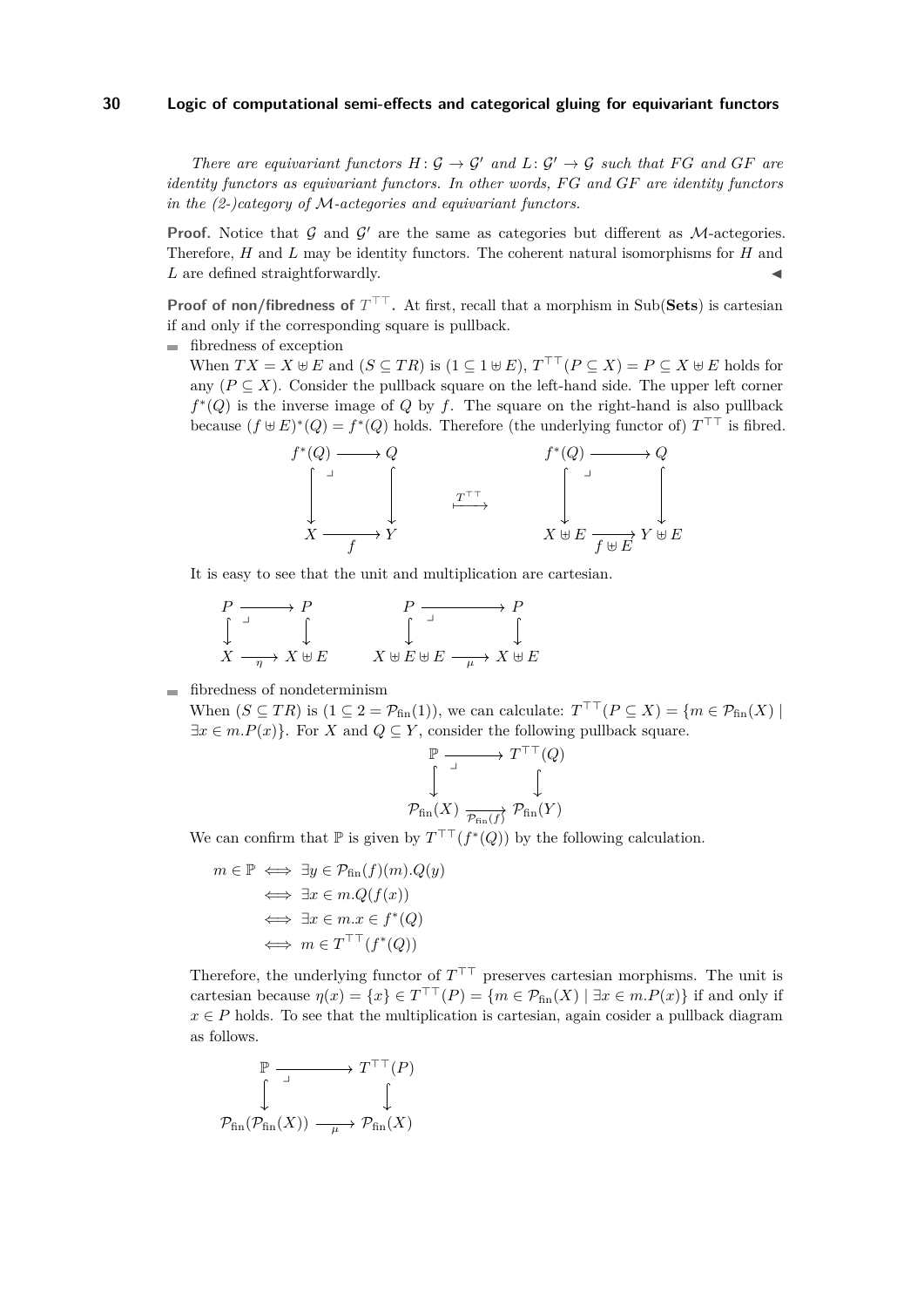Let us calculate P:

$$
M \in \mathbb{P} \iff \mu(M) \in T^{\top\top}(P)
$$
  
\n
$$
\iff \exists x \in \mu(M). P(x)
$$
  
\n
$$
\iff \exists x \in \{x \in X \mid \exists m \in M. x \in m\}. P(x)
$$
  
\n
$$
\iff \exists m \in M. \exists x \in m. P(x)
$$
  
\n
$$
\iff \exists m \in M. m \in T^{\top\top}(P)
$$
  
\n
$$
\iff M \in T^{\top\top}(T^{\top\top}(P)).
$$

Therefore, the multiplication is cartesian.

non-fibredness of side-effect

For the side-effect monad  $T(X) := (A \times X)^A$  and  $(S \subseteq T(R)) := (B \rightarrow B \times 1 \subseteq T1)$  for some  $\emptyset \subsetneq B \subsetneq A$ ,  $T^{\top\top}(P)$  is given by  $B \cong B \times \times P$ , where for  $(P \subseteq X)$  and  $(Q \subseteq Y)$ ,  $P \Rightarrow Q := \{f: X \to Y \mid \forall x \in X.P(x) \Rightarrow Q(f(x))\}$  and  $P \times Q := \{(x, y) \in X \times Y \mid$  $P(x) \wedge Q(y)$ . Let  $A = 2 = \{0, 1\}$  and  $B = 1 = \{0\}$ . Consider the pullback of the multiplication.

$$
\mathbb{P} \xrightarrow{\Box} 1 \xrightarrow{\tilde{\to}} 1 \xrightarrow{\tilde{\to}} P
$$

$$
(2 \times (2 \times X)^2)^2 \xrightarrow{\quad \mu \rightarrow} (2 \times X)^2
$$

We will see that  $\mathbb P$  is not  $T^{\top\top}(T^{\top\top}(P))$ . We fix  $(P \subseteq X) := (1 \subseteq 1)$ . Let *f* be an element in  $(2 \times (2 \times X)^2)^2$  defined as follows.

$$
f(s) \coloneqq (1, \lambda s'.(0, 0))
$$

 $\mu$  sends this *f* to *λs.*(0,0). Clearly,  $\mu(f)$  is in  $1 \stackrel{\sim}{\Rightarrow} 1 \stackrel{\sim}{\times} P$ . Therefore, *f* is in P. However *f* is not in  $T^{\top\top}(T^{\top\top}(P))$ , which concludes that  $T^{\top\top}(T^{\top\top}(P)) \neq \mathbb{P}$ . (Here we assume that  $\mathbb{P} \subseteq (2 \times (2 \times X)^2)^2$  w.l.o.g.)

non-fibredness of continuation

When  $TX = 2^{2^X}$ ,  $R = \emptyset$  and  $(S \subseteq 2^{2^{\emptyset}}) = (1 \subseteq 2)$ ,

$$
T(P \subseteq X) = \{ m \subseteq \mathcal{P}(X) \mid \forall P \subseteq C. \ C \in m \}
$$

holds for any  $(P \subseteq X)$ .

In the sequel, we identify  $2^{2^N}$  with the set of sets of real numbers in [0,1]. Consider the left pullback square where  $0: \mathbb{N} \to \mathbb{N}$  is a constant map sending every number to 0. and apply  $T^{\top}$  to the diagram.